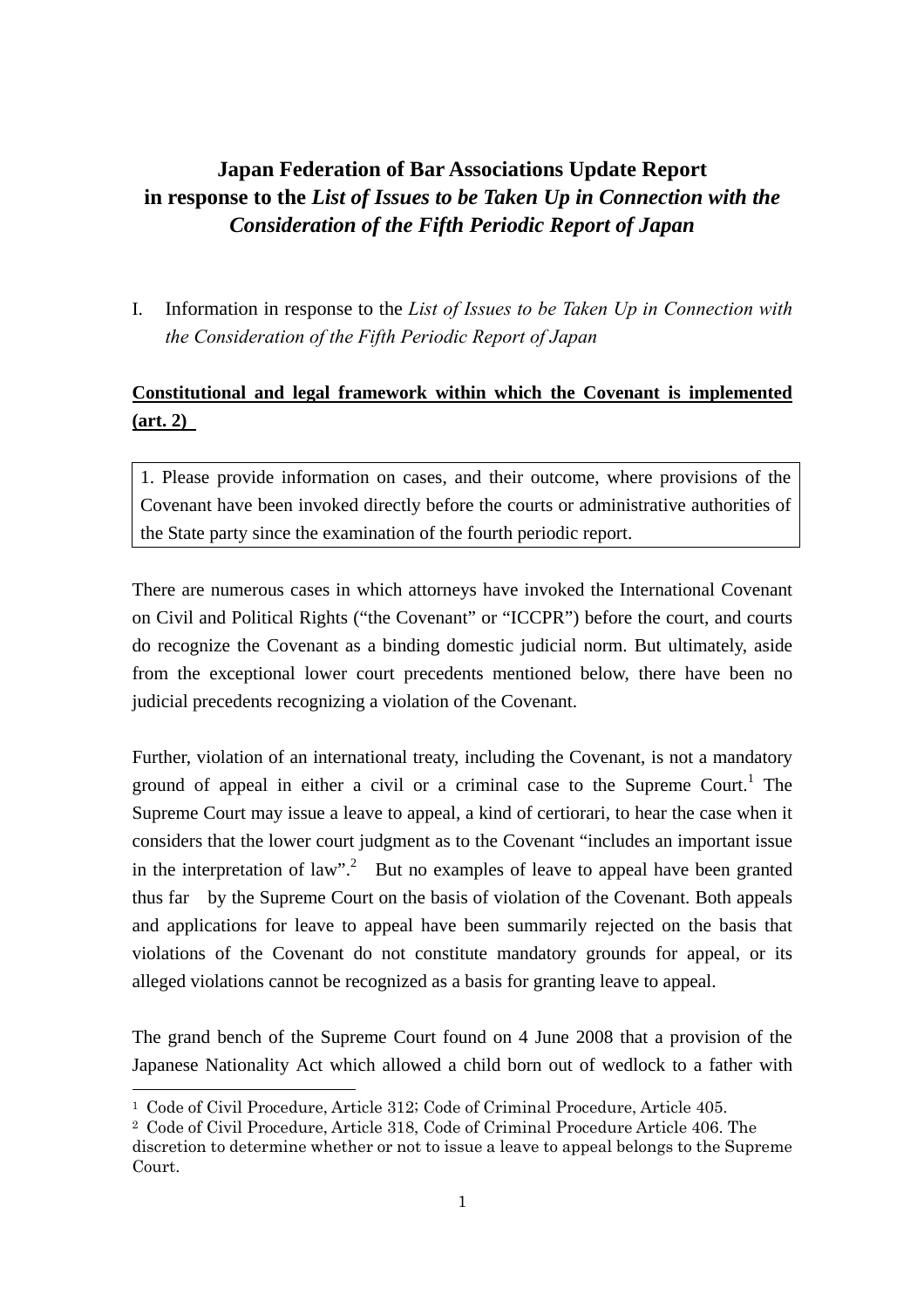Japanese citizenship and a mother without Japanese citizenship, when recognized by the father only after birth, to obtain Japanese citizenship only when the child's parents were subsequently married, violated the principle of equality before the law set down in Article 14(1) of the Japanese Constitution. However, one of the factors cited in support of this finding of unconstitutionality was the fact that "provisions exist in both the International Covenant on Civil and Political Rights and the Convention on the Rights of the Child to the effect that children should not suffer any discrimination on the basis of birth". The Court found that "in light of the above changes in the domestic and international social environment surrounding Japan", by 2005 at the latest, the abovementioned provision in the Japanese Nationality Act was no longer reasonable. This was not a direct finding of violation of the Covenant, but rather was limited to the Covenant being taken into account as part of the background information to a finding of unconstitutionality. It is still, however, the first majority decision of the Supreme Court to proactively invoke the ICCPR.

There have also been the following lower court cases. In a case where an attorney was prevented by a prison officer from showing his client, the defendant, a video adopted as evidence in court during an attorney-client interview, the Osaka District Court found that the prison officer's actions were unlawful and unconstitutional. The actions were found to breach the relevant provisions of the Constitution from which Article 39(1) of the Code of Criminal Procedure on the right to attorney-client privacy of communication is derived, and the intent of Article  $14(3)(b)$  of the ICCPR. <sup>3</sup> However, while the appellate court upheld the lower court judgment's conclusions, it declared it would not consider the ICCPR, as the matter was sufficiently resolved through interpretation of the Constitution and the Criminal Procedure Code provisions.<sup>4</sup>

There is also a case involving a Korean resident in Japan and former civilian member of the Japanese army who was wounded when consigned to the battle front. A lower court held that the decision by the State not to provide this individual with a disability pension under the nationality clause of the *Law to Assist Wounded Veterans and Surviving Relatives of Casualties of War and Others*, on the grounds that he was not a Japanese national might be in breach of Article 26 of the ICCPR<sup>5</sup>, but the court did not ultimately award any compensation to the Korean plaintiff.

 $\overline{a}$ 

<sup>&</sup>lt;sup>3</sup> Judgment of the Osaka District Court, 9 March 2004, 1858 Hanrei Jihō 79.

<sup>&</sup>lt;sup>4</sup> Judgment of the Osaka High Court, 25 January 2005, 52(10) Shomu Geppo 3069.

<sup>&</sup>lt;sup>5</sup> Judgment of the Osaka High Court, 15 October 1999, 1718 Hanrei Jiho  $30$ .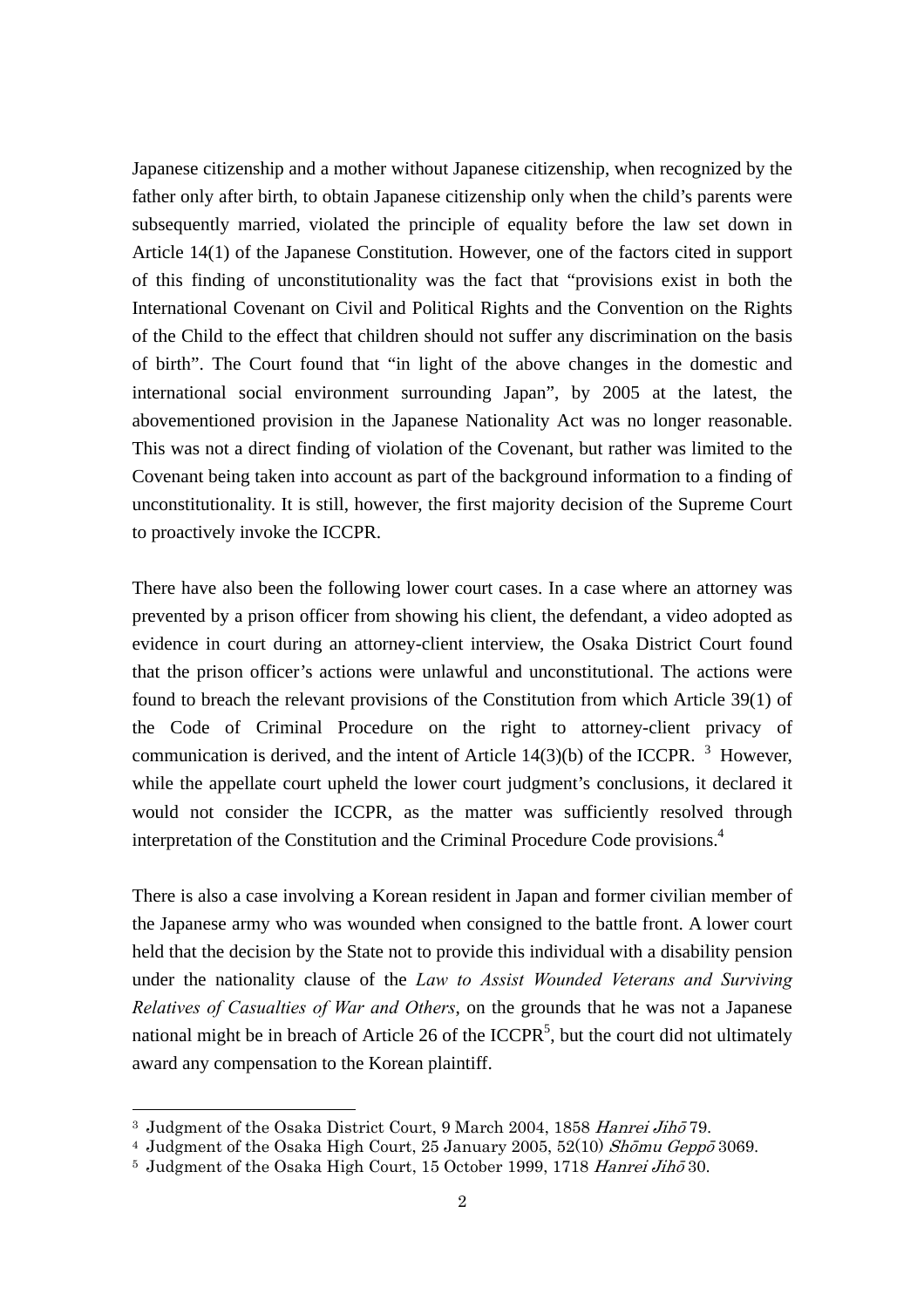As the above demonstrates, the response of Japanese courts to matters involving the ICCPR is extremely weak.

The Tokyo High Court decision of 3 February 1993 is an example of a judgment handed down prior to consideration of Japan's Fourth Periodic Report.<sup>6</sup> In that case, on appeal the Tokyo High Court found that the lower Yokohama District Court's order that the criminal defendant, who was convicted, must bear the costs of his interpretation services was a violation of Article 14(3)(f) of the Covenant. This may be said to be the only court judgment which has made an explicit, outright finding of violation of the Covenant.

Further, no records can be found of other non-judicial government administrative authorities invoking the Covenant.

2. Please provide updated information on the progress achieved and the time frame envisaged with regard to the establishment of an independent national human rights institution, in accordance with the Paris Principles (General Assembly resolution 48/134, annex) (See paragraph 1 of the report).

- (1) As outlined in the Japan Federation of Bar Associations' *Alternative Report to the Fifth Periodic Report of Japan on the International Covenant on Civil and Political Rights* (hereafter "JFBA Report") (Chapter 1, Section 4), the Human Rights Protection Bill referred to in the Japanese government's report (para.1) as a bill to establish a national human rights institution ("human rights committee") did not comply with the Paris Principles.
- (2) As a result of the Universal Periodic Review (UPR) of Japan, in its resolution of 30 May 2008 the United Nations Human Rights Council adopted the following recommendation on the establishment of a national human rights institution:

Paragraph 2 - "…establish a human rights institution in accordance with the Paris Principles as soon as possible" (Algeria, Canada, Mexico, Qatar)

 $\overline{a}$ 

<sup>6</sup> Judgment of the Tokyo High Court, 3 February 1993, Ministry of Justice Criminal Affairs Bureau Study Group on Cases Involving Foreign Nationals (ed.), Foreign Nationals Criminal Cases Reporter [gaikokujin hanzai saiban hanreishū], 1994 at 55.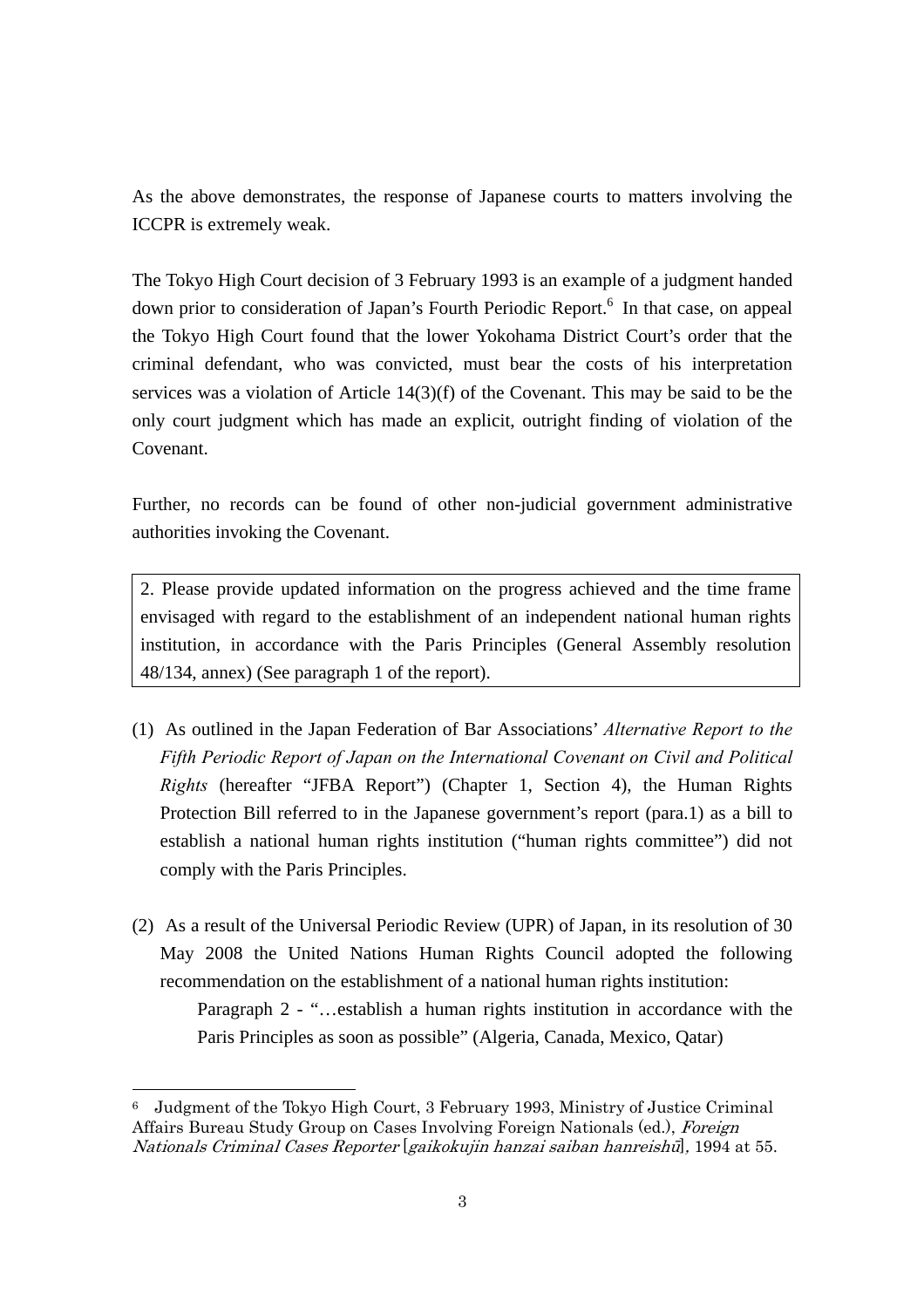Paragraph 3 - "Set up an independent mechanism for investigating complaints of violations of human rights (Islamic Republic of Iran)".

The Japanese government responded by accepting these recommendations, and committing to follow up on them.

- (3) However, the national human rights institution the Japanese government is now preparing to establish is based on the bill the government drafted in 2002. The JFBA has pointed out that the content of this bill does not meet the requirements of the Paris Principles, but the government has not altered its stance. For example, despite announcing it accepted the outcome of the Human Rights Council's UPR and the recommendations made, the bill being prepared by the government retains the basic framework of the previous Human Rights Protection Bill without any changes. The new bill is no more than the old Human Rights Protection Bill with one part (the section on harm caused by the media only) revised. As the Asia Pacific Forum (APF) has already pointed out, the content of this bill does not meet the requirements of an independent national human rights institution and is not in compliance with the Paris Principles regarding the institution's relationship to the Ministry of Justice, financial and personnel restrictions, the structure of its secretariat and the scope of the violations it would address.
- (4) While the Japanese government's move to establish a national human rights institution should be welcomed, the JFBA strongly urges the government to re-examine the issue to ensure its proposals comply with the Paris Principles.

3. Please provide updated information on the State party's current position concerning its possible accession to the first Optional Protocol to the Covenant (para. 62).

The JFBA established the Ad Hoc Committee to Realize the ICCPR Individual Communication System in May 2007, and continues to campaign for ratification of the first Optional Protocol.

To date the Japanese government, on the other hand, has repeatedly explained that it is concerned ratifying the first Optional Protocol would create problems in connection with the independence of the judiciary. However, at its UPR by the Human Rights Council in June of this year Japan replied that aside from the second Optional Protocol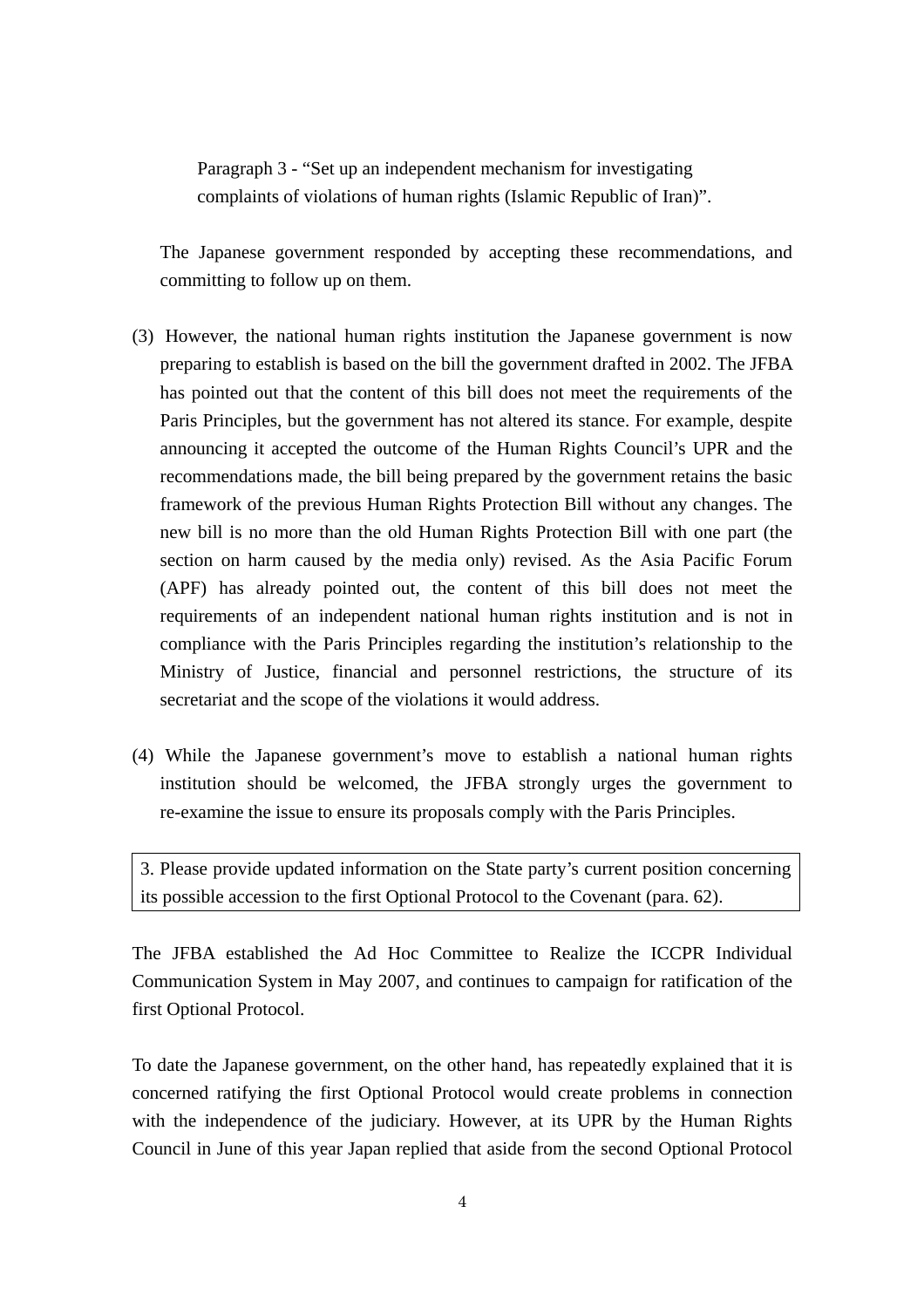to the ICCPR, it would "consider concluding the remaining recommended human rights treaties", including the first Optional Protocol. We would like the Committee to confirm with the Japanese government that this response indicates their position has now shifted to taking a more positive stance towards ratification of the first Optional Protocol.

4. In light of the Committee's previous concluding observations (CCPR/C/79/Add.102, para. 8), has the State party lifted the restrictions which can be placed on the rights granted in the Covenant on the grounds of "public welfare"?

As described in the JFBA Report, there has been no reform and grounds of public welfare can still be used as a basis to restrict rights granted in the Covenant.

# **Discrimination and violence against women and domestic violence (arts. 2 (1), 3, 7, 26)**

5. Please indicate whether the State party considers repealing discriminatory provisions from its Civil Code, including the prohibition for women to remarry during six months following divorce in the event that it is necessary to determine the paternity of a child and the difference in the minimum age of marriage for women (16) and men (18) (paras. 338-339).

As described in paragraph 361 of the JFBA Report, the government has still not taken any action to submit a bill to repeal these provisions. This is despite the fact it is now nearly 12 years since the government received an outline for a bill to partially amend the Civil Code, including removal of the above discriminatory provisions.

6. Please provide information on the measures taken to achieve equal representation, beyond the current goal of 30 per cent (paras. 80-81 of the report), of women in the National Diet, the cabinet, local assemblies, the judiciary, and leading positions in the public service at national and regional levels (see annexes III-VII of the report).

As described at paragraphs 376-384 of the JFBA Report, the government has merely quoted the abovementioned numerical targets. It has not taken any concrete action (particularly, pro-active affirmative action measures to address discrimination, i.e. positive action).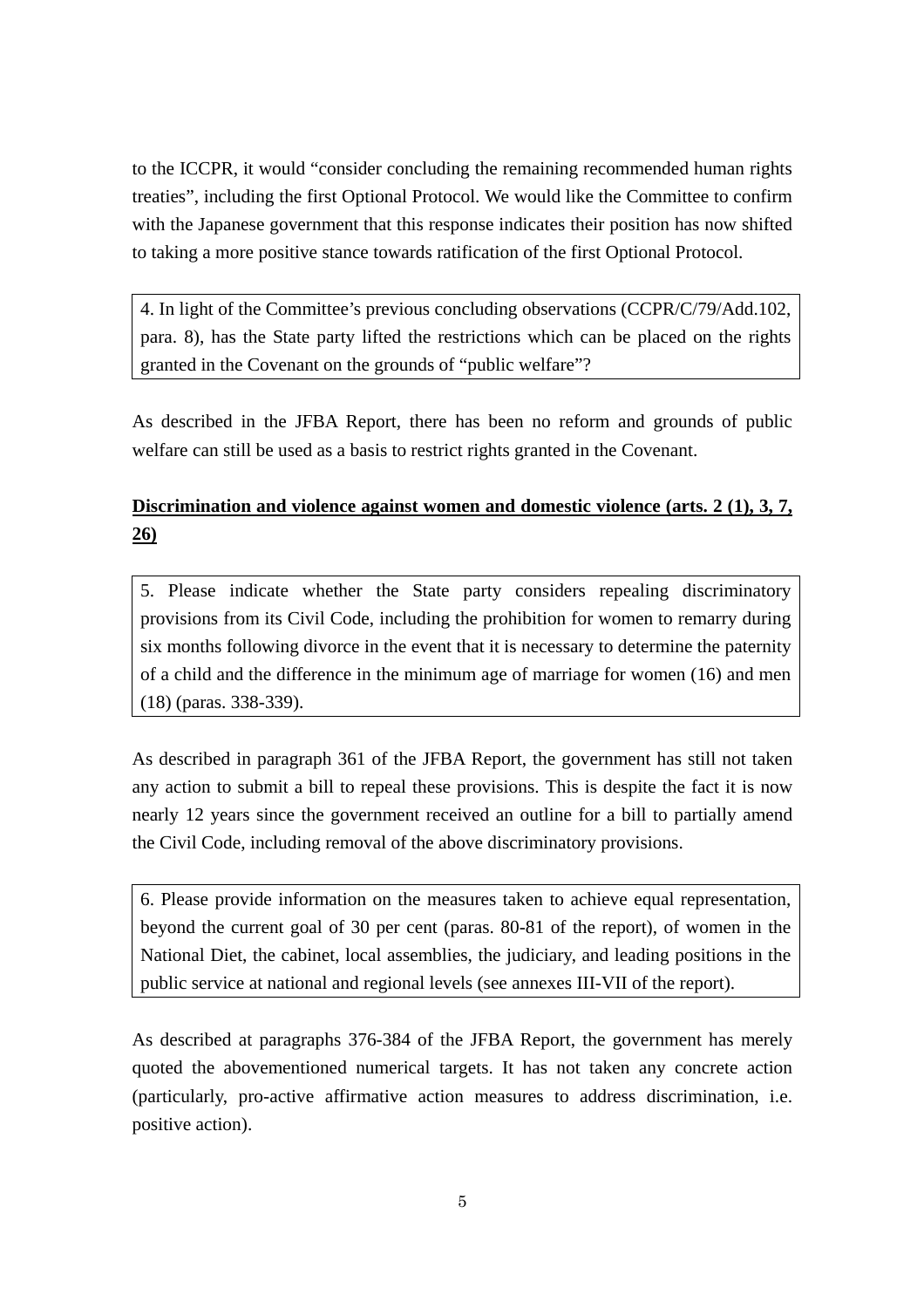7. Please provide information on the measures taken to promote the employment of women in management positions in the private sector (paras. 84-85 and annex VIII of the report), including at senior levels. Has the State party considered such measures as special training for women, reviewing the career track based personnel system, facilitating the transfer from clerical to management track, and expanding the definition of, and increasing the sanctions for, indirect discrimination in the Law on Equal Opportunity and Treatment between Men and Women in Employment.

The situation is as described at paragraphs 363-374 of the JFBA Report.

Namely, 1) In the area of pro-active affirmative action measures to address discrimination (positive action) by private enterprise, under provisions of the amended Law on Equal Opportunity and Treatment between Men and Women in Employment (hereinafter "Equal Opportunity Law") which came into effect in April 2007, government action is limited to providing state assistance only to those business owners who disclose or try to disclose their status of implementation of positive action measures (para. 366). Currently, the percentage of companies engaged in pro-active affirmative action measures (positive action) to promote the full utilization of the abilities of women only just reaches 40% when both those companies who "have already been taking positive action" and those who "are planning to take positive action in the future" are combined (para. 370). 2) Regarding indirect discrimination, a provision prohibiting indirect discrimination was established for the first time in the amended Equal Opportunity Law in effect from April 2007. However, the prohibited forms of indirect discrimination do not include differing treatment of employees on the basis of their status as head of the household or based on different forms of employment such as part-time or contract employees (para. 366). 3) Regarding sanctions, there are still no provisions penalizing indirect discrimination.

8. Please indicate whether the State party considers reviewing the definition of rape in article 177 of the Penal Code, with a view to including spousal rape. What measures are being taken to protect and assist victims of gender-based violence, including female detainees, e.g. by strictly applying the rule that female officers must accompany female suspects, detainees and prisoners, introducing mandatory gender-sensitive training for the police, prosecutors, judges and other law enforcement officers, and ensuring counselling and immediate medical treatment, as well as access to mid-term and long-term shelters and rehabilitation programmes, for victims.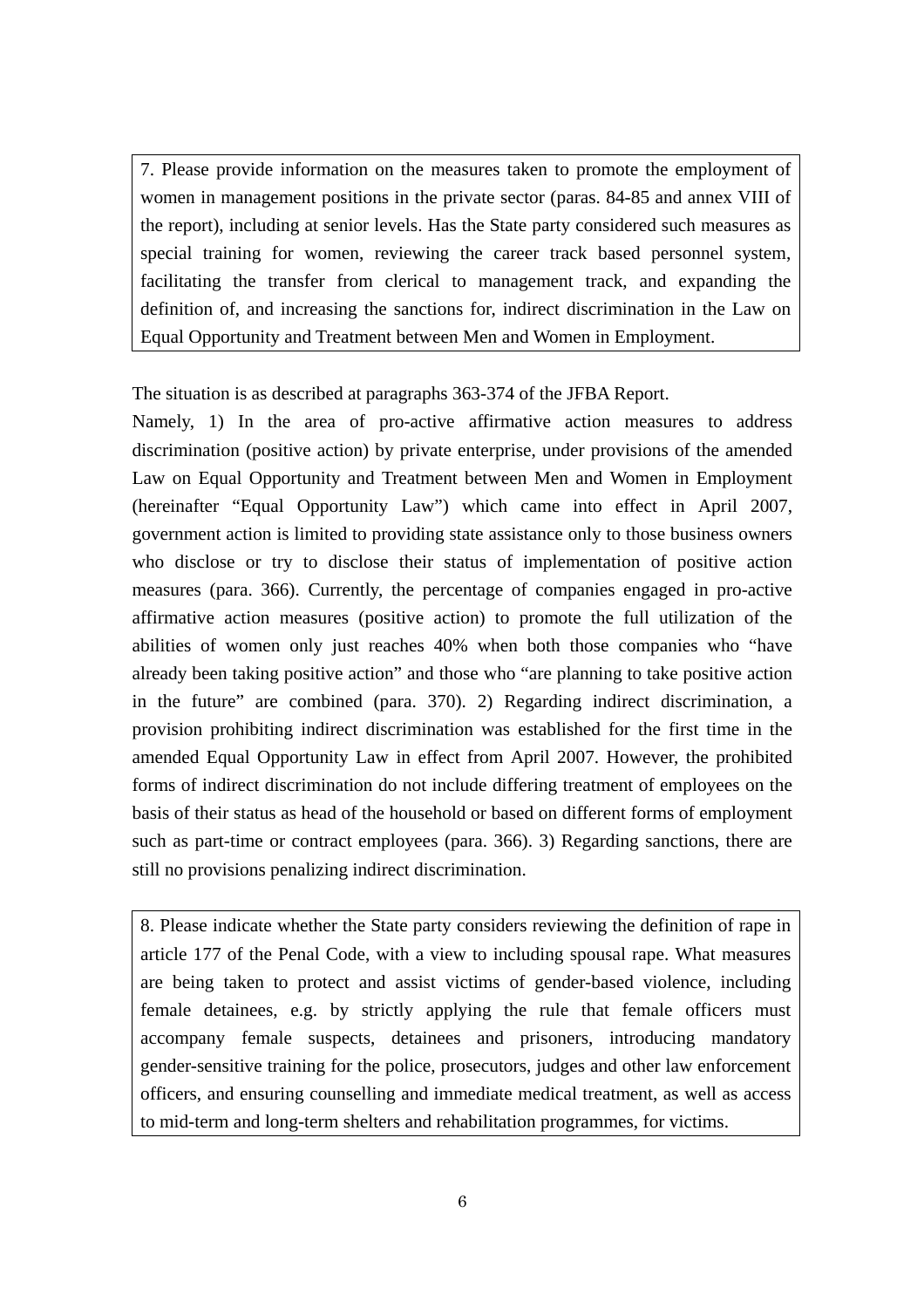Since the 1980's courts in Japan have interpreted the definition of rape in Article 177 of the Penal Code to include spousal rape.

Measures to protect and assist victims of gender-based violence, including female detainees are as outlined in paragraphs 726 and 727 of the JFBA Report. Namely, as a rule the physical inspection of female detainees must be carried out by a woman, and where a female prison officer is not available the inspection can be carried out by a female staff member under the direction of a male prison officer. This is set out in the new Law Concerning Penal Institutions and the Treatment of Inmates (hereinafter "2005 New Law") passed in 2005 and in effect since 24 May 2006. However, there are no provisions prohibiting male prison officers from dealing with female detainees in other situations. There are also no legal provisions requiring the adoption of gender sensitive training for law enforcement officers, and it is no exaggeration to say that as far as measures for victims of gender-based violence go, state policy is non-existent.

9. Please indicate whether the State party intends to introduce minimum sentence requirements for the crime of domestic violence and to treat domestic violence as a criminal offence subject to ex officio prosecution. What measures are being taken to further strengthen the protection of and assistance to victims of domestic violence, i.e. by strengthening legal remedies, strictly enforcing and extending protection orders to include threats by phone and e-mail, increasing the number of shelters providing mid-term and long-term support and rehabilitation to victims, enabling foreign victims to stay in Japan after separation or divorce from their abusive spouses, and enhancing access to employment and cash assistance for single mothers? (See paragraphs 98-109 of the report).

The situation in respect of domestic violence is described at paragraphs 411-420 of the JFBA Report.

That is, excluding instances which constitute criminal assault, battery (inflicting physical injury) etc. under the Penal Code, domestic violence is penalized where there is a violation of a protection order under the Law for the Prevention of Spousal Violence and the Protection of Victims (hereinafter "Spousal Violence Protection Law"). Like the crimes of criminal assault and battery in the Penal Code, the crime of violation of a protection order under the Spousal Violence Protection Law does not require a formal accusation from the victim before it can be prosecuted. However, to date there had been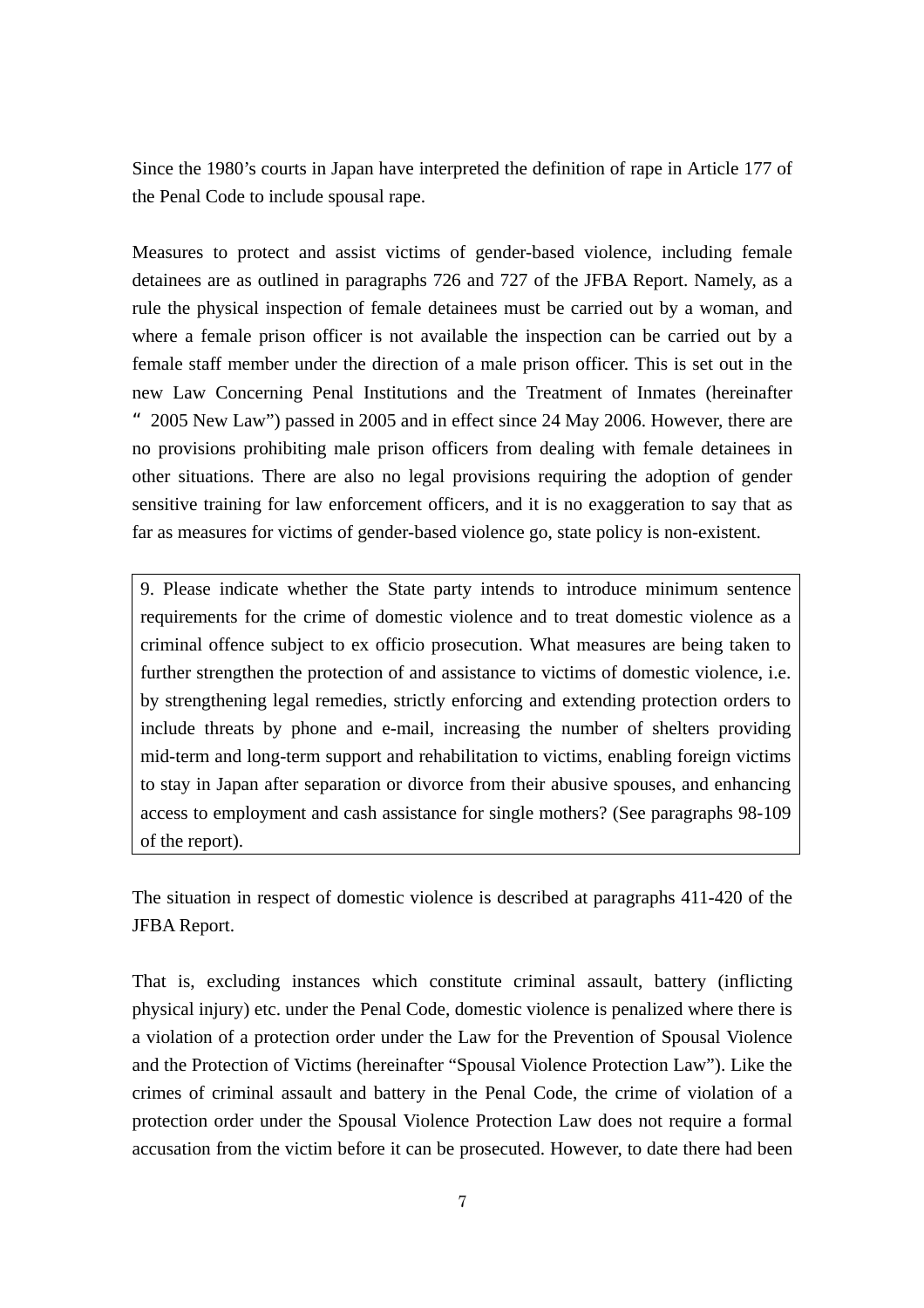no research into the actual state of application of the Spousal Violence Protection Law (i.e. whether or not Spousal Violence Protection Law protection order violations are prosecuted ex officio regardless of whether formal accusations is brought by the victim) . It is commendable that under the revised Spousal Violence Prevention Law in effect since 11 January 2008, courts can now issue protection orders prohibiting harassment via email or telephone. But there are still insufficient protective facilities for victims, and no new resident status has been established to enable foreign victims to stay in Japan after separation or divorce from their abusive spouse. There are also no measures to enhance access to employment or increase cash assistance to single mothers etc..

10. Please indicate whether the State party considers amending the Prison Law (2006) to limit the systematic use of the Daiyo Kangoku substitute prison system for the prolonged detention of arrested persons in police stations for 23 days without the possibility of bail (paras. 236-237 of the report), as recommended by the Committee in its previous concluding observations. Please also provide information on the use of alternative measures at the pre-trial stage and on measures to ensure that all suspects have access to court-appointed lawyers from the moment of arrest (paras. 293-296), as well as to all relevant materials in police records after indictment (paras. 297-299)?

#### (1) The Substitute Prizon (*Daiyo Kangoku*) System

No measures were taken to restrict the use of substitute prisons in the 2006 legal reforms. There are no restrictions whatsoever on the length of time defendants or suspects can be held in substitute prisons, or the type of charge or nature of defendant or suspect who can be held in them.

The government emphasizes that there is already separation between the functions of detention and investigation. However the complete separation of these two functions is not clearly set out even in the Law Concerning Penal and Detention Facilities and the Treatment of Inmates (Prison Law (2006)). In actual fact, this law only prohibits an investigator engaged in investigations regarding a specific detainee from carrying out that detainee's custodial care. Consequently, there is no prohibition on a police officer in charge of investigations being involved in the transfer of detainees or other detention related duties generally.

Grave human rights violations continue to occur due to use of substitute prisons.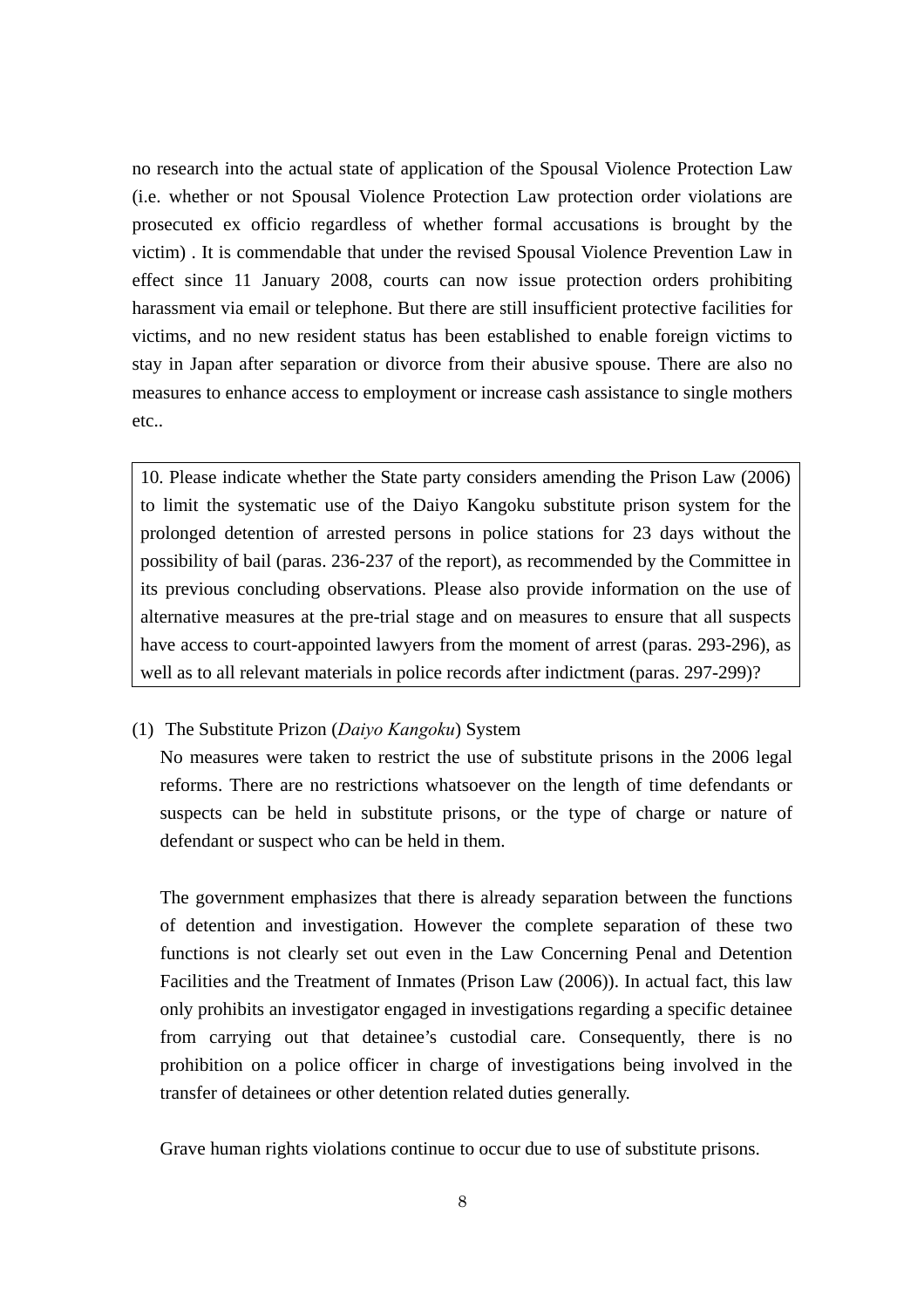In March 2008, the Kokura branch of the Fukuoka District Court acquitted a female defendant of the charges of arson and murder which had formed part of the indictment against her (the "Hiki-noguchi case"). The main matter at issue in this case was the admissibility of trial testimony by the defendant's substitute prison cellmate, that she had heard the (female) defendant "confess" to murdering her brother and then committing arson. The cellmate was detained in the same substitute prison as the defendant (a cell at the **Fukuoka Prefectural Police's** *Suijo* **Police Station**). After her first indictment, the defendant was transferred to a detention centre. The defendant was later re-arrested for the crime of forcible obstruction of business, and detained in a substitute prison (a cell at the **Fukuoka Prefectural Police's** *Yahata-nishi* **Police Station**) where her former cellmate, who was also re-arrested, was also detained. The cellmate was subsequently continuously held in the substitute prison rather than being transferred to the detention centre, even after being formally charged. The female detention space at this substitute prison has a holding capacity of 2 persons, and for a period of over two months until the defendant was transferred to the detention centre, the defendant and her cellmate were the only two held in this substitute prison. During this time the cellmate was hardly interrogated at all regarding the alleged facts of her own case, and was subjected to police questioning almost solely regarding what the defendant said in the substitute prison. It was during this time that the cellmate's written statement was drawn up. The judgment criticized this technique by the police, "who could be said to have intentionally used the substitute prison to situate the defendant and her cellmate in the same cell with the aim of obtaining information via the cellmate for their investigations. The court has no choice but to impute that police custody in a substitute prison was used to further investigations." As a result "the defendant can be said to have been put in a position equivalent to undergoing interrogation by criminal investigative authorities, via the medium of her cellmate. The court is forced to conclude that physical detention in a cell, which should by all rights be differentiated from the issue of interrogation, was misused for the purposes of criminal investigation."

This case is a classic example of the investigative division and the detention division working as one to obtain a confession from a defendant through use of substitute prisons. There is no way of avoiding these sorts of negative effects as long as suspects are detained in substitute prisons managed by police.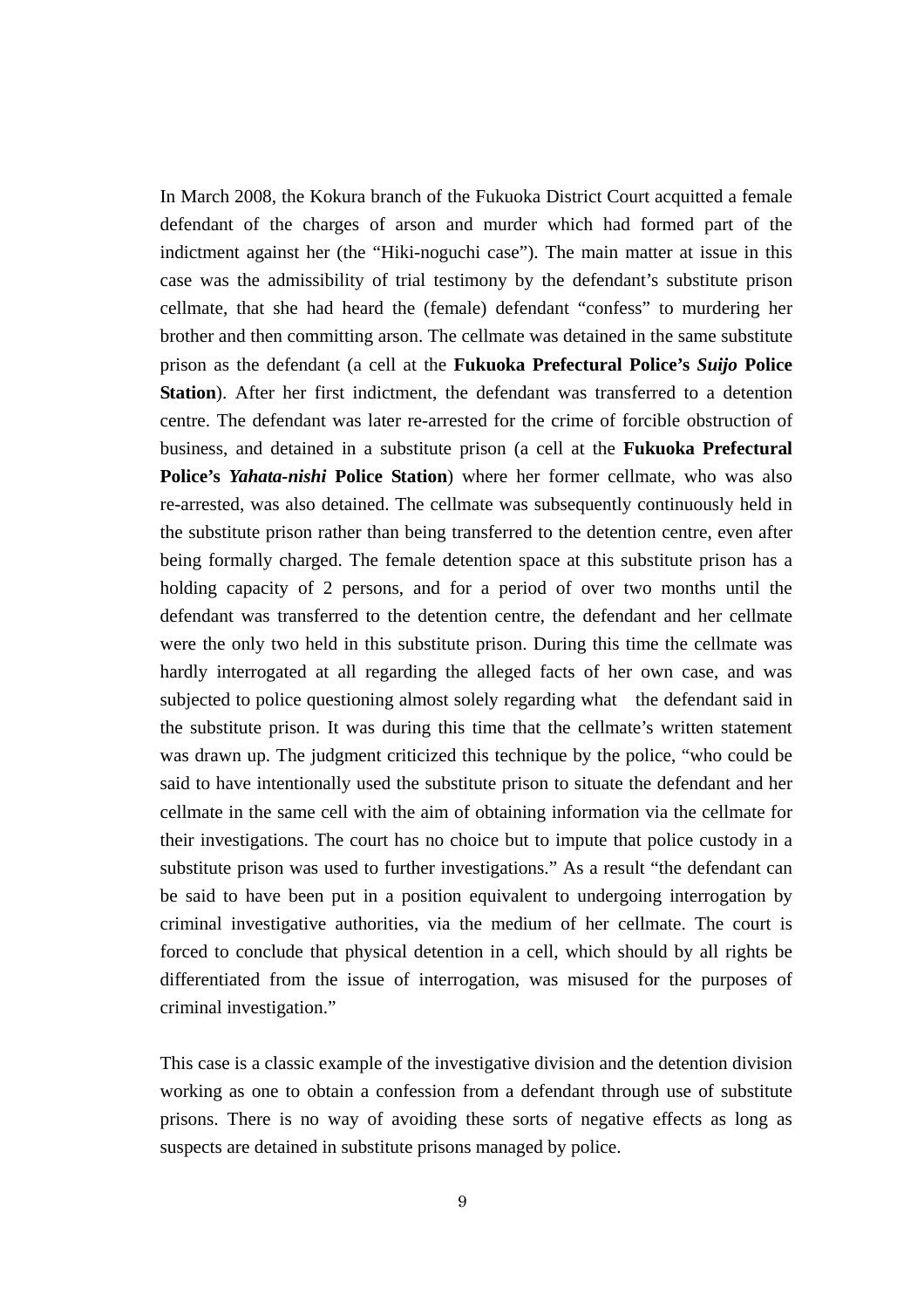Further, as the example of the Hiki-noguchi case demonstrates, because there is no upper limit on the length of time a suspect can be detained in a substitute prison, the aforementioned cellmate continued to be held in the same room as the defendant even after being charged, and was used hand and foot by the investigator. In addition, through repeated re-arrest and detention, a suspect can be held in a substitute prison for an extended period of time which far exceeds 23 days.

If, for example, the upper limit of time for police detention was set at 2-3days, quite clearly, it would not have been possible to employ the investigative technique used in this case.

(2) Alternative Measures to Custody at the Pre-trial Stage

The government asserts that a system of bail prior to indictment is not required, as the physical detention of suspects is extremely limited and systems are also in place to release suspects who are yet to be charged from detention.

However, if a request of detention is made by a public prosecutor after a suspect is arrested, it is hardly ever rejected by a judge. According to Supreme Court records, the percentage of rejected detention requests was 0.7% in 2006, and 0.99% in 2007. Further, the number of detainees bailed before the end of trial in the court of first instance was 13.5%. The percentage of defendants in detention at the time of their first hearing was 64.6%, of which only 15.0% were granted bail. In 2007 also, the number of defendants in detention was 64.8%, of which 15.8% were bailed. Accordingly, the current status quo is that the majority of defendants remain in custody at the time of trial.

Under the Code of Criminal Procedure, courts must revoke detention warrants where the basis or need for detention no longer exists. But according to the 2006 Annual Report of Judicial Statistics, only four suspects had their detention revoked prior to being charged in 2006. Courts can also suspend the enforcement of detention where deemed appropriate, by entrusting a suspect to the custody of their relatives or placing restrictions on their place of residence. But the number of suspects who had their detention suspended in 2006 was 83. By contrast, in the same year over 147,000 warrants for detention were issued. These numbers demonstrate the fact that the system for revoking or suspending detention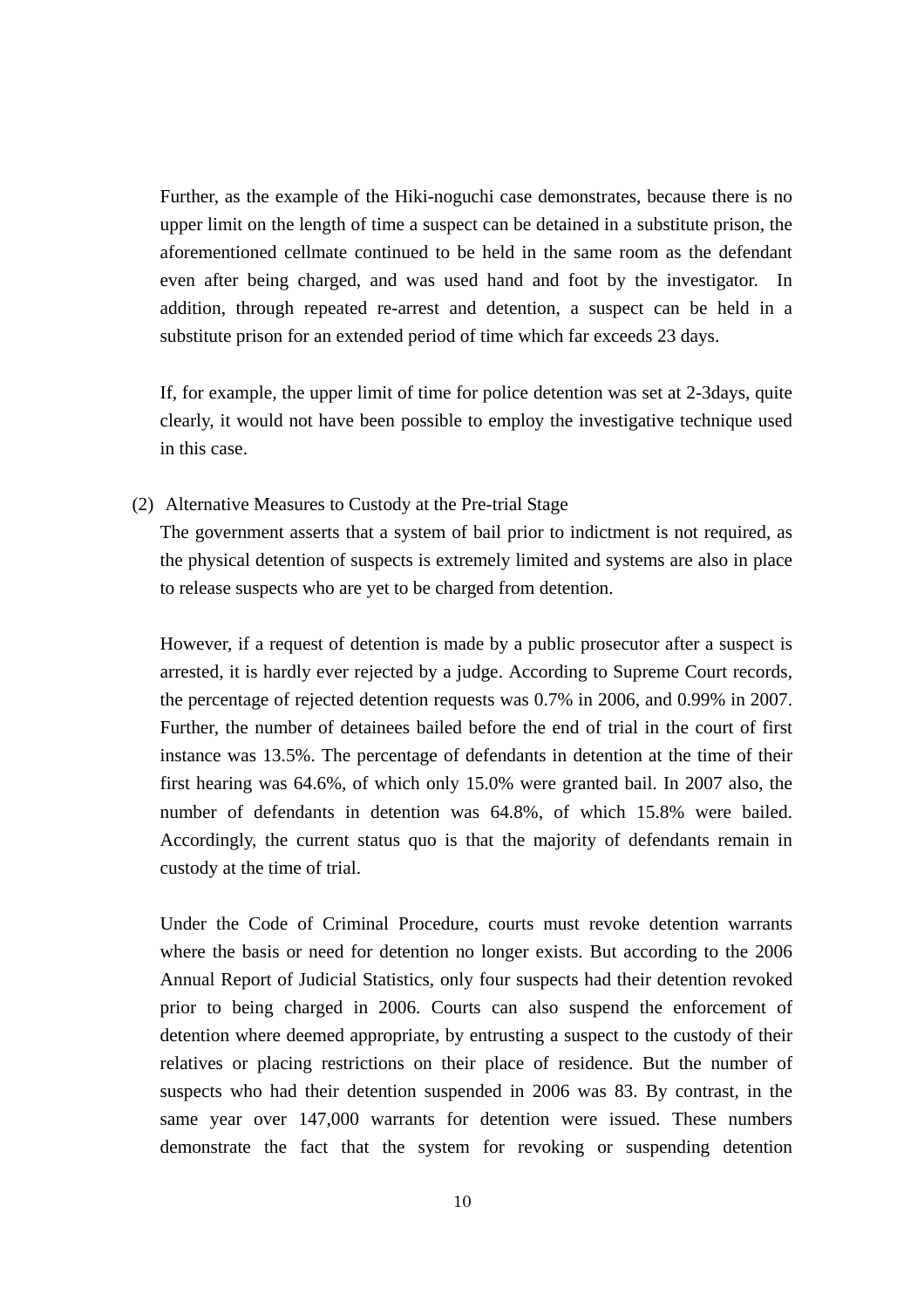enforcement is almost non-functional prior to indictment.

Despite the fact that it can be up to 23 days between arrest and the laying of charges, there is no pre-indictment bail system and the systems for revoking and suspending detention do not function effectively. As a result, once arrested and detained, there is a high likelihood a suspect in Japan will lose their job and the basis of their livelihood. There is an urgent need, at a minimum, for a pre-indictment bail system.

#### (3) A System of State-appointed Counsel Immediately Following Arrest

In Japan, the period between arrest and indictment may be as long as 23 days, during which time a suspect can be held under police control (in a substitute prison). In addition, suspects are often arrested and detained on minor misdemeanors, and their custody (in a substitute prison) is used to interrogate them regarding other more serious crimes. As a result, it is extremely important that "all suspects" are guaranteed the right of access to state appointed counsel from the very "moment of arrest", regardless of the nature of their alleged crime.

However not all cases are covered under the new system of state-appointed defense counsel which began in 2006. This system applies to crimes "punishable by death, or imprisonment for life, or a minimum term of not less than one year". In addition, the state-appointed counsel can only be accessed once there has been a decision to detain. In most cases arrest is carried out by police, and 3 days pass between the initial arrest and the formal decision to detain. Where a suspect is arrested by a public prosecutor, it is usually 2 days between the arrest and the formal decision to detain. This reality is far from international standards which demand that suspects have access to counsel from "the moment of arrest".

In the second phase (from 2009), this system will be expanded to also apply to crimes punishable by death, or imprisonment for life, or maximum term of more than 3 years, which include theft, assault, professional negligence resulting in death, fraud, blackmail etc.. But the system will still not apply to all cases where a person can be placed in custody.

After a suspect has been indicted, there is also no systematic guarantee of access to all police records related to their case. While it is true that the system of disclosure of evidence has been improved slightly (see the following section), even these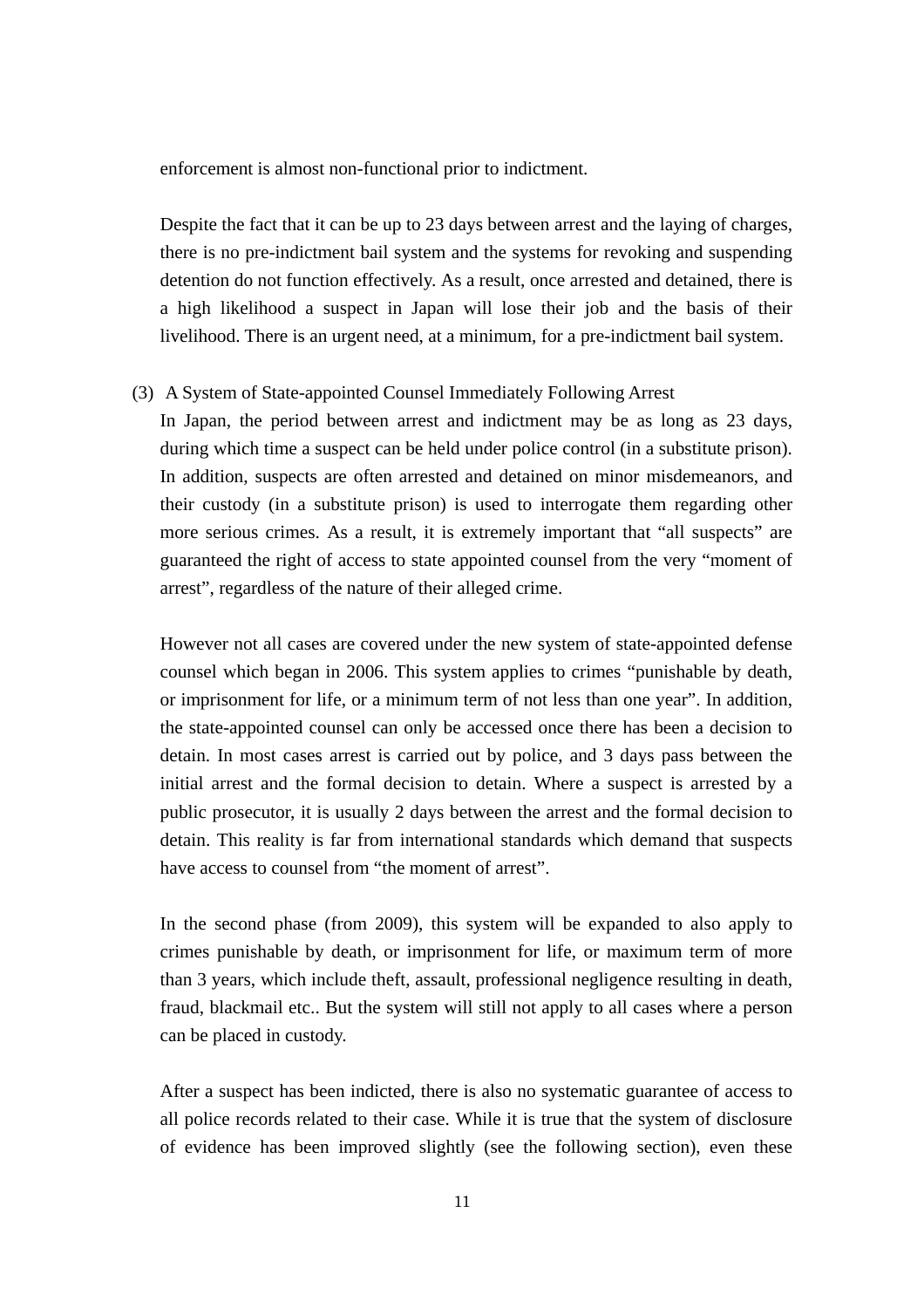reforms are far from sufficient.

11. How, if at all, have amendments to the criminal law addressed the previous practice whereby there is no obligation on the prosecution to disclose evidence it may have gathered in the course of the investigation other than that which it intends to produce at the trial, and that the defence has no general right to ask for the disclosure of that material at any stage in the proceedings (CCPR/C/79/Add.102, para. 26)?

Application of the new system of evidence disclosure began with the entry into force of the amended Code of Criminal Procedure in November 2005. While this system is an improvement on the previous status quo, it is far from sufficient.

The right of a defendant or their attorney to petition for disclosure of evidence is recognized only in cases which are subject to pre-trial procedures to consolidate evidence. Even where a case is subject to these procedures, the right to petition for disclosure is limited to that part of the evidence which satisfies the disclosure requirements set out in the Code of Criminal Procedure. There are currently cases in which the views of the defendant's team and those of the public prosecutor differ regarding whether criminal investigation related documents fall under the category of "evidence" recognized by the Code of Criminal Procedure as being subject to petition for disclosure, and if they do fall under this category, whether or not this evidence satisfies the Code's disclosure requirements.

There is an unbridgeable gap between the means of evidence gathering available to criminal investigation authorities and those available to a defendant. From this perspective, in order to ensure the parties are in a position of substantive equality in criminal trial proceedings and to realize guarantees of the defendant's right of defense, a system should be established which provides for the prior disclosure of all evidence created or obtained by criminal investigative authorities in all criminal defense proceedings. Unfortunately however, there are no plans for these kinds of reforms.

Right to life, prohibition of torture and cruel, inhuman or degrading treatment and treatment of prisoners, and right to a fair trial (arts. 6, 7, 9, 10 and 14)

12. In light of article 6, paragraph 2, of the Covenant, what is the position of the State party in relation to the obligation that the sentence of death may be imposed only for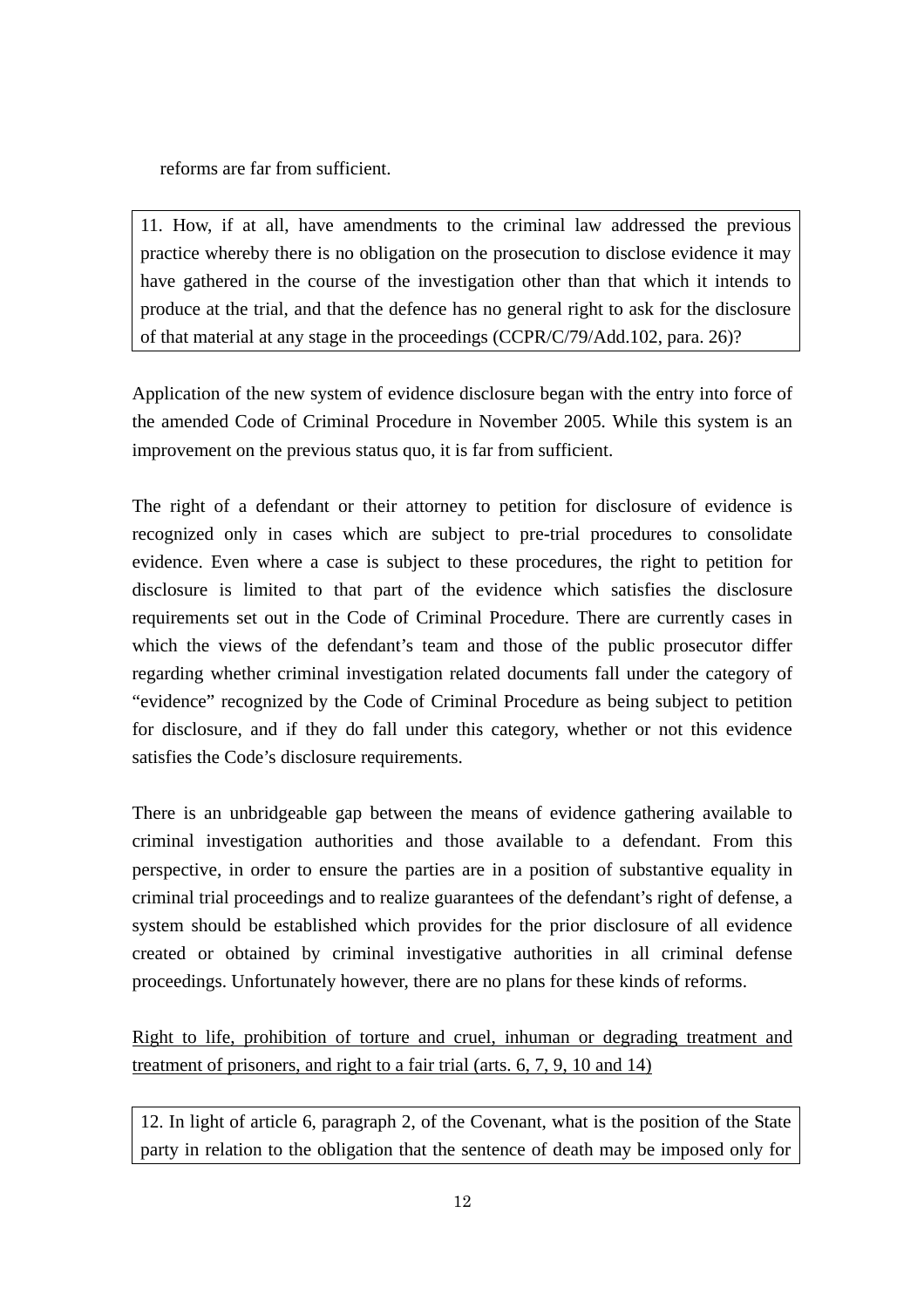the most serious crimes (para. 129 of the report)? What is the status of the moratorium on the execution of death sentences? Does the State party intend to adopt legislation providing for the commutation of such sentences?

(1) Increasing Application of the Death Penalty

The death penalty should only be applicable to "the most serious crimes", and the government has been urged to work towards restricting its application. Yet application of the death penalty has radically increased in Japan in recent years.

In the past, it was rare for the death penalty to be imposed where there were not multiple murder victims. In the 1990's, the death penalty was not handed down in a single case where there was no more than one murder victim and the criminal defendant did not have a past conviction for murder. However in recent years there are an increasing number of cases where death penalty sentences are handed down even where there is a single murder victim and the defendant does not have any prior murder record. For example:

| October 2004                                                          | Tokyo High Court imposed the death penalty, overturning   |               |                                                             |  |  |  |  |  |
|-----------------------------------------------------------------------|-----------------------------------------------------------|---------------|-------------------------------------------------------------|--|--|--|--|--|
|                                                                       |                                                           |               | the lower Maebashi District Court's sentence of life        |  |  |  |  |  |
|                                                                       |                                                           | imprisonment  |                                                             |  |  |  |  |  |
| March 2005                                                            |                                                           |               | Tokyo High Court imposed the death penalty, overturning the |  |  |  |  |  |
|                                                                       |                                                           |               | lower Shizuoka District Court Numazu Branch's sentence      |  |  |  |  |  |
|                                                                       | of life imprisonment                                      |               |                                                             |  |  |  |  |  |
| September 2006                                                        | Nara District Court handed down the death sentence in the |               |                                                             |  |  |  |  |  |
|                                                                       |                                                           |               | Nara Schoolgirl Murder Case                                 |  |  |  |  |  |
| April 2007<br>Tokyo High Court imposed the death penalty, overturning |                                                           |               |                                                             |  |  |  |  |  |
|                                                                       | the lower Yokohama District Court's sentence of life      |               |                                                             |  |  |  |  |  |
|                                                                       |                                                           | imprisonment. |                                                             |  |  |  |  |  |
| <b>May 2008</b>                                                       |                                                           |               | Nagasaki District Court imposes the death penalty           |  |  |  |  |  |

Of the above matters, the case in May 2008 involved a death sentence against an organized mob leader defendant for shooting the incumbent Nagasaki City mayor during an election campaign. Unlike before, there is an increasing likelihood that the death penalty will be imposed in cases with a major social impact, regardless of the number of victims. The range of cases to which the death penalty is applied is currently increasing at an alarming rate.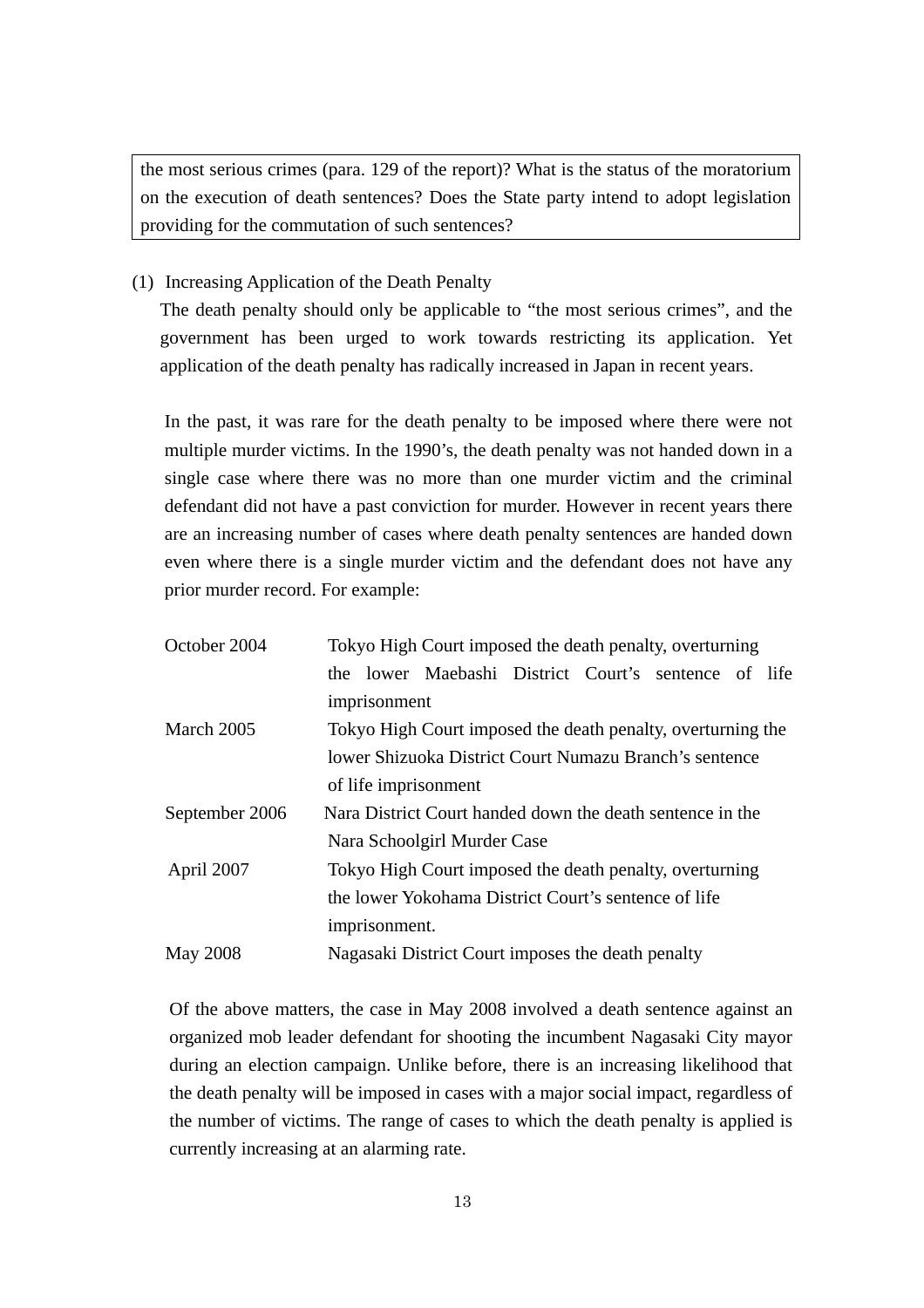# (2) Regressive Trend Away from a Moratorium

The number of executions has further increased in 2008.

From December 2007 onwards, the former Justice Minister Kunio Hatoyama enforced repeated death sentences at a rate of one every two months, and signed off on the execution orders of 13 people. This is the greatest number of executions carried out by a single Justice Minister since Japan reinstated the death penalty in 1993.

| Year   | Executions     |                | Date of   | Justice         | No.<br>of      | Death                    | No. of         |
|--------|----------------|----------------|-----------|-----------------|----------------|--------------------------|----------------|
|        |                |                | Execution | Minister        | convicted      | sentences                | inmates on     |
|        |                |                |           |                 | death          | imposed                  | death row      |
|        |                |                |           |                 | sentences      | at 1 <sup>st</sup> trial | (at year end). |
| 1999   | 5              | 3              | Sep. 10   |                 | $\overline{4}$ | 8                        | 50             |
|        |                | $\overline{2}$ | Dec. 17   |                 |                |                          |                |
| 2000   | 3              |                | Nov. 30   |                 | 6              | 14                       | 53             |
| 2001   | $\overline{2}$ |                | Dec. 28   |                 | 5              | 10                       | 55             |
| 2002   | $\overline{2}$ |                | Sep. 19   |                 | 3              | 18                       | 57             |
| 2003   | $\mathbf{1}$   |                | Sep. 12   |                 | $\overline{2}$ | 13                       | 56             |
| 2004   | $\overline{2}$ |                | Sep. 14   |                 | 14             | 14                       | 66             |
| 2005   | $\mathbf{1}$   |                | Sep. 16   |                 | 11             | 13                       | 77             |
| 2006   | $\overline{4}$ |                | Dec. 25   | Jinen           | 19             | 13                       | 94             |
|        |                |                |           | <b>NAGASE</b>   |                |                          |                |
| 2007   | 9              | 3              | Apr. 27   | Jinen           | 23             | 14                       | 107            |
|        |                |                |           | <b>NAGASE</b>   |                |                          |                |
|        |                | $\overline{3}$ | Aug. 23   | Jinen           |                |                          |                |
|        |                |                |           | <b>NAGASE</b>   |                |                          |                |
|        |                | 3              | Dec.7     | Kunio           |                |                          |                |
|        |                |                |           | <b>HATOYAMA</b> |                |                          |                |
| 2008   | 10             | $\overline{3}$ | Feb. 1    | Kunio           | 9              | $\overline{4}$           | 105            |
| (as of |                |                |           | <b>HATOYAMA</b> |                |                          |                |
| Sep.1) | $\overline{4}$ |                | Apr. $10$ | Kunio           |                |                          |                |
|        |                |                |           | <b>HATOYAMA</b> |                |                          |                |
|        |                | 3              | June 17   | Kunio           |                |                          |                |
|        |                |                |           | <b>HATOYAMA</b> |                |                          |                |

(Table)

1996-2006 The Public Prosecutor's Office Annual Report of Statistics (statistics to 2006) 2007-2008 Statistics: JFBA Research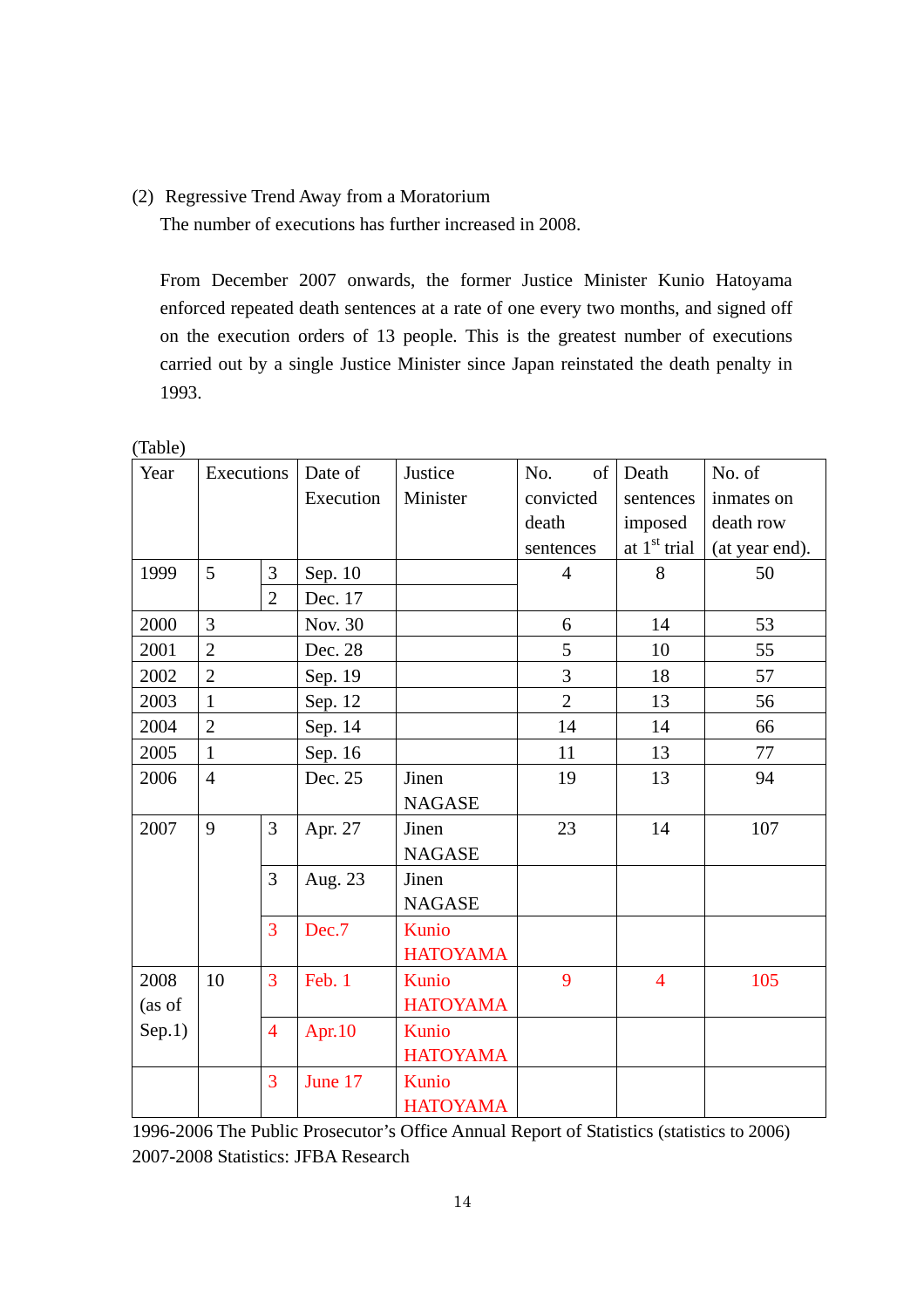# (3) Commuting Death Sentences

In contrast to the increasing number of executions being carried out and death sentences being passed, there are no moves whatsoever towards establishing legal provisions to commute confirmed death sentences. As described in paragraph 529 of the JFBA Report, while an amnesty system for death row inmates does exist in theory, it has not been implemented for 30 years since a single death sentence was commuted to life imprisonment with labor in 1975.

13. What steps have been taken to introduce a mandatory appeal system for capital cases, enhance access by death row inmates to legal aid, guarantee the confidentiality of communication with counsel during appeal requesting retrial, and ensure the suspensive effect of re-trial proceedings or requests for pardon?

There has been no progress toward any of the above measures (a mandatory appeal system, accessible legal aid for death row inmates, the right of confidential communication with counsel for retrial appeals and ensuring re-trial proceedings and requests for pardon have a suspensive effect on executions), despite calls by the JFBA for their introduction.

In particular, practices which infringe on confidentiality of communications between death row inmates and their retrial appeal attorneys continue in many detention centers throughout the country, despite the JFBA's repeated demands for this to be remedied. The Ministry of Justice also continues to execute inmates, despite being aware that they are preparing an appeal for retrial, as a matter of normal practice. The execution of death row inmate Tsutomu Miyazaki in June 2008 is one example of this sort of case.

14. What steps, if any, are being taken to limit the frequent use of solitary confinement (para. 224 of the report), *keiheikin* ('minor solitary confinement') and *hogobo* ('protection cells') as punitive measures, to provide for an independent organ to review decisions imposing such measures (paras. 225 and 234), and to relax the rule under which inmates on death row are placed in solitary confinement, often for prolonged periods?

# (1) Isolation

While the numbers have decreased, as outlined in paragraphs 708 and 713 of the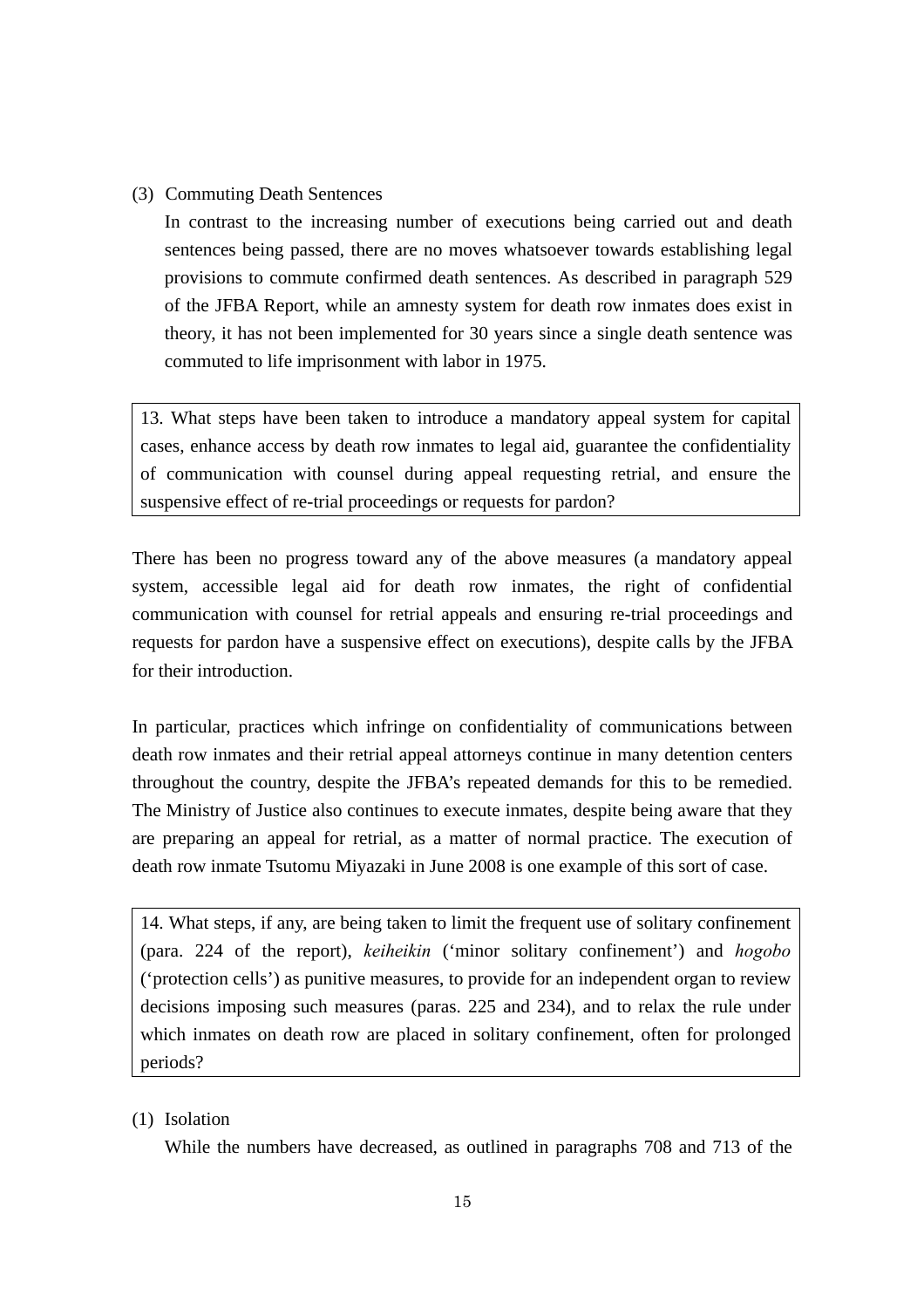JFBA report, there are still prisoners who are subject to extremely long periods of "isolation". The Law Concerning Penal and Detention Facilities and the Treatment of Inmates has imposed strict requirements on the use of "isolation", as mentioned in paragraph 706 of the JFBA Report. While this should be assessed as a positive step forward, in addition to the "4 security categories" mentioned in paragraph 707 of the JFBA Report, confinement to a single person cell is used frequently, for example when a prisoner's sentencing is finalized and they are awaiting transfer to other penal facilities, and for the period between being disciplined and being assigned to a specific workplace for work. JFBA finds it extremely concerning that there is an increasing tendency to employ these cases of effective "isolation". It is difficult to grasp the true state of affairs on cases of effective isolation as,unlike legally defined isolation, they are not subject to a grievance mechanism (application for review).

(2) Use of Protection Cells

There is no end to the cases of individuals who, although rightfully requiring medical intervention, are placed in protection cells without careful consideration.

For example, a male prisoner in his 50's who was being held at Tokushima Prison died in a protection cell on 24 June 2007. The previous morning, a patrolling prison officer noticed the man acting strangely, spilling his morning miso soup about on the floor and pacing in his cell, and transferred him to a special protection cell equipped with a surveillance camera. After lunch, a prison officer checking the surveillance cameras noticed the man was sitting motionless on the floor slumped up against the wall. The prison officer had him transported to an external hospital, but he reportedly died one hour later. Regarding the cause of death, the prison stated that "there is a strong suspicion he suffered an acute myocardial infarction (heart attack)".

The law now proscribes that a doctor shall be involved when a protection cell is used. While it is not a legally required measure, inmates are also video-taped, as described at paragraph 703 of the JFBA Report. Yet, while a doctor's views must be sought when an inmate is confined to a protective cell, because the doctor is not required to directly examine the inmate, it is possible to envisage a doctor's views being sought over the phone or by other such means. Under these circumstances, it is not possible to confirm when the inmate's condition indicates s/he is at risk. The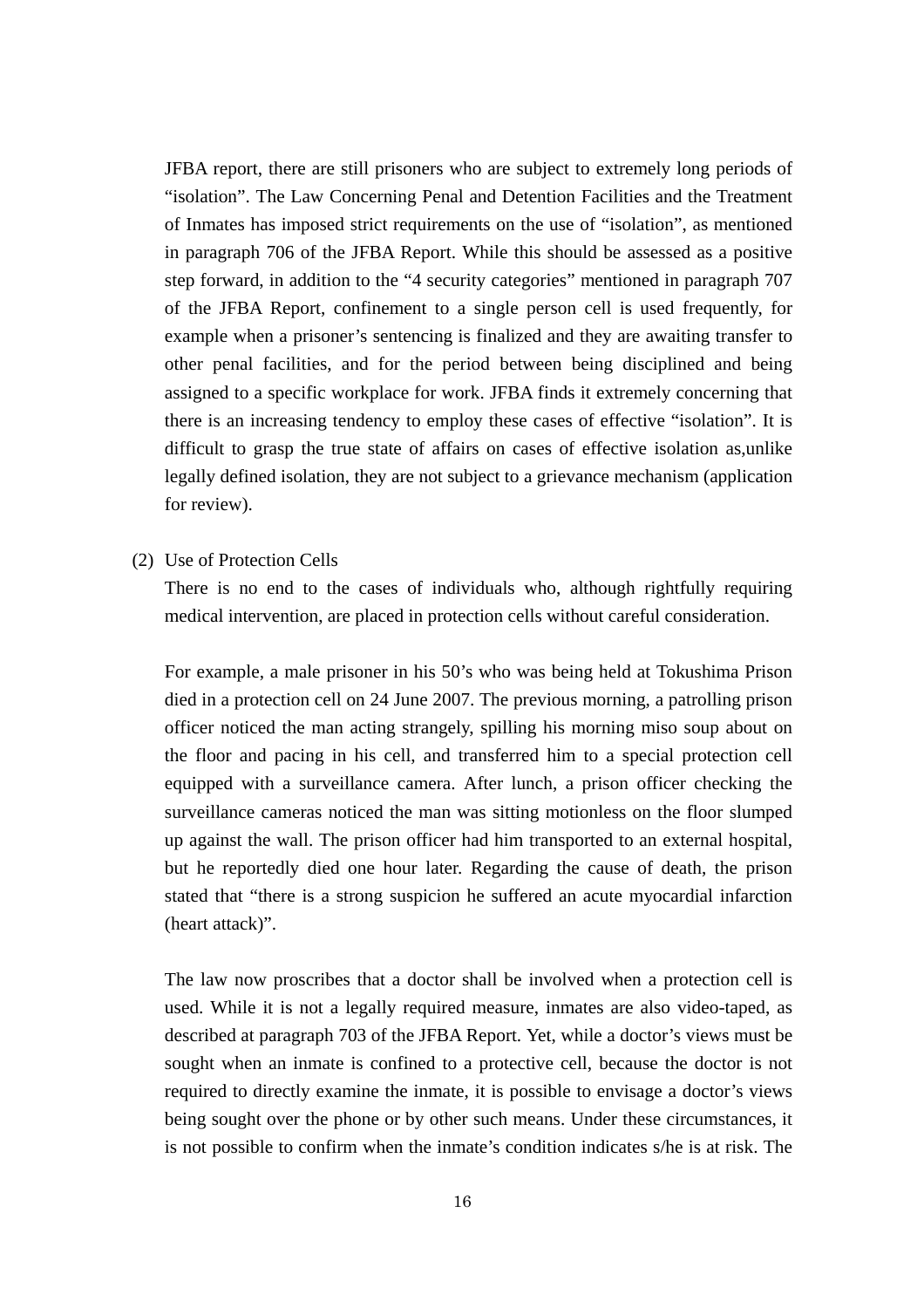fact that there have been cases like the one mentioned above where inmates have died demonstrates that these methods of observation are not functioning adequately.

### (3) Grievance Mechanisms and Complaints Review Panel

The punishments of isolation and solitary confinement to one's own cell are subject to an application for review, while it is possible to file a "Statement of Facts" as a grievance procedure in the case of confinement to a protection cell. But there are functional limitations to these review procedures. Firstly, the acts subject to review are highly restricted. In the case of disciplinary measures, a petition lodged after the period of disciplinary action is over will be rejected on the ground of failure to comply with the law due to a "lack of standing to challenge".

In cases where the Justice Minister intends to "dismiss" petitions as without merit, the views and advice of **the Review and Investigation Panel on Complaints by Inmates in Penal Institutions ("Complaints Review Panel")** are sought. But a matter does not come before the Complaints Review Panel for consideration if the petition itself is "rejected" outright for failure to comply with the law. The Panel, comprised of five experts who are doctors, lawyers, legal academics etc., is however actively engaged in activities within its purview.

Of the 593 complaints considered between when the Complaints Review Panel system began in January 2006 and May 2008, the proposed disposal of complaints was deemed appropriate in 574 cases, 43 matters were found to require re-investigation, and 11 proposed complaint disposals were found to be inappropriate. Total numbers do not add up to 593 as some matters appear repeatedly due to being re-investigated more than once.

While it is commendable that those serving on this Complaints Review Panel function independently of the Correction Bureau, it is difficult in practical terms for the Panel to conduct its own investigations as it does not have a separate secretariat under its direct control. There have also been 2 cases to date in which the Justice Minister has not respected the views of the Complaints Review Panel. This system must be re-formulated as a system with formal legal grounding, where the Panel gives advice the Justice Minister is obliged to comply with, is equipped with its own secretariat and has greater independence of personnel, and as an institution.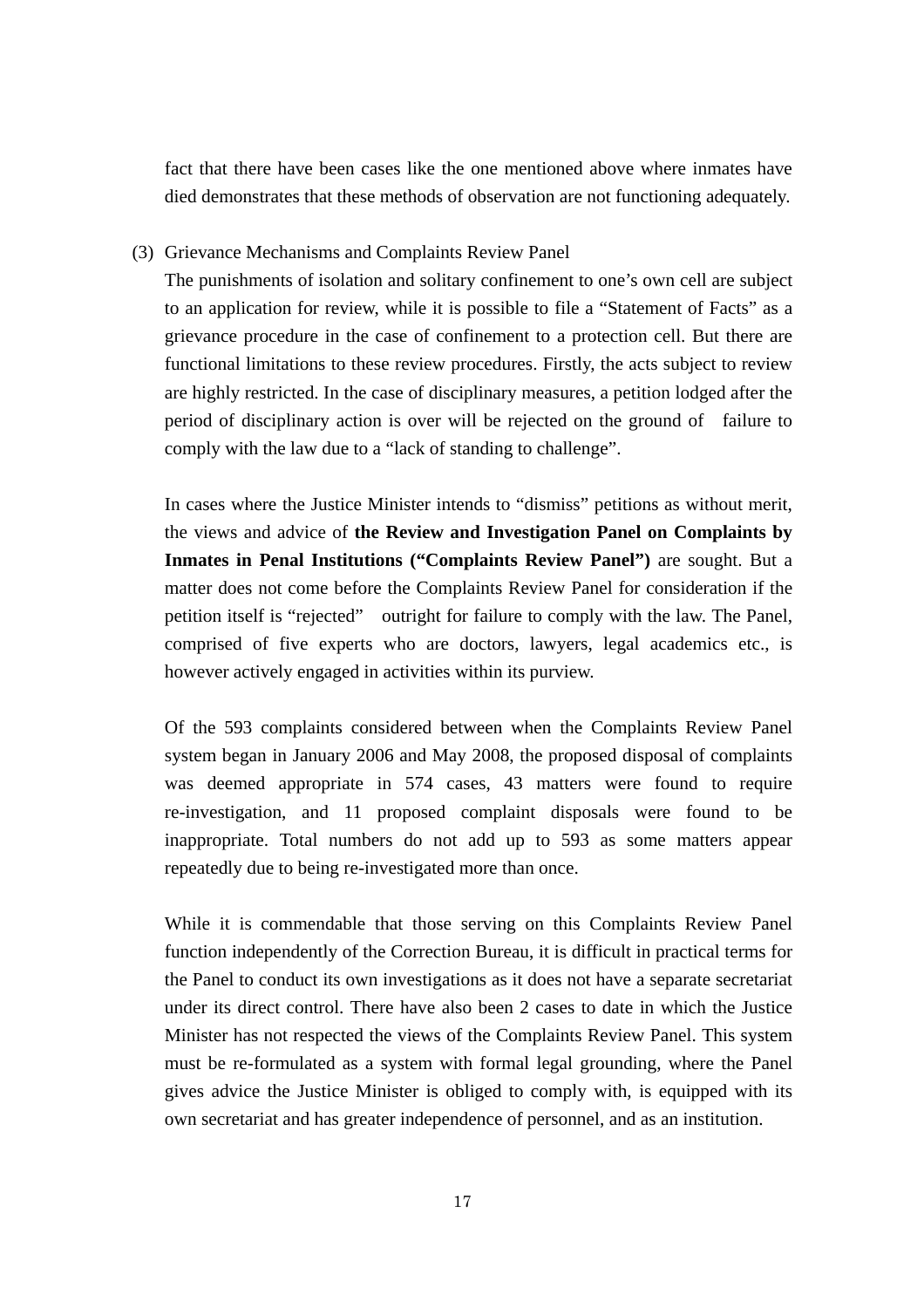(4) Solitary Confinement of Death Row Inmates

As mentioned at paragraphs 541 and 541 of the JFBA Report, all death row inmates are held in single person cells, and there are no signs of this situation being remedied. There is also no information indicating that under the **New Law**, the individual separation of death row inmates has been reformed to allow for group interaction.

| Cases Examined by the Review and Investigation Panel on Complaints by Inmates in |  |                 |  |          |  |
|----------------------------------------------------------------------------------|--|-----------------|--|----------|--|
| <b>Penal Institutions</b>                                                        |  |                 |  |          |  |
|                                                                                  |  | <b>Dronogod</b> |  | Droposod |  |

|                    |                         | Proposed    |                  | Proposed       |               |
|--------------------|-------------------------|-------------|------------------|----------------|---------------|
| No. of<br>meetings | New cases<br>considered | disposal of | <b>Matters</b>   | of<br>disposal |               |
|                    |                         | complaint   | requiring        | complaint      | Other         |
|                    |                         | deemed      | re-investigation | deemed         |               |
|                    |                         | appropriate |                  | inappropriate  |               |
| <b>TOTAL</b>       |                         |             |                  |                |               |
| $(2-51)$           | 593                     | 574         | 43               | 11             | 15<br>matters |
| times)             |                         |             |                  |                | on hold)      |

15. Please provide information on measures taken, if any, to establish independent external mechanisms to inspect police detention facilities and penal institutions and to investigate complaints about torture and ill-treatment of inmates and detainees (paras. 175 and 228-235 of the report). Please also provide statistical data for the last three years on the number of complaints received under existing mechanisms, the number of investigations, the number and severity of sentences or disciplinary sanctions imposed on perpetrators, and any compensation provided to victims.

# (1) Boards of Visitors for Inspection of Penal Institutions

The Boards of Visitors for Inspection of Penal Institutions ("Board of Visitors") system launched in 2006 ensures that Bar Association recommended attorneys are always appointed as members of the Boards of Visitors. However, while there are few such cases, some boards' work is conducted under the leadership of prison staff, meaning that the board does not function as an external inspection mechanism. There is still a need to ensure these boards are truly independent of penal institutions, and are provided with the infrastructure to allow them to carry out their activities effectively.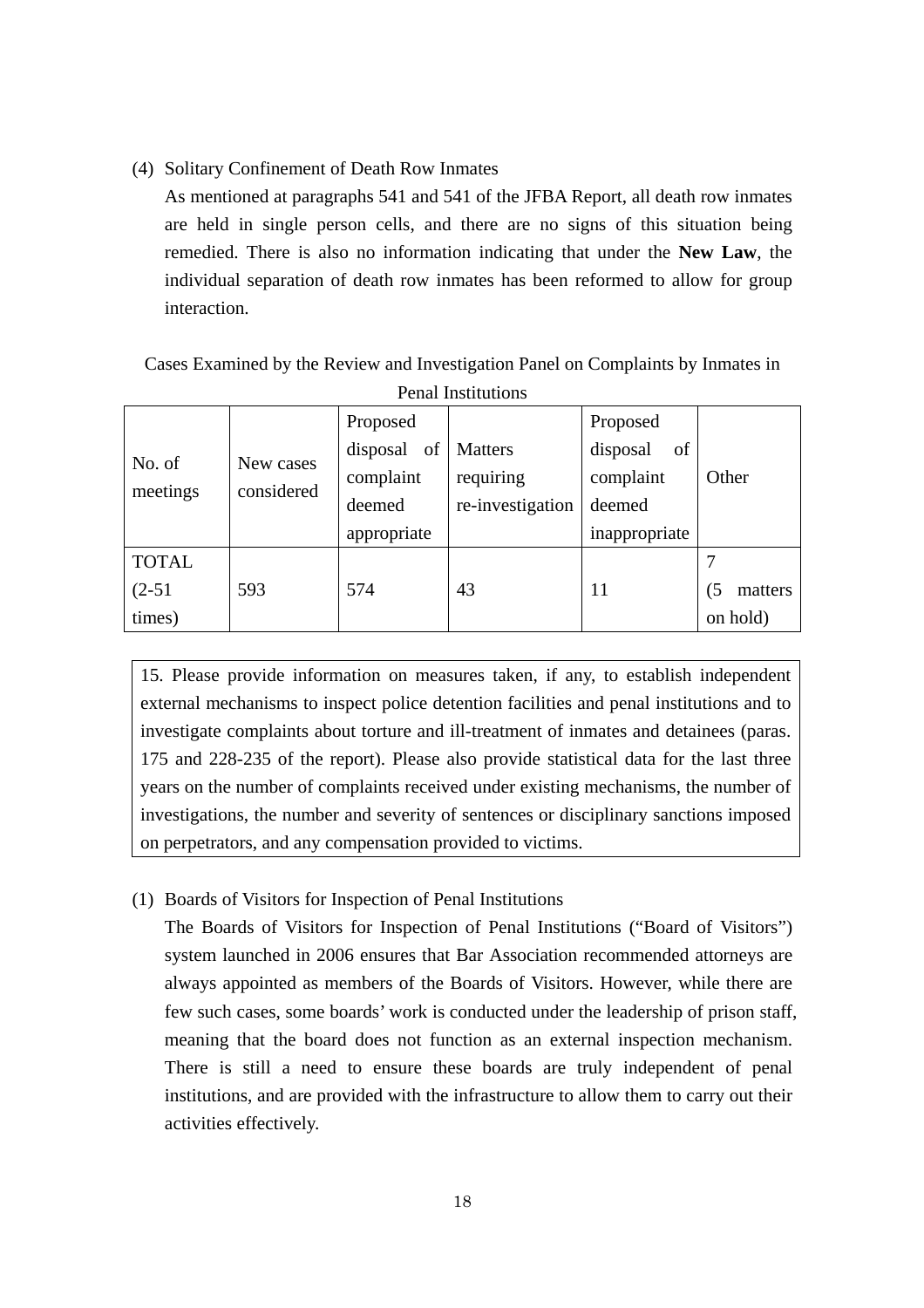(2) Boards of Visitors for Inspection of Police Custody

By contrast, the government is yet to establish a system for the Boards of Visitors for Inspection of Police Custody, launched in 2007, that ensures Bar Association recommended attorneys are appointed to these boards.

During the system's first year in 2007, 33 boards from a total of 51 appointed attorneys recommended by Bar Associations. Of the remaining boards, some rejected the Bar Association's recommended board member and had their local Public Safety Commission separately recommend an attorney, or in the case of two boards, no attorney-at-law was appointed at all. In many cases where a Bar Association recommended attorney was not appointed, the alternative appointee was a former judge or public prosecutor who had later gone on to be admitted as an attorney at law. There is a trend toward further improvement in appointments for 2008, but the situation is still yet to reach the stage where Bar Association recommended candidates are systematically appointed to these boards. There are also numerous remaining problems with the system's operation. However, as the Committee against Torture pointed out in its 2007 recommendations, the first concern is to ensure a system where all boards accept board members recommended by Bar Associations.

(3) Review of Complaints

No structure similar to the abovementioned Complaints Review Panel for penal institutions set up by the Minister of Justice has been established for police detention facilities. On this point, the government has asserted that the review of complaints in respect of police detention facilities is carried out by prefectural Public Safety Commissions and that there is no issue with the independence of these commissions.

Yet, some of the actual jurisdictional powers of prefectural Public Safety Commissions are as follows:

- $\triangleright$  Approving the appointment and dismissal of senior members of the local police (those above police superintendent level)
- $\triangleright$  Proscribing the particulars of the Police Department's organizational structure.
- $\triangleright$  Make assistance requests to the National Police Agency and other prefectural police forces.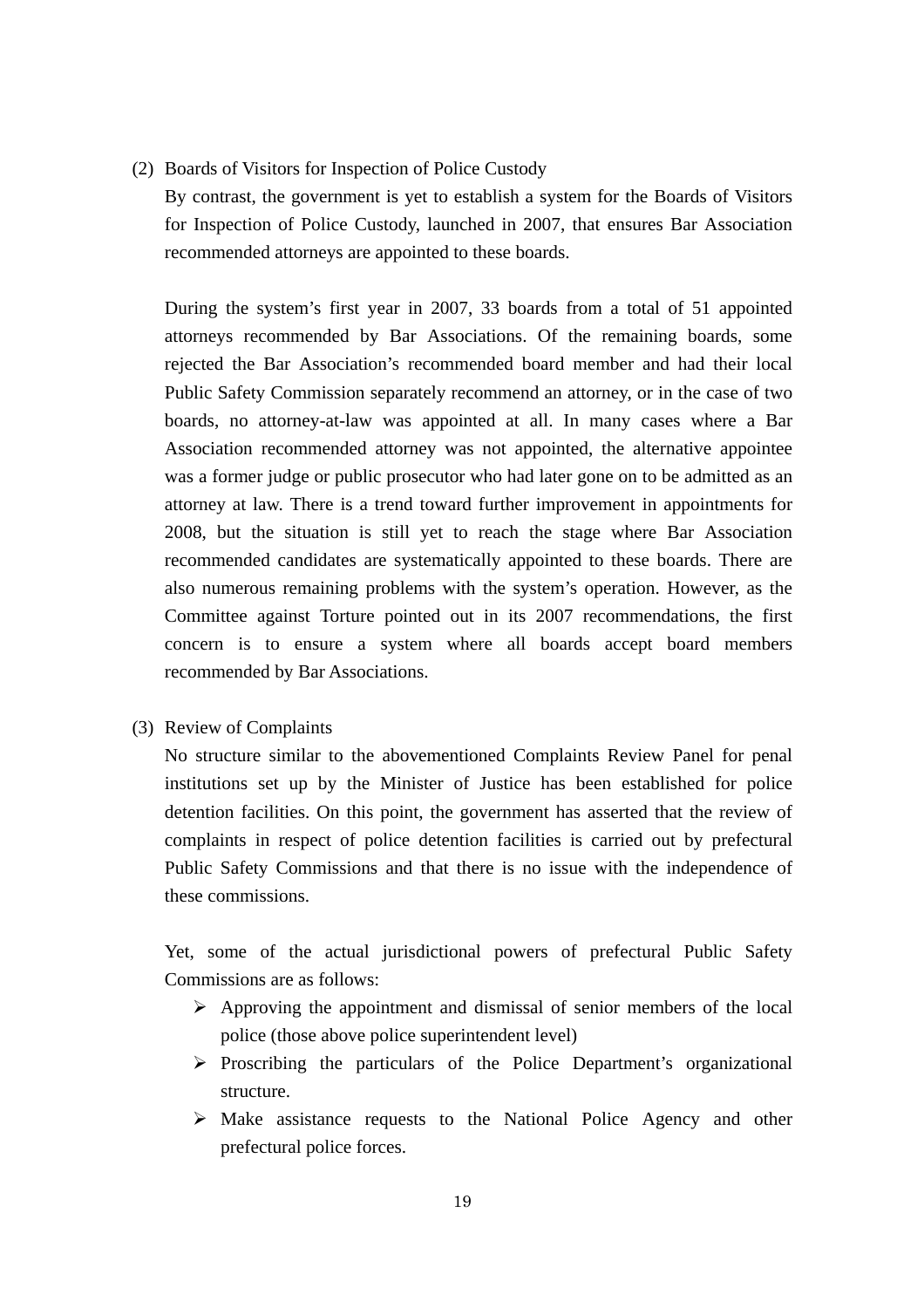- $\triangleright$  Traffic control and issuing drivers licenses
- ¾ Licensing for food and entertainment, antique and secondhand and pawnshop businesses.

(taken from the Metropolitan Police Department website)

All of the above areas have nothing to do with the management and operation of police detention facilities. Furthermore, the actual clerical work of the prefectural Public Safety Commission is carried out by a secretariat which is housed within the prefectural police.

In other words, there are problems with the institutional independence of Public Safety Commissions. Furthermore, Public Safety Commissions are not familiar with the situation in police detention facilities. Accordingly, these organizations are not suited to the task of properly disposing of formal complaints, from a position independent of the government's public administration.

There is a need for a new independent institution comprised of external experts including attorneys, doctors and legal academics to be established, similar to the Review and Investigation Panel on Complaints by Inmates in Penal Institutions (Complaints Review Panel).

(4) Examples of Disciplinary Sanctions Against Staff for Torture or Ill Treatment There are no documents made generally available to the public which provide statistics on the criminal sanctions or disciplinary measures imposed on perpetrators of torture or ill treatment. The JFBA anticipates the government's good faith response to this question.

There are no statistics on the application of the crime of Assault and Cruelty by Special Public Officers in the Annual Report of Judicial Statistics published by the judiciary. This may be thought to indicate that staff at penal facilities and police detention facilities are hardly ever charged under this offence.

16. Please indicate whether the State party considers introducing strict time limits for the duration of interrogations of detainees in police custody and ensuring systematic surveillance (para. 167 of the report) of, and the presence of counsel during, such interrogations (para. 166), as well as prompt access to medical services in police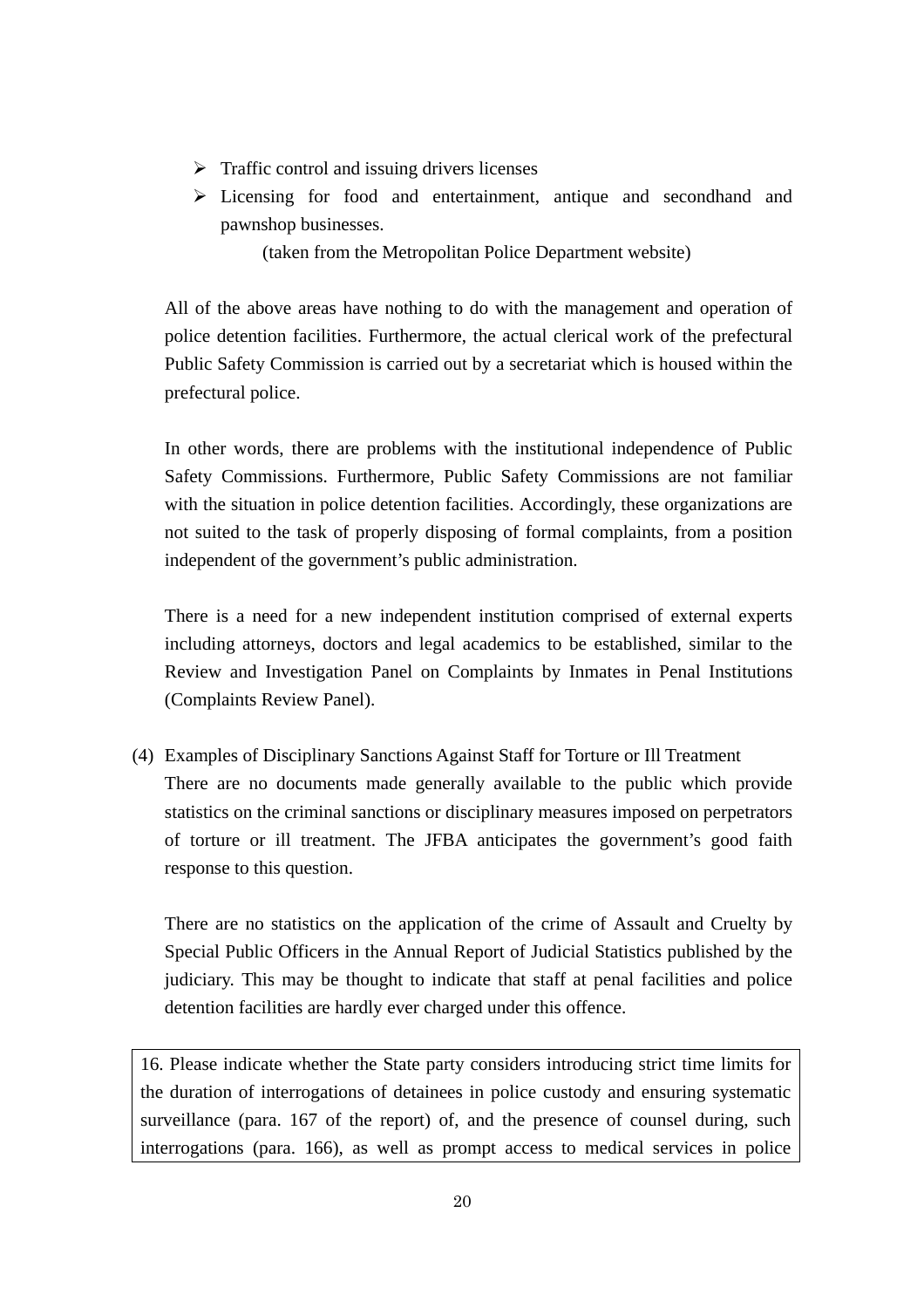detention facilities. Is it still the case that a large number of convictions in criminal trials are based on confessions (see CCPR/C/79/Add.102, para. 25)?

(1) Regulation of Police Interrogation Procedures

A large number of convictions in criminal trials are indeed still based on confessions. Case after case has revealed false charges being laid against the accused based on interrogations made while they were in substitute prisons. Examples include the Shibushi Case, the Kitagata Case and the Toyama Himi Case, which are described in footnotes 72-74 of the JFBA Report (paragraph 559), as well as the Hiki-noguchi Case, which is described in Item 10 of this report. Nevertheless, no efforts have been made towards introducing effective policies to supervise interrogations, for example by limiting the period that the detainee is in police custody or setting strict time limits on the duration of interrogations.

The JFBA has produced a documentary film based on the Shibushi Case entitled "Presumed Guilty -- Creating False Confessions" to call for transparency in interrogations and the abolishment of the substitute prison system. The JFBA has added English subtitles to the film so that a broader audience, including officials of the United Nations, can view it.

Currently, oversight is conducted by an internal police body, a situation that is completely inadequate. This policy of internal supervision rests on the same phony logic, as explained in Item 10 of this report, that argues that human rights violations do not arise in substitute prisons because there is separation between the police investigative division and the detention division.

On July 14, 2008, the Tokyo High Court rejected the public prosecutor's appeal in the Fukawa Case (see description below) and supported opening of a retrial. In this case, two suspects had been forced to confess at a substitute prison, but after being sent to a detention center they retracted their confessions, after which they were again sent to the substitute prison. The court said that "there was a problem in placing them in a situation that made it easy to extract a false confession," and harshly criticized the use of the substitute prison system as a method for obtaining false confessions. Failure of the public prosecutor to disclose evidence favorable to the accused was another serious problem with this case. The Public Prosecutor's Office, however, has objected to this decision and lodged a special appeal to the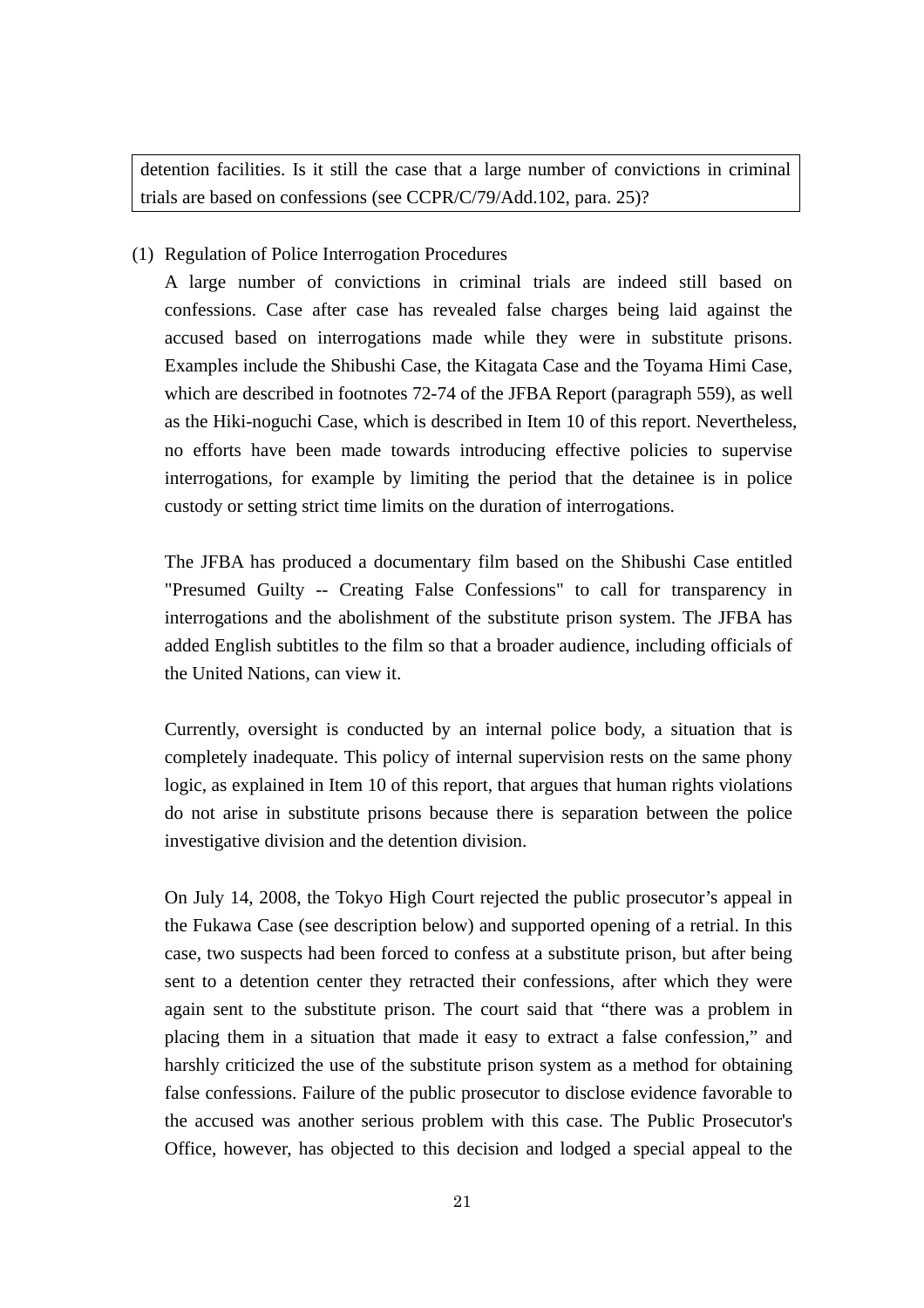Supreme Court, showing that Japan's investigative bodies are not sincerely reflecting upon the structures that give rise to false convictions.

- Note: In August 1967 in Fukawa, Tone Town, Ibaraki Prefecture, two suspects were suspected of a burglary and murder. They were apprehended on a separate charge and forced to confess during interrogations at a substitute prison. Since the day the case was first tried, they have continued to plead their innocence. Their final appeal was dismissed in 1978, confirming their life sentence, but there was absolutely no physical evidence tying them to the crime. The basis for their conviction was weak, being vague eyewitness testimony and confessions that were noticeably inconsistent and changing. The Tokyo High Court supported the decision for a retrial handed down by the Tsuchiura branch of the Mito District Court on September 21, 2005, and dismissed the public prosecutor's immediate appeal.
- (2) Medical Treatment in Police Detention Facilities

Cases of detainees dying in police cells are still common, with notable instances in 2007 involving detainees apprehended for driving under the influence of alcohol (see chart below). These cases raise doubts about whether the detainees were provided with appropriate and prompt medical treatment, as well as whether they could even endure such detention.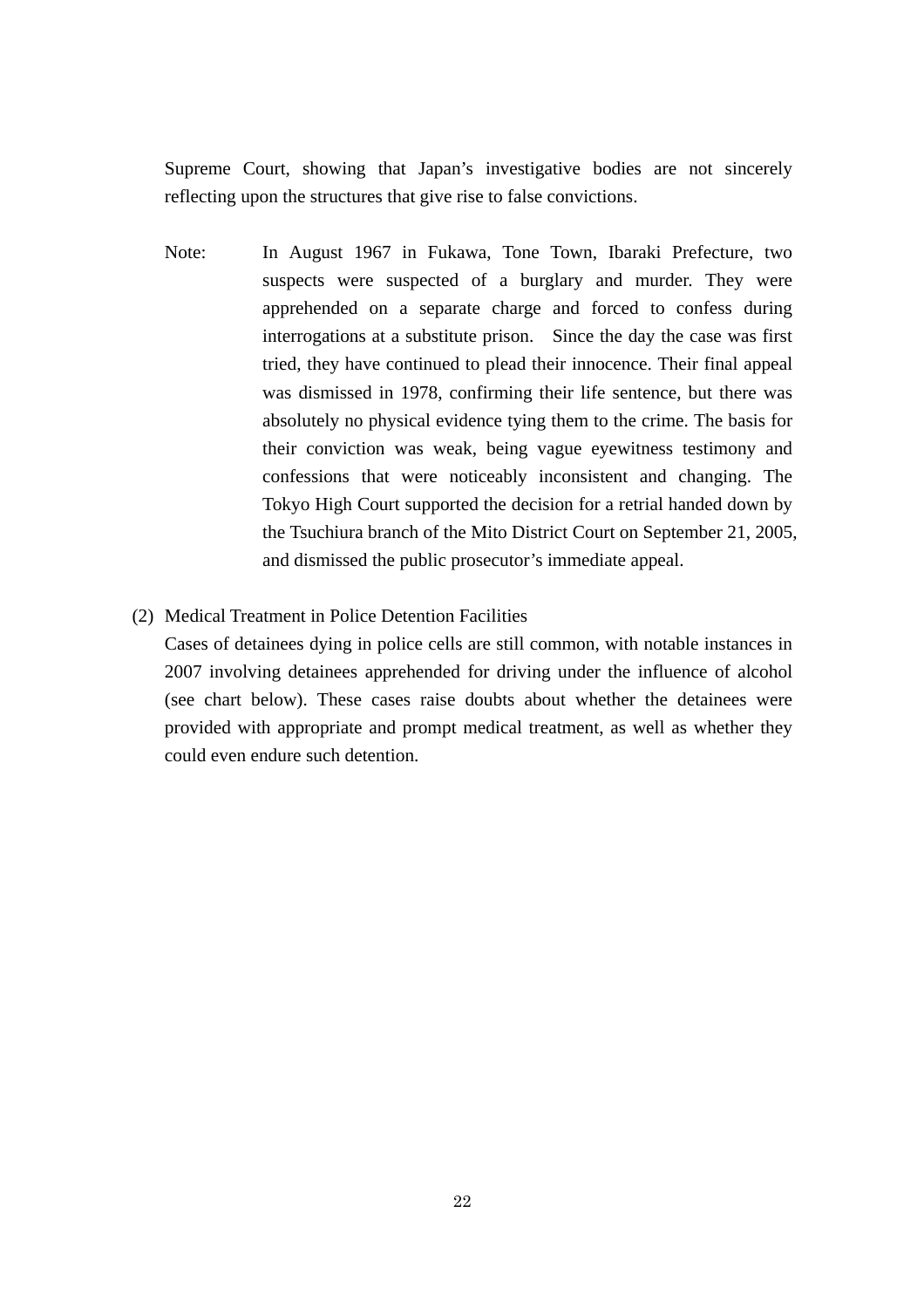|             | The suspect (52) was apprehended by the Fukuoka police                   |            |  |  |  |
|-------------|--------------------------------------------------------------------------|------------|--|--|--|
|             | under suspicion for driving under the influence of alcohol.              |            |  |  |  |
|             | While at the Nishi police station detention facilities, on the           |            |  |  |  |
|             | evening of the 8th, his condition took a turn for the worse. He          |            |  |  |  |
|             | died in the early hours of the 9th at the hospital to which he           |            |  |  |  |
|             | had been moved. It was explained by the police that at around            |            |  |  |  |
| February 9, | $ 11:55$ pm on the 8th, a police officer surveilling the facility via    |            |  |  |  |
| 2007        | monitor noticed the resting suspect vomit. He was not                    |            |  |  |  |
|             | breathing, so the officer tried to resuscitate him. After about<br>Asahi |            |  |  |  |
| Nishi       | 10 minutes, emergency workers transferred him to the                     | Shimbun    |  |  |  |
| Police      | hospital. The suspect had been off work since February 2005              | and        |  |  |  |
| Station,    | due to alcohol dependency, and had been hospitalized from                | Nippon     |  |  |  |
| Fukuoka     | January 18 to February 1 that year for chronic pancreatitis.             | Television |  |  |  |
| Prefectural | After apprehending him on the afternoon of the 8th, the police           |            |  |  |  |
| Police      | had made the suspect undergo a checkup at the same hospital              |            |  |  |  |
|             | he had been admitted to before, where it was determined that             |            |  |  |  |
|             | he was suffering from dehydration and impaired                           |            |  |  |  |
|             | consciousness, but that if he replenished his liquids, it would          |            |  |  |  |
|             | not be a problem to detain him. At 6:30pm, he returned to the            |            |  |  |  |
|             | station, drank an isotonic drink, did not take any food, then lay        |            |  |  |  |
|             | down.                                                                    |            |  |  |  |
|             | At about 6:30pm on the 12th, a police officer at the Choshi              |            |  |  |  |
|             | February 12, Police Station detention facility in Choshi City in Chiba   |            |  |  |  |
| 2007        | prefecture discovered the suspect (64) passed out and not                |            |  |  |  |
|             | breathing. He had been apprehended on the 8th on suspicion               |            |  |  |  |
| Choshi      | of professional negligence resulting in injury and traffic law<br>The    |            |  |  |  |
| Police      | violations (driving under the influence of alcohol). An<br>Yomiuri       |            |  |  |  |
| Station,    | emergency worker rushed to the scene about 30 minutes later,<br>Shimbun  |            |  |  |  |
| Chiba       | but the suspect was already dead. After being apprehended,               |            |  |  |  |
| Prefectural | the suspect had continuously shouted and was unable to sleep,            |            |  |  |  |
| Police      | and hardly ate anything, so he had been sent to the hospital for         |            |  |  |  |
|             | a checkup on the 11th.                                                   |            |  |  |  |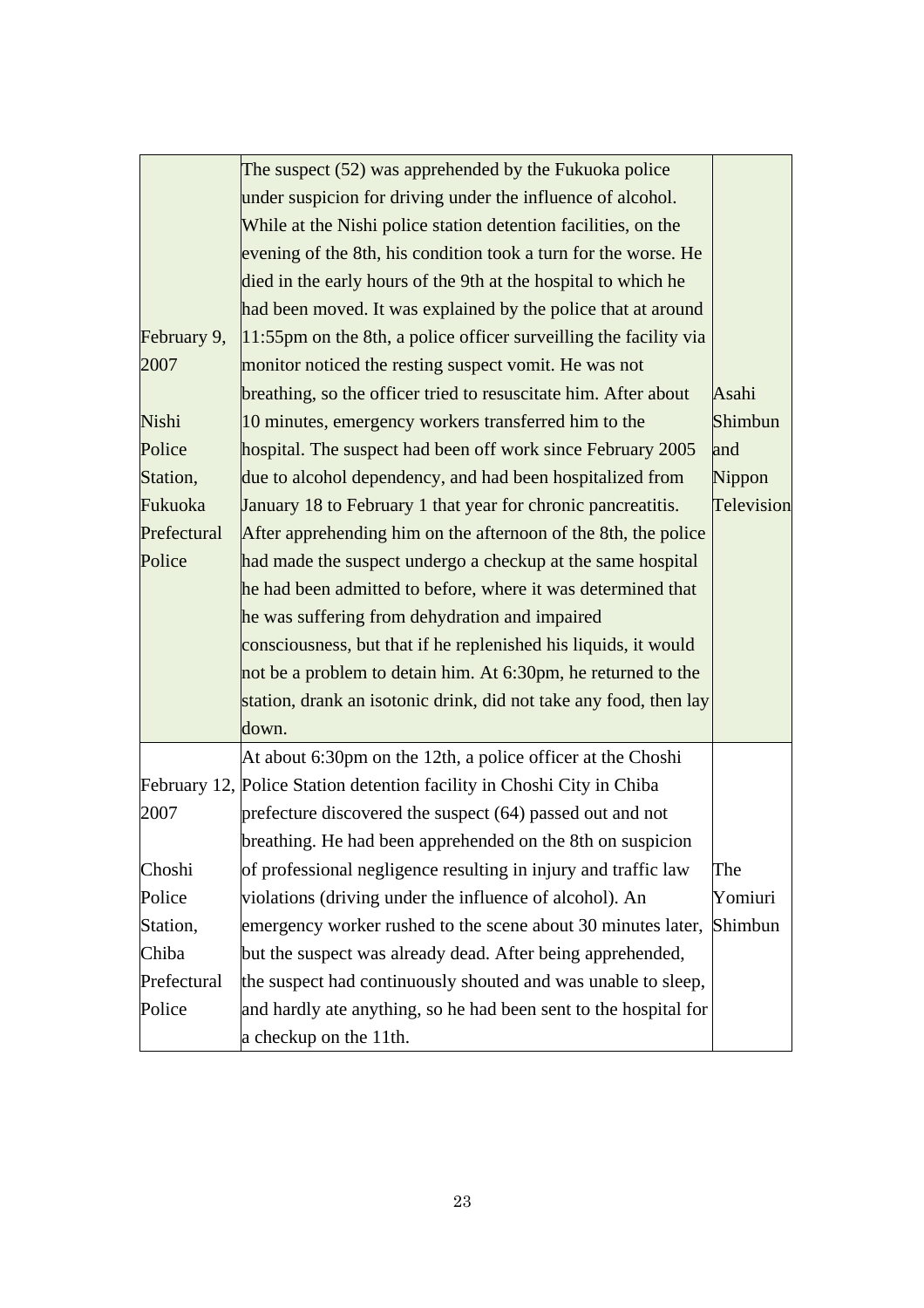|             | At about 10:15pm on the 5th, a car crossed a lane divider and                       |     |  |  |  |
|-------------|-------------------------------------------------------------------------------------|-----|--|--|--|
|             | collided directly with a minivan traveling in the opposite                          |     |  |  |  |
|             | direction. Just after 1 am on the 6th, the Otaru police                             |     |  |  |  |
|             | apprehended the suspect $(57)$ on the spot under suspicion for                      |     |  |  |  |
|             | unsafe driving resulting in death and traffic law violations                        |     |  |  |  |
| November    | (driving under the influence of alcohol). The suspect was                           |     |  |  |  |
| 6, 2007     | detained at a police station facility. At around 3am, a                             |     |  |  |  |
|             | patrolling police officer noticed that he wasn't breathing and                      |     |  |  |  |
|             | Otaru Police sent him to the hospital, where it was confirmed that he was           | The |  |  |  |
| Station,    | Yomiuri<br>dead. The police officer said that the suspect had complained<br>Shimbun |     |  |  |  |
| Hokkaido    | of back pain at both the scene of the accident and at the police                    |     |  |  |  |
| Prefectural | station. He was taken to a local hospital where he was x-rayed,                     |     |  |  |  |
| Police      | but both times resulted in a diagnosis that nothing was                             |     |  |  |  |
|             | abnormal. The police said that the suspect told them that he                        |     |  |  |  |
|             | "suffered from a chronic slipped disk," but they apprehended                        |     |  |  |  |
|             | him because he did not appear to have any external injuries.                        |     |  |  |  |
|             | They said that "they are investigating the cause of death but                       |     |  |  |  |
|             | there is no issue regarding the way this was handled."                              |     |  |  |  |

17. Please indicate whether the State party considers amending the Immigration Control and Refugee Recognition Act (2006) which currently does not explicitly prohibit deportation to countries where the deported person faces a substantial risk of torture or cruel, inhuman or degrading treatment or punishment.

Because treaties to which Japan is party have domestic legal force, and prevail over Japanese laws, any deportation of foreigners which violates Article 3 of the Convention against Torture should not be allowed. It is not explicitly clear however whether the application of Article 3 or other articles are examined as part of the deportation and applications for asylum procedures under the Immigration Control and Refugee Recognition Act.

The United Nations Human Rights Council in its Universal Periodic Review of Japan in May 2008 recommended that Japan harmonize its procedures for reviewing asylum decisions with the Convention against Torture and other relevant human rights treaties (A/HRC/8/44, No. 60(20). The Japanese government committed to follow up on this recommendation (A/HRC/8/44/Add.2), but as of this writing, it has not released a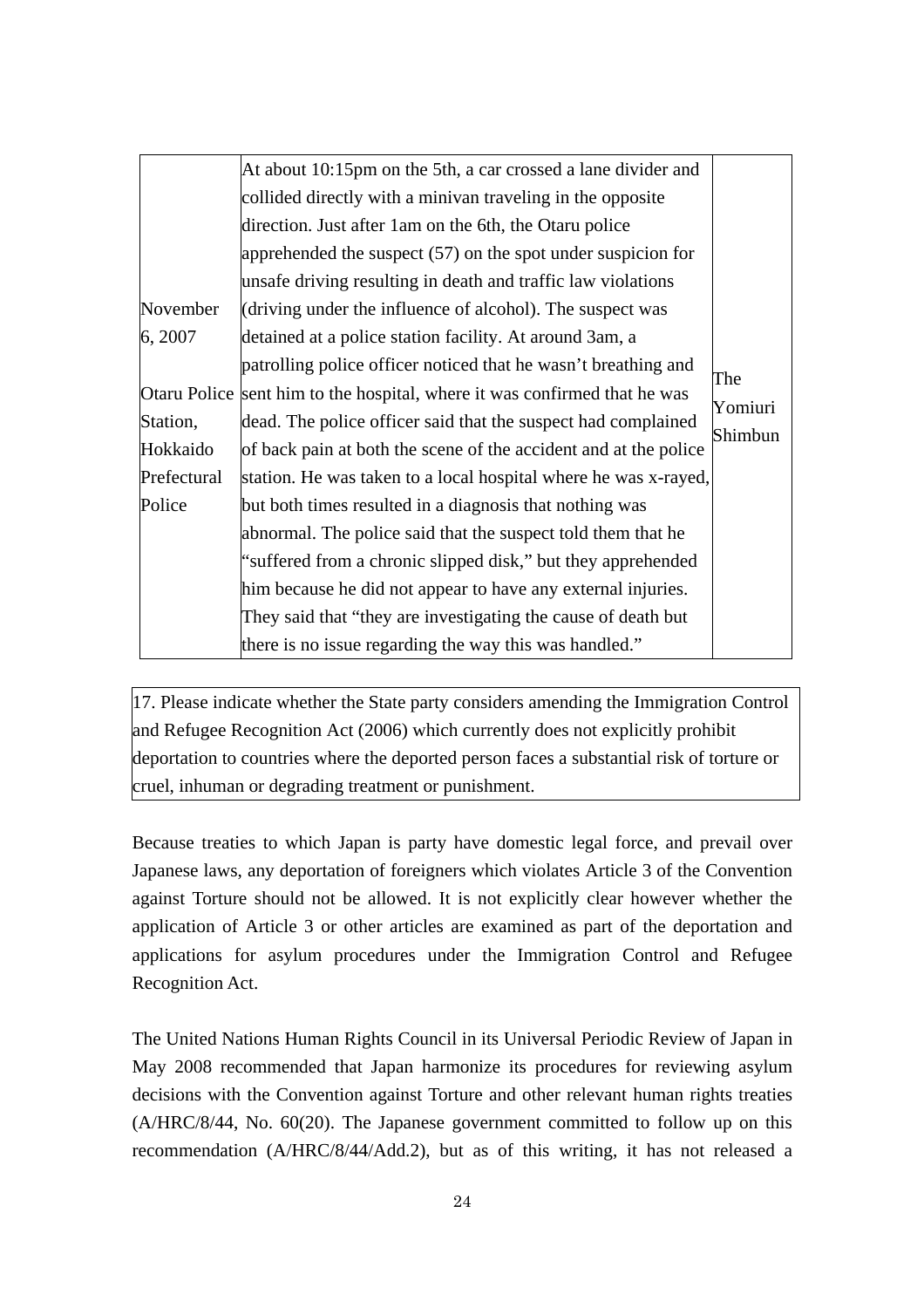concrete timetable for revising the Immigration Control and Refugee Recognition Act to remedy the abovementioned point.

18. What steps, if any, such as the establishment of independent inspection and complaint mechanisms, are being taken to improve the conditions in immigration detention and landing prevention facilities (paras. 7-9 of the report), where foreign nationals awaiting deportation have allegedly been abused, harassed and deprived of access to medical services? Please indicate how the State party ensures that these persons are not detained for prolonged periods (para. 172) and, unlike criminal suspects or convicts, are accommodated without separating families, preferably in open regime units, or released into the community pending their removal.

## (1) Preventing Abuse/Harassment and Providing Medical Services

Since May 2006, the Boards of Visitors for Inspection of Penal Institutions, which are comprised of external members, have been able to directly receive and assess complaints from detainees in prisons and police custody, but no such body exists for immigration detention centers, which are also under the jurisdiction of the Ministry of Justice.

There have even been many reports of violence perpetrated by employees of the West Japan Immigration Detention Center in Ibaraki City, Osaka Prefecture. In May 1, 2001, five of the center's staff dropped their knees on the back of a Ugandan detainee who had been protesting of sexual harassment by one of the staff and beat him. In April 8, 2002 a Chinese detainee protested the fact that he wasn't allowed to make a phone call for his provisional release and was assaulted by several of the staff, resulting in broken bones in three places. The Osaka District Court ruled on January 21, 2003 on the former case and the Osaka High Court in May 29, 2008 on the latter case that damages were to be paid to the victim. Both these verdicts are final. In both these cases, the detainee, who resisted, was dragged from their cell by a number of the staff and suffered gang violence that seemed to serve as a sanction. The same staff were involved in the two incidents, indicating that they were not random events, and that the problem is systemic. Despite this, there is no indication that the center is providing training for or punishing the staff for their actions.

The Ministry of Justice has installed video cameras to prevent violence in immigration detention facilities. Indeed, in the two cases above, images taken using stationary and hand-held cameras were provided. However, in the case of the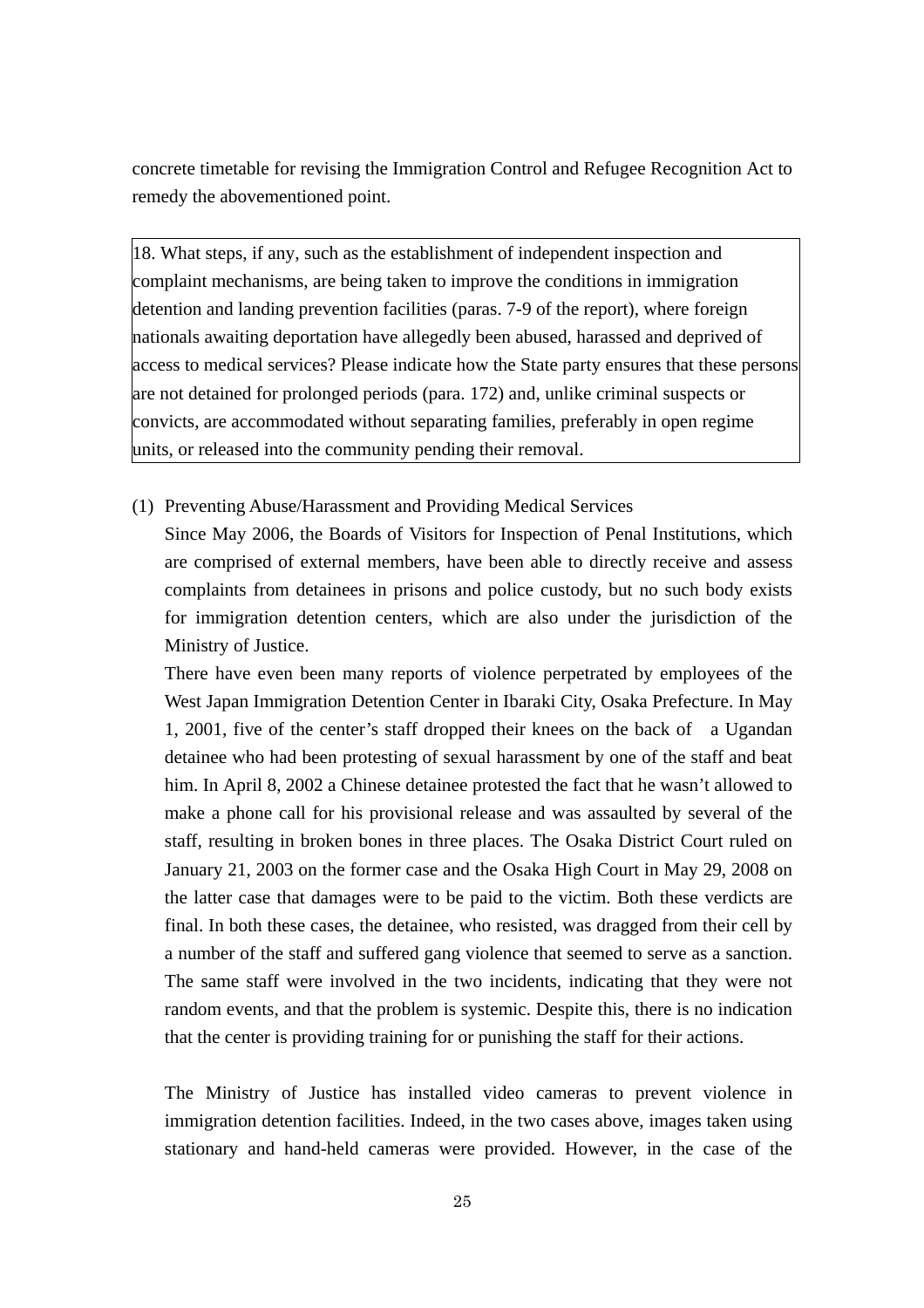Chinese detainee, for example, there were for some reason no images submitted showing the cause of the "staff's suppressive behavior", nor of the detainee being violent, as was asserted by the detention center. There are also no regulations regarding the taking of this video footage or the preservation of data. It cannot be said that installing video cameras is serving to prevent violence.

The above-mentioned detainee visited the doctor stationed in the center directly after the incident, complaining of severe pain. The doctor, without taking an x-ray, overlooked that there were bones broken in three places. Despite there being a doctor in the facility, the proper medical care, or the care required by the patient, the detainee, was not provided. There was a period when the West Japan Immigration Detention Center did not employ a long-term, full-time doctor. There is nothing being done to improve the situation in airport landing prevention facilities.

## (2) Detention of Foreigners Prior to Deportation

If a decision to deport is made, in principle, the subject will remain in detention. This also applies in cases where the decision is contested. According to Japanese government guidelines, the general rule is that foreign nationals who are waiting to be deported are to be detained, but the concerned authorities have discretionary powers regarding whether to grant provisional release. The period of detention for foreign nationals awaiting deportation is not limited by law, nor have any rules regarding restriction of periods of detention been made public. In practice, there appears to be a trend toward shorter detentions, but about eight months of continuous detention is usual. There is no such thing as detention in an open-door facility in Japan, and we have no information regarding any future plans for such. If there is a deportation order for an entire family, it is not uncommon for only the male breadwinner to be detained and for family members to be separated. There are also cases of both members of a married couple being detained, in which case they are kept in separate rooms and not allowed to see each other. There have been cases of couples with babies being detained, in which the Immigration Control Bureau placed the baby in the care of a shelter for children without guardians.

19. What measures are being taken to remedy the problems of overcrowding and lack of personnel in penitentiary institutions in the State party (paras. 192-194 of the report)?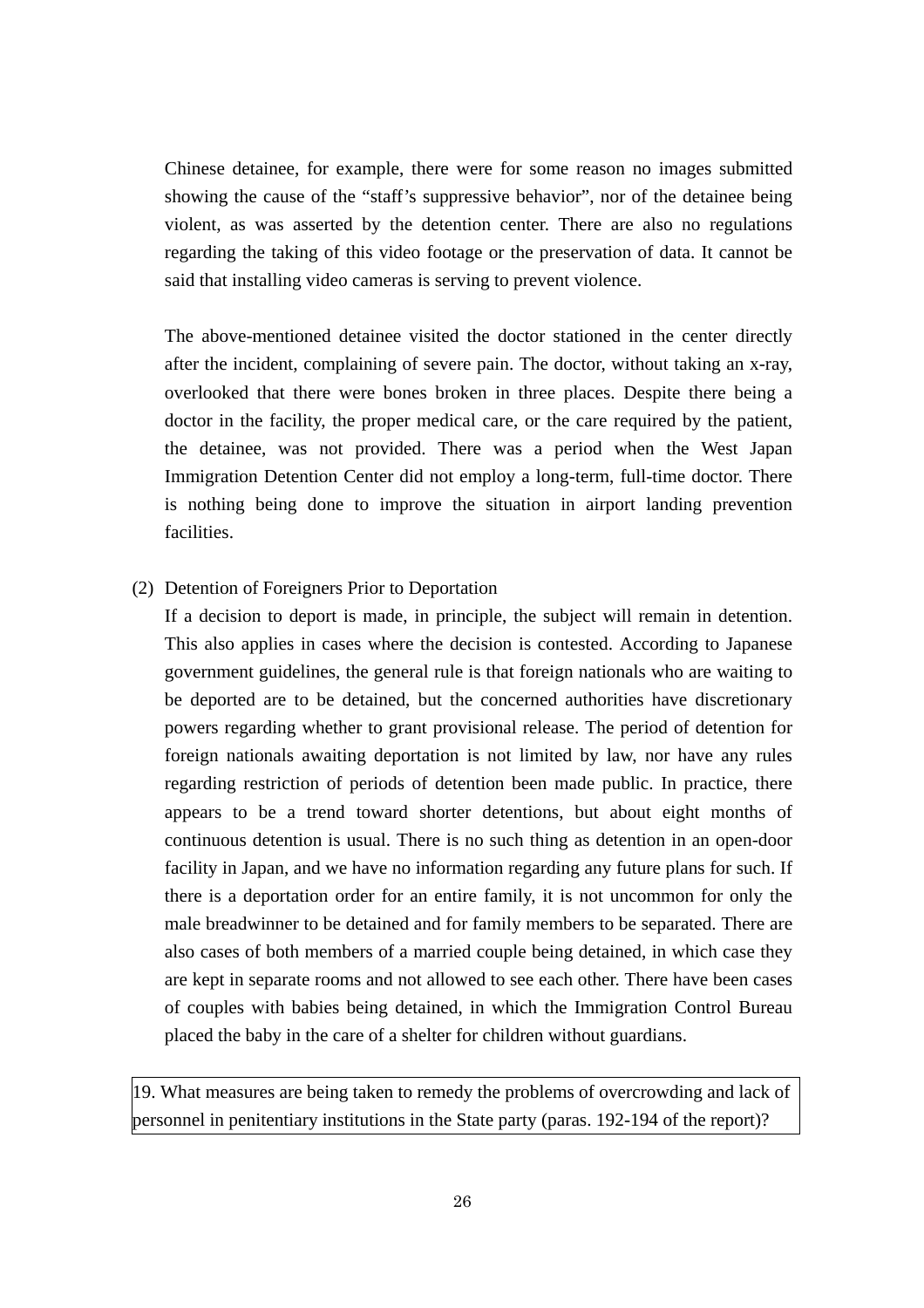- (1) To deal with overcrowding, penal institutions are being expanded, but the fact that staffing is not being increased to correspond with the higher number of detainees is a serious problem. This means that apart from overburdening the employees, detainees cannot be given adequate attention. On the other hand, there are no measures being taken to re-evaluate and reduce unnecessary detentions, which is more important. The parole system is not being effectively utilized, and the 2005 parole rate was only 54.7%. If we look at the sentence enforcement rates of those with fixed-term sentences who were granted parole, over half served more than 80% of their sentences.
- (2) Currently, debate on the measures to counter overcrowding is underway in the Committee of Legislative Council of Ministry of Justice that deals with measures to achieve a proper level of prison population. The focus of this committee is to introduce community sanctions and measures, such as community service, a pre-indictment bail system, and for drug-related offenses, drug treatment programs that can be attended in lieu of imprisonment. However, many committee members are cautious in their views, and it not likely that they will reach a decision any time soon.

### **Elimination of slavery and servitude (art. 8)**

20. Please provide updated statistical data on the number of women and children trafficked into the State Party for sexual exploitation, as well as through it to other destinations. Please also provide information on the measures taken to protect and de-criminalize victims of trafficking, i.e. by effectively prosecuting and sentencing traffickers, strengthening witness protection, granting special permission to stay under article 50 of the Immigration and Refugee Recognition Act to victims who have stayed in Japan for long periods, and ensuring that the risk that victims may face upon return to their country of origin is assessed by an independent body. What measures have been taken to enhance victims' access to effective remedies, shelters, rehabilitation, legal assistance, interpreters, social security and medical services (paras. 110-115 of the report)?

Such statistical data does not exist.

Further, as described in paragraphs 394-410 of the JFBA Report, when Japan was in the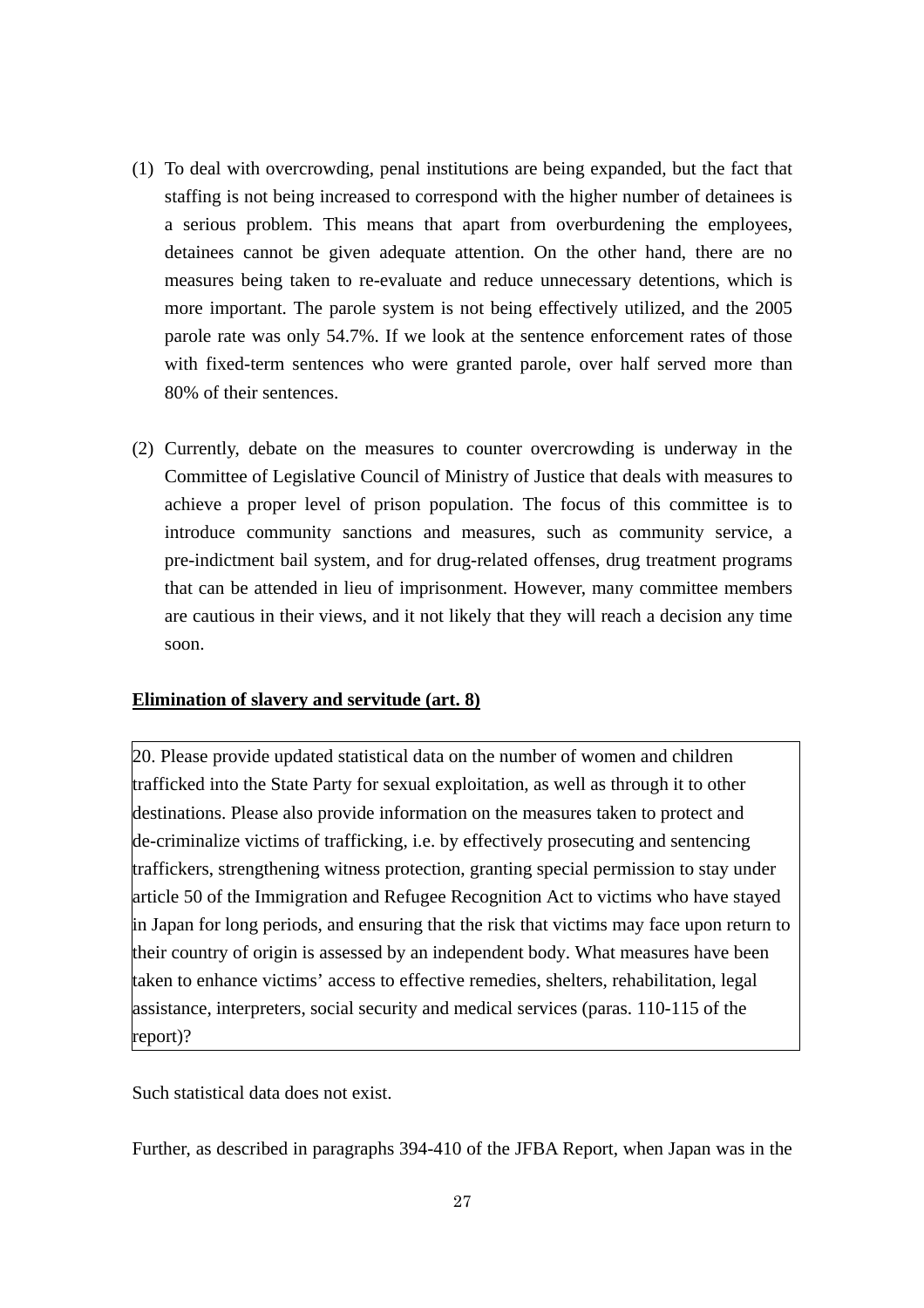process of ratifying the Convention against Transnational Organized Crime's Protocol to Prevent, Suppress and Punish Trafficking in Persons, Especially Women and Children, a series of amendments to laws were made to crack down mainly on the trafficking of women and children. These amendments focused on the punishment of perpetrators, and measures to protect victims and help them become independent were given insufficient consideration. The only concrete measure taken by the government to enhance victims' access to effective remedies, shelters, rehabilitation, legal assistance, interpreters, social security and medical services is that since April 2005, the Japanese government and prefectural governments pay private shelters a fee of 6,500 yen per day for each victim that comes to them through Women's Consulting Offices, for the service of offering temporary protection.

21. Please indicate whether the State party considers assuming any legal responsibility for the "comfort women" system of military sexual slavery under the former Japanese military regime before 1945, and whether it intends to investigate and prosecute perpetrators who are still alive, educate the general public on this issue, and provide compensation to victims as a matter of right, including in countries that were not covered by the Asian Women's Fund (1995-2007).

The Japanese government is not considering assuming legal responsibility in any way for the system of sexual slavery under the former Japanese military regime before 1945. It is also showing no intent whatsoever to investigate and prosecute perpetrators who are still alive, educate the general public on the issue, or provide compensation to victims as a matter of right.

The Japanese government's stance is clear from paragraph 19 of the addendum to the Report of the Working Group on the Universal Periodic Review of the Human Rights Council that was submitted to the UN General Assembly on June 17, 2008, where it states that it "continues to promote understanding in the international community with regard to the sympathy of the Japanese people represented by the Asian Women's Fund (AWF)." This may be what the Japanese government says in its public comments to international society, but comments regarding the "comfort women" system that are made by ruling party politicians, including the prime minister who came to power after that statement was made, show the opposite, tending to deny government responsibility under the former Japanese military regime.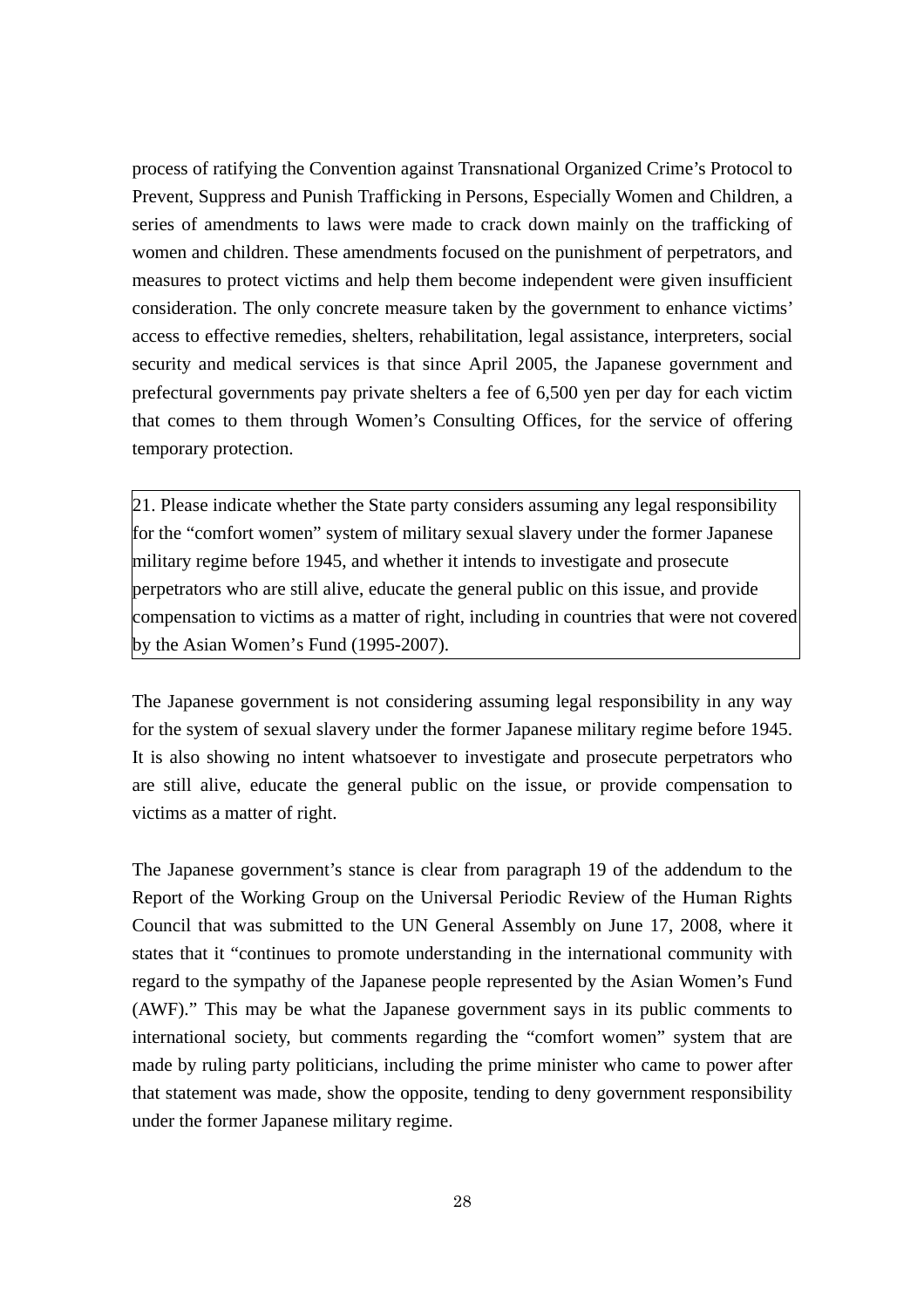### **Expulsion of aliens (art. 13)**

22. Please clarify whether rejected asylum-seekers have access to effective remedies before an independent body for submitting the reasons against their expulsion and having their case reviewed (paras. 170, 281-282 and 286-287 of the report). Please also clarify whether such proceedings stay the execution of a deportation order and whether asylum-seekers have access to counsel, legal aid and certified interpreters throughout the asylum proceedings (paras. 283-285 and 294-296).

#### (1) Review of Objection by an Independent Body

At Japan's Universal Periodic Review, it was recommended that it "establish an independent body to review asylum applications" (A/HRC/8/44para 60 22), to which the Japanese government's only response was that "refugee examination counselors are appointed from among experts specialized in a broad range of fields and operate as a neutral, third-party institution to inspect refugee applications on a secondary basis" (A/HRC/8/44/Add.1para16). According to the 2004 amendments to the Immigration Control and Refugee Recognition Act (ICRRA), the Minister of Justice is required to consult with refugee examination counselors in deciding on objections filed regarding the rejection of an application for refugee status (ICRRA, Article 61-2-9 para. 3). Refugee examination counselors do not have decision-making powers. Further, their appointment is made by the Minister of Justice in a process that is not transparent. There is also no separate office to assist refugee examination councilors with their investigations. It cannot be denied that there have been improvements since the introduction of the refugee examination counselor system, but there is still no independent body in Japan to address grievances.

(2) Stay of Deportation Order during Grievance Process

In the case of refugee status being denied, deportation procedures are suspended until filing procedures for an objection are completed (ICRRA, Article 61-2-9 para. 3), but this is merely a deferment of the execution period, and does not require a reconsideration of the deportation decision.

(3) Legal Aid for Asylum Application Procedures

State-funded civil legal aid by the Japan Legal Support Center is not provided in most cases where an asylum seeker seeks a lawyer to assist with an asylum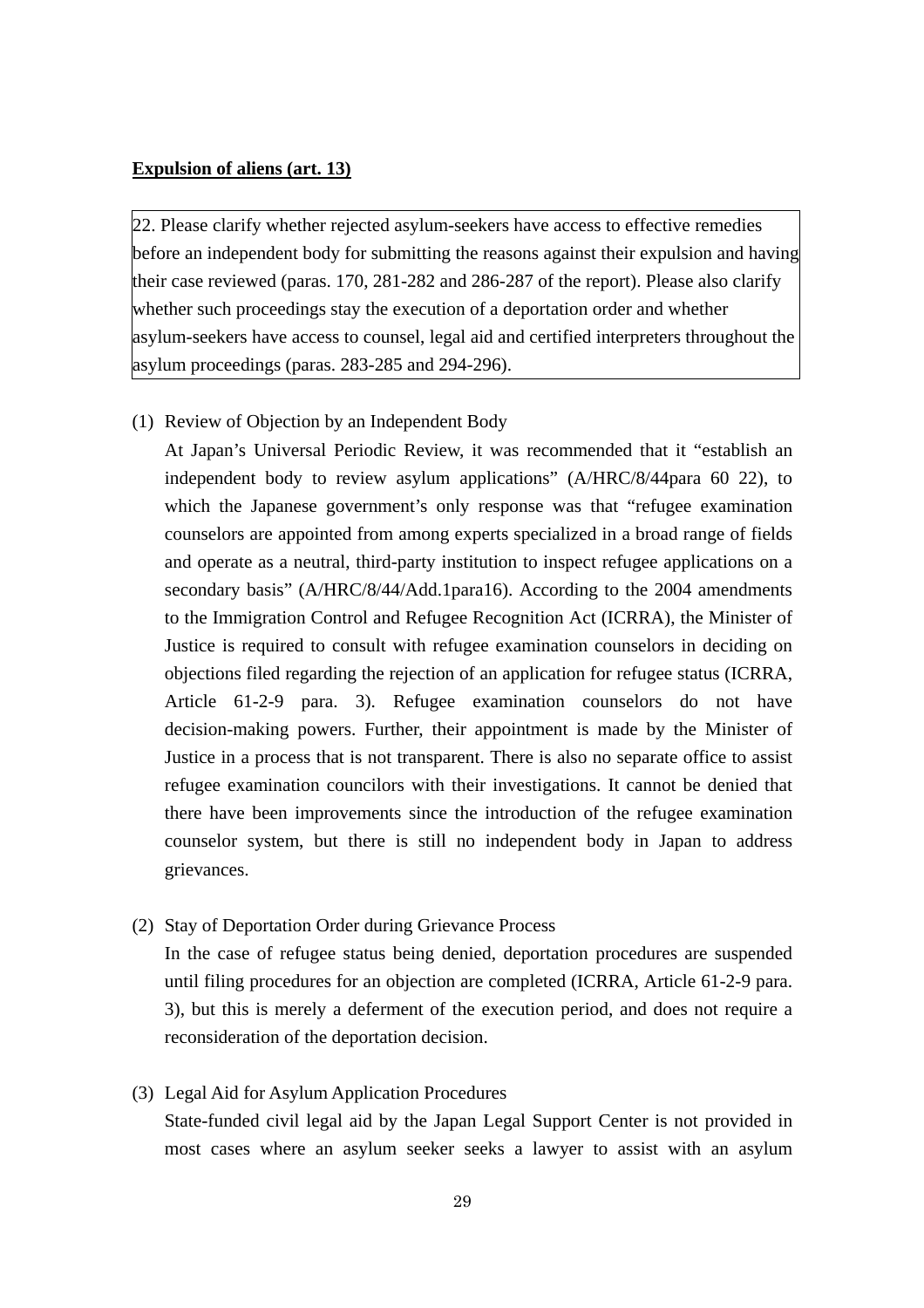application. This is because asylum applications are a pre-judicial procedure, and because even if the case goes to court, many asylum seekers do not posses residential status.

The Office of the United Nations High Commissioner for Refugees (UNHCR) and the JFBA have used their own funds to set up a system that provides asylum seekers with interpreters and lawyers by outsourcing this work to the Japan Legal Support Center. UNHCR funds, however, can only support a maximum of about 15 cases per year, strictly limiting the number of asylum seekers who can receive legal assistance. At the above-mentioned Universal Periodic Review, it was recommended that Japan provide legal aid for migrants who so require, which the State said that it would follow up on, but no concrete measures or timetable to improve assistance to asylum seekers have been provided.

- (4) Using Certified Interpreters for Asylum Application Procedures
	- There is no public certification system for interpreters in Japan. In asylum application procedures, interpreters are provided by the authority processing the application. If, however, the asylum seeker can speak rudimentary Japanese or English, it is not uncommon for them not to be provided with an interpreter in their native language. Further, there is often also a problem with the quality of interpretation, even if an interpreter in their native language is provided. The records are written in Japanese, and because the words heard by the asylum seeker through the interpreter are not documented, even if he/she disputes the accuracy of the interpreting later, there is no record of it. Except in the case of detainees, translations are required to be attached to all paperwork submitted, including application forms, and the asylum seeker must bear the expense.

# **Freedom of expression; right to form and join trade unions (arts. 19 and 22)**

23. In light of the Committee's previous concluding observations (CCPR/C/79/Add.102, para. 28), please indicate why, if it is not the case, the Central Labour Relations Commission is not willing to hear an application of unfair labour practices if the workers wear armbands indicating their affiliation to a trade union. (para. 333 of the report)

We are not aware of the reason of this practice, but the situation has improved slightly as a result of the Committee's recommendations.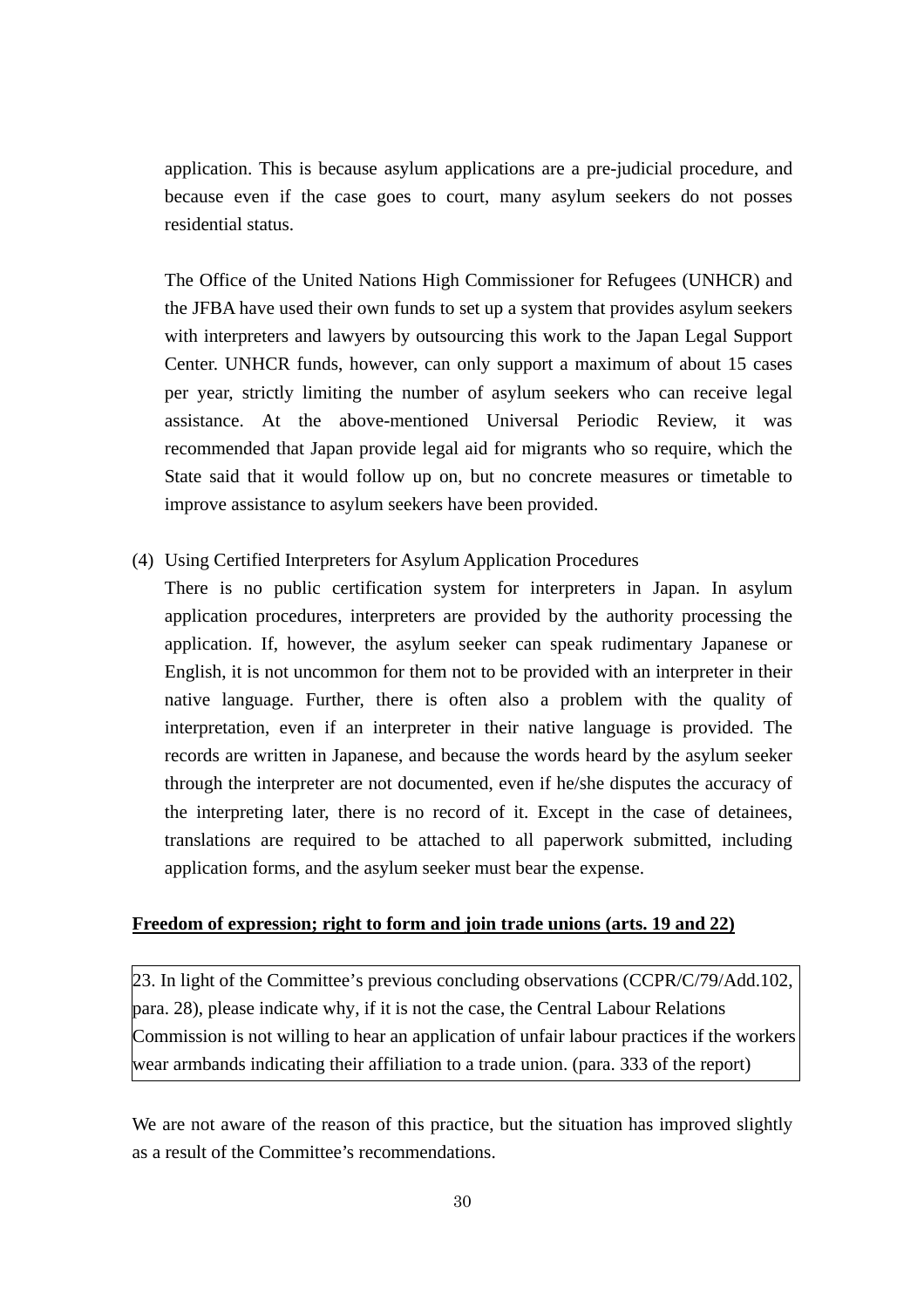In the event that workers wear armbands indicating their affiliation with trade unions, the Central Labor Relations Commission continues to require their removal. However, even if the worker does not remove the armband, application procedures are not suspended and investigations and inquiries still proceed.

## **Incitement to racial hatred (art. 20)**

24. Please indicate whether the State party intends to adopt criminal law provisions specifically criminalizing incitement to national, racial or religious hatred or treating racist motivation of such offences as an aggravating factor.

We are not aware of any such intentions.

## **Rights of the child (art. 24)**

25. What measures are being taken to combat child abuse (paras. 355-368 of the report), including sexual abuse of children, such as adoption of a comprehensive strategy for the prevention of child abuse, ensuring that reports on child abuse are effectively investigated, and perpetrators prosecuted and sentenced, providing adequate funding and qualified personnel to meet the increasing demand for recovery and counselling services, and raising the minimum age of sexual consent from its current level of 13 years?

The Japanese government enacted the Child Abuse Prevention Law in November 2000, whose amendment came into effect in October 2004; also, amended Child Welfare Law, enacted in November 2004, came into effect. Apart from these steps, however, it has not adopted a comprehensive strategy for the prevention of child abuse, ensured that reports on child abuse are effectively investigated, and perpetrators prosecuted and sentenced, or provided adequate funding and qualified personnel to meet the increasing demand for health recovery and counseling services. There has been no revision to the Criminal Code itself to raise the minimum age of sexual consent (in other words, the minimum age whereby the crime of rape requires a formal complaint from the victim for prosecution) from the current level of 13 years, but most prefectural governments in Japan have youth protection and education ordinances, so that in reality, one can be accused of violating these ordinances by having sexual relations with a girl under the age of 18 years, unless it can be proven that the act is the result of a serious romantic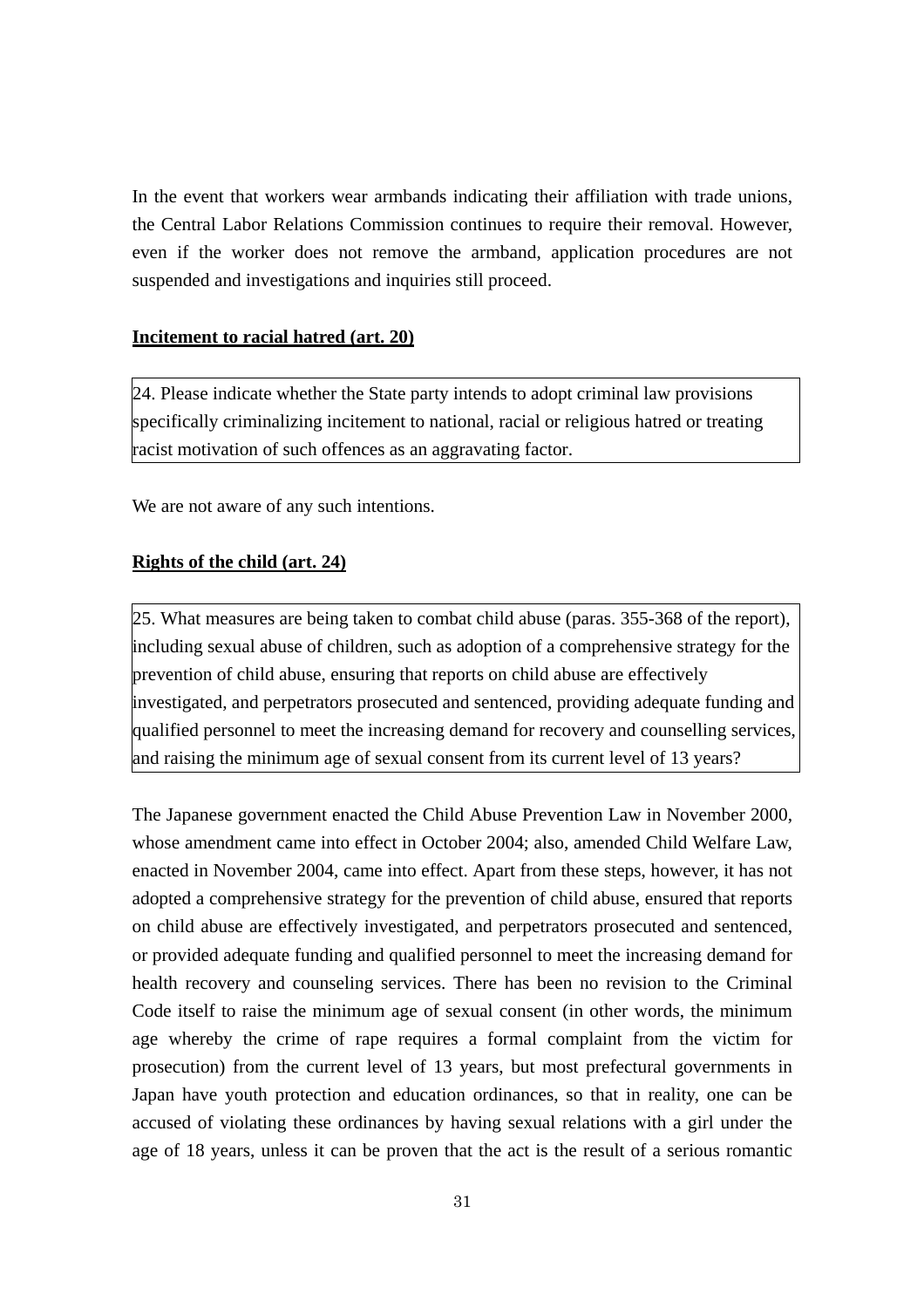relationship.

# **Equality before the law and equal protection of the law (arts. 2 (1) and 26)**

26. Has the State party changed its position with regard to the concept of "reasonable discrimination", in light of the Committee's previous concluding observations (CCPR/C/79/Add.102, para. 11)?

As described in the JFBA Report there has been no change in Japan's position regarding the concept of "reasonable discrimination."

27. Please indicate whether the State party intends to amend its legislation with a view to eliminating any discrimination against children born out of wedlock in particular with regard to nationality and inheritance rights (see paragraph 370 of the report) and to remove the concept of "illegitimate children" from legislation and practice.

Under the current Nationality Law, in the case of a child of a father with Japanese nationality and mother with foreign nationality if the child was recognized by the father after birth, Japanese nationality was not granted. In June 2008, however, the Supreme Court has held that the said provision of the Nationality Law was unconstitutional, and the Japanese government is now working on amending the law so that such children can obtain Japanese nationality.

Further, under the current Civil Code of Japan, if a child is born within 300 days of their mother obtaining a divorce, they are once assumed to be the child of the mother's previous husband, regardless of actual blood relations, and this is not limited to children born out of wedlock. (If the birth is registered, the child's parentage is also recorded as such in the family register.) To avert this, mothers would not register their child's birth, causing the societal problem of children without family registries, but recently the government has advised municipalities to at least allow residence registration, despite the lack of a family register. (As a result, one can have a residence registry without a family registry.) From the perspective of doing away with discrimination against "illegitimate children," this can be commended to some extent. This, however, does not indicate that the Japanese government intends to make the necessary legal revisions to eliminate the concept of "illegitimate children."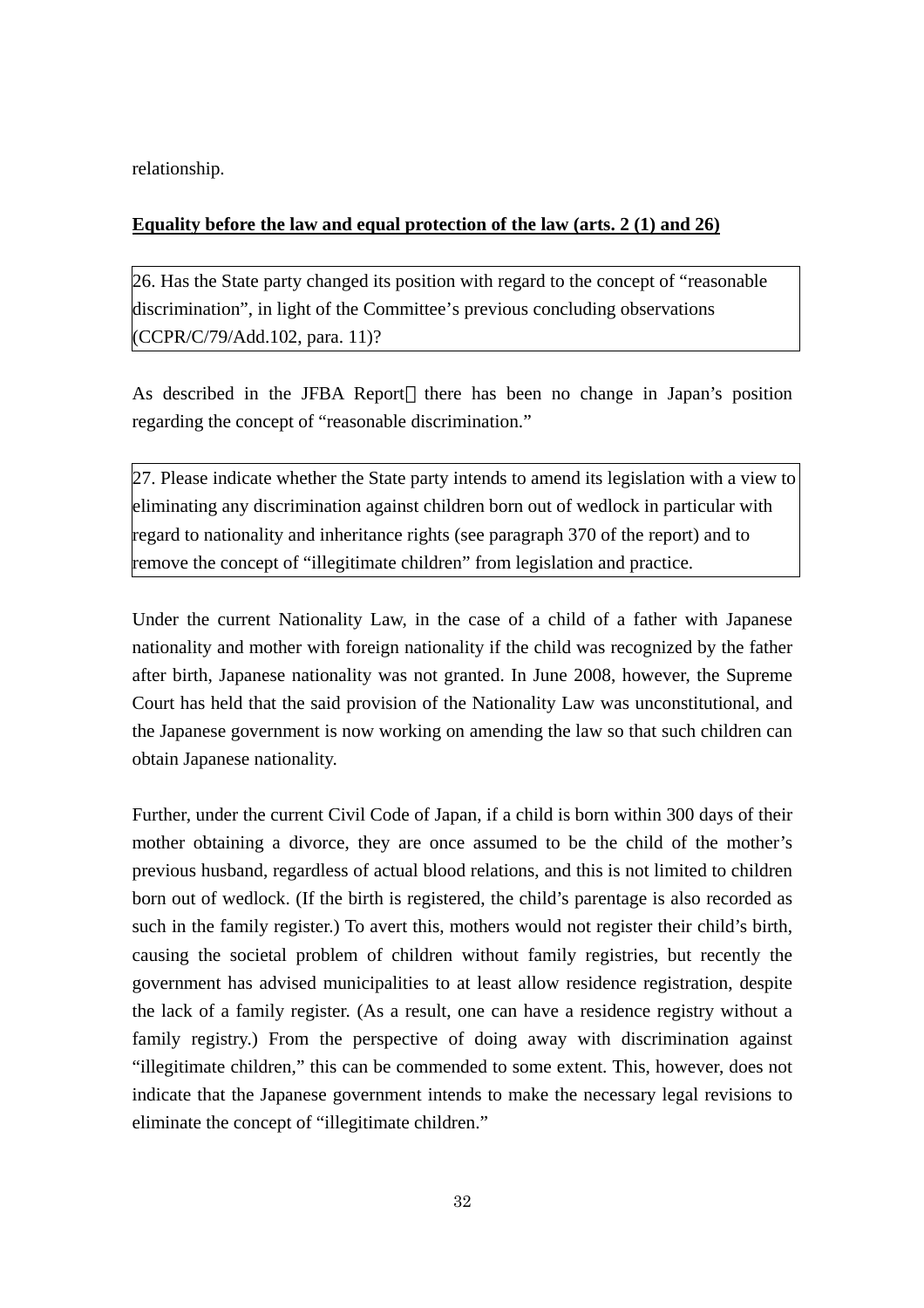#### **Rights of persons belonging to minorities (arts. 24 and 27)**

28. Please provide detailed information on measures taken to ensure adequate opportunities for minority children to receive instruction in or of their language and about their culture, in particular as regards the Korean and Ainu minorities (paras. 378-383 of the report). What measures have been taken towards officially recognizing Korean and other minority schools, making available subsidies to such schools on a non-discriminatory basis, and recognizing their school leaving certificates as university entrance qualifications?

(1) Mother Tongue Education etc.

There is no instruction for minority children in or of their language or about their culture in the regular curriculum and compulsory classes of public schools. There are very few cases of minority children being instructed in their language at public schools, even in classes outside of the regular curriculum. There are also considerable reports of cases where the children of foreigners stop attending school because they cannot understand classes taught in Japanese. There are almost no measures to guarantee minority children have the opportunity to receive instruction in their language, or to receive instruction of their language and about their culture.

(2) Ethnic Minority Schools

There are no ethnic schools for the Ainu people. The situation in respect of North Korean schools and the attendant problems are highlighted in the JFBA Report.

In March 2008, the JFBA made a recommendation to the Japanese government. Donations to Chinese and North Korean schools by parents are not tax deductible, in contrast to Western international schools, where such donations are treated as tax deductable. In its recommendation, the JFBA pointed out that this discriminatory treatment has a serious effect on the operation of Chinese and North Korean schools, which rely upon donations for a large part of their working capital. The JFBA accordingly recommended that this discriminatory treatment be rectified.

Further, in respect of qualifying for university entrance, graduates of North Korean schools are the only students whose graduation does not automatically qualify them to sit university and technical college entrance examinations. Whether or not they qualify to sit entrance exams is determined by screening processes at each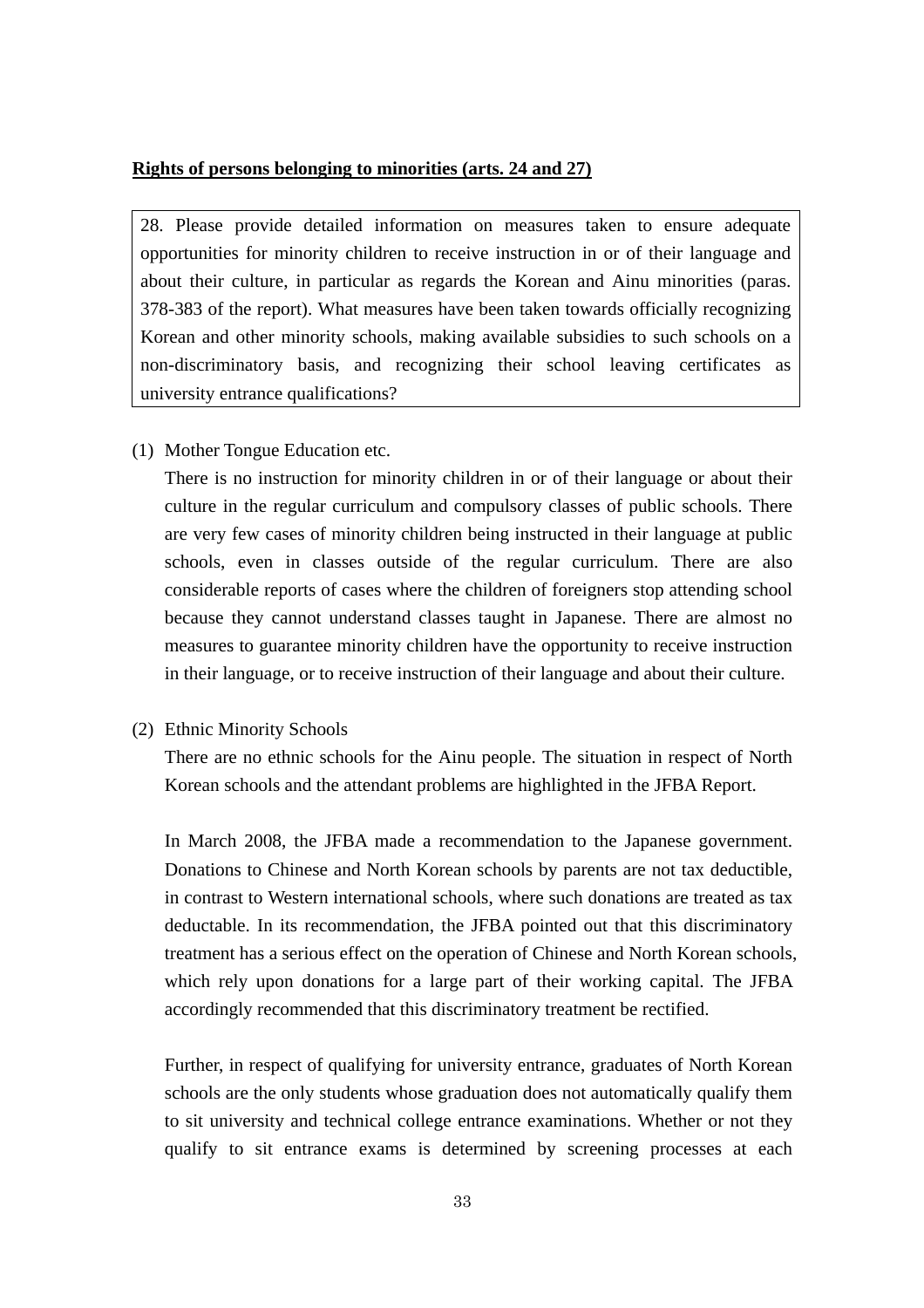individual university or technical college. The JFBA pointed out that as a result, a number of universities did not recognize graduates of North Korean schools as qualified to sit their entrance exams. The JFBA recommended that the government rectify this discriminatory treatment by certifying all North Korean school graduates as qualified to sit university entrance examinations.

The government is however yet to implement the above reforms.

- (3) Resolution calling for Recognition of Ainu People as Indigenous Peoples
	- (i) UPR Recommendations

The following recommendations were made in Japan's UPR by the Human Rights Council in May of this year.

- (a) Review the land rights and other rights of the Ainu population to harmonize them with the UN Declaration on the Rights of Indigenous Peoples
- (b) Urge Japan to seek ways to initiate a dialogue with its indigenous peoples so that it can implement the UN Declaration on the Rights of Indigenous Peoples
- (ii) The Japanese Government's Response

On 6 June 2008 a "Resolution Calling for Recognition of the Ainu People as an Indigenous Peoples" was adopted in the plenary session of the Japanese House of Representatives and House of Councilors. The content of that resolution is as follows:

- (a) The government should, taking into account the *United Nations Declaration on the Rights of Indigenous Peoples*, recognize Ainu persons as an indigenous people, first inhabitants of the northern part of the Japanese archipelago and surrounds and Hokkaido in particular, who possess their own language, religion and distinct culture.
- (b) The government should seize the opportunity presented by adoption of the *United Nations Declaration on the Rights of Indigenous Peoples* and seeking the views of high level experts, make reference to the provisions of that Declaration to work towards establishing a comprehensive Ainu policy which further advances Ainu policy to date.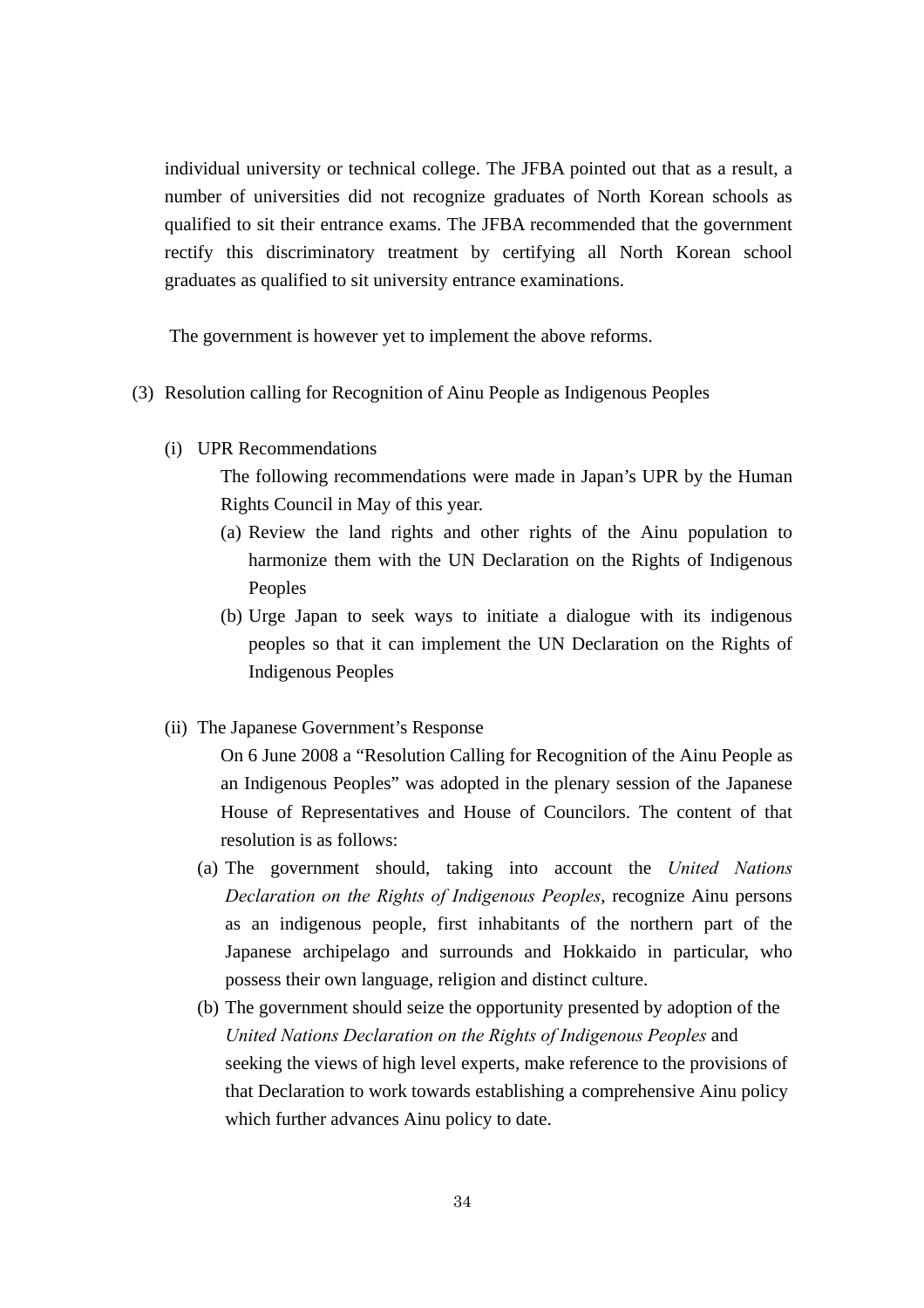In the UPR, the Japanese government responded that it will plan policies in accordance with the Chief Cabinet Secretary's Statement, issued in response to the above resolution (UN Doc. A/HRC/8/44/Add.1, para.17)

(iii) Problems

Australia and Canada have made formal apologies to their indigenous peoples. Prior to the adoption of the above resolution, the Ainu Association of Hokkaido (*Utari Kyōkai*) submitted a petition calling for an apology from the Japanese government, but no apology has been made. The following sentence from the original draft of the above resolution was also deleted "the exploitation of Ainu persons as forced labor advanced their social and cultural destruction, and they suffered devastating impacts as a result of having their traditional practices restricted and prohibited under so-called 'assimilation policies'…" The resolution also fails to make any concrete reference to the nature of future Ainu policy. The Chief Cabinet Secretary's statement indicated that "we will consider establishing an 'Expert Meeting' in the Prime Minister's Office to hear the views of experts." But the actual method by which the government will "seek the views of high level experts" has not been clarified, and no provision has been made for hearing the views of Ainu persons themselves. It is completely unclear what sort of policy the Japanese government is planning to implement based on the above resolution and statement.

# **Dissemination of information relating to the Covenant and the Optional Protocol (art.2)**

29. Please provide more detailed information on the steps taken to disseminate information on the Covenant and on the submission of the present report, as well as on the involvement of representatives of civil society and of minority groups in the preparatory process (paras. 28 and 35 of the report).

JFBA does not have information to submit on this matter.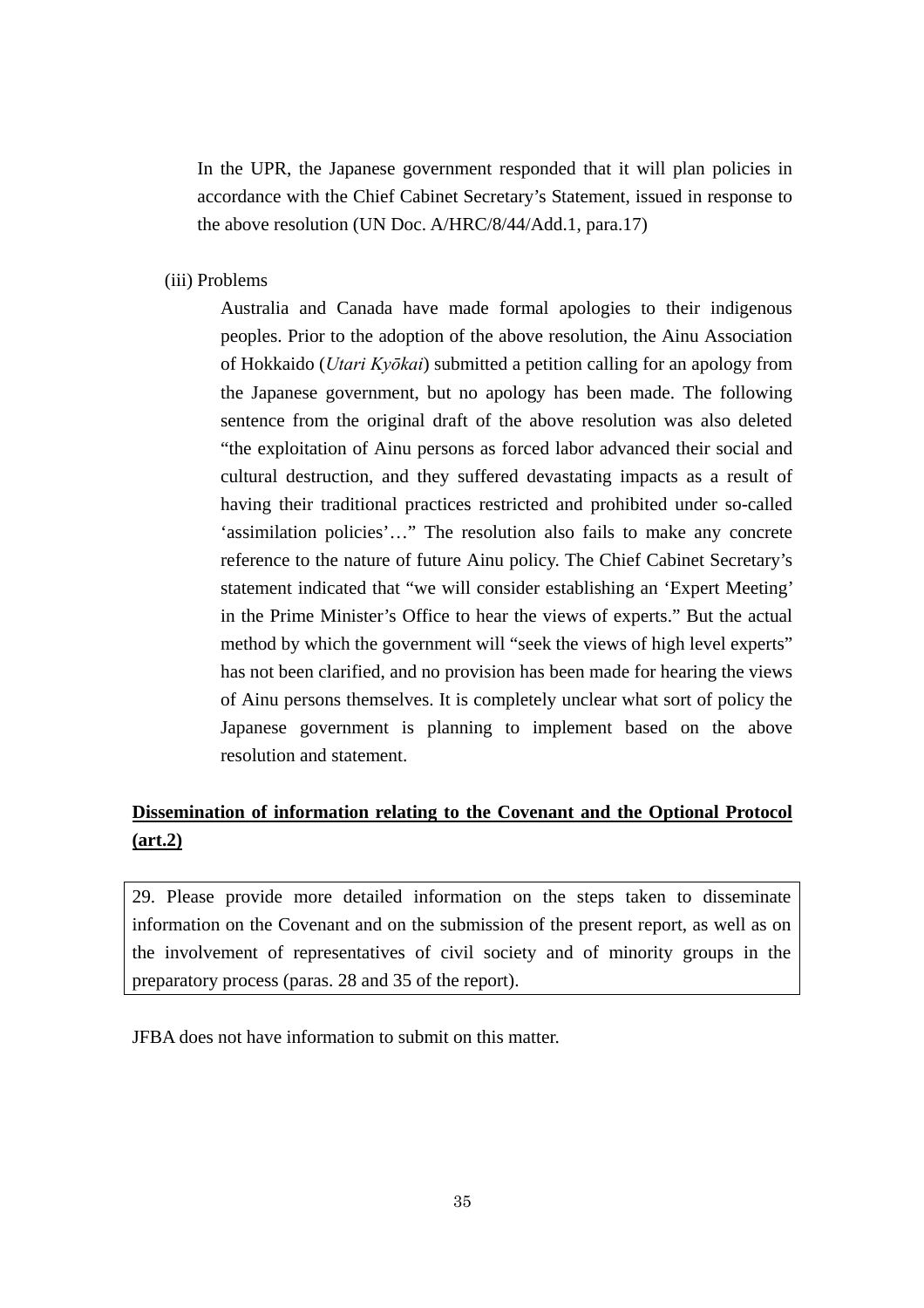II. Additional Points to those Raised in the *List of Issues to be Taken Up in Connection with the Consideration of the Fifth Periodic Report of Japan*

## 1. Medical Care in Penal Institutions

#### Recommendations Sought:

- (1) The Committee is concerned about undue delays in the provision of medical assistance to inmates as well as the lack of independent medical staff within the prison system.
- (2) A system should be promptly put in place to make copies of medical records available to inmates if they so require.
- (3) The State Party should ensure that adequate, independent and prompt medical assistance be provided to all inmates at all times. It should also consider placing medical facilities and staff under the jurisdiction of the Ministry of Health.

#### Why These Recommendations are Sought:

(1) Outline of problems with the medical system in prisons

The biggest reform issue surrounding the criminal detention system in Japan is without doubt the prison medical system. Above all, the most serious problem is that in-house medical care is subordinate to the prison security system, so that appropriate and prompt treatment is not provided, and situations where the lives of prisoners are in question are common. This problem has become even more sharply defined in the course of the work of the Boards of Visitors for Inspection of Penal Institutions. In the recommendations issued by boards from each region, together with highlighting the shortage of personnel that has resulted from overcrowding, more than half of the boards have pointed out that appropriate medical care is not being provided.

The most common observation made is the lack of medical staff, particularly full-time doctors. A related issue is that before an inmate is diagnosed by a doctor, he/she first undergoes a screening with a prison officer, who is not medically trained, thus prompt medical care is not being provided. Further, the system for after-hours care is especially lacking, and the inability to deal with sudden ailments is a serious problem.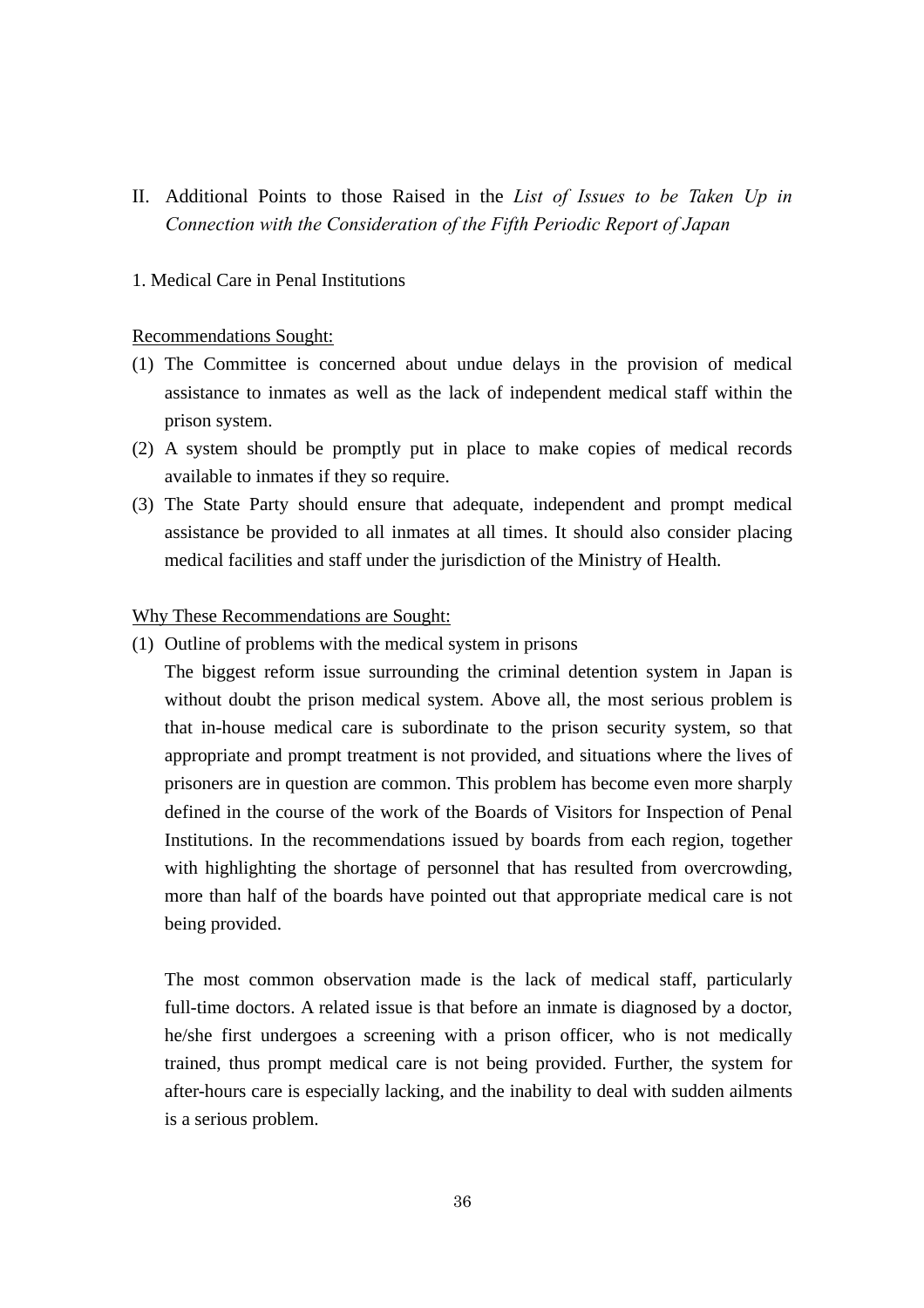Regarding medical care, the board has pointed out the need to build an internal and external medical network and take measures to deal with cases whereby inmate must be taken to an outside hospital for urgent medical treatment The board also highlighted the issue of improving the adequacy of all medical staff, including nurses and pharmacists.

(2) Grave problems with the prison medical system, as symbolized by the Tokushima Prison Riot

The Tokushima Prison Riot symbolizes the serious issues that exist in Japan's medical system in penal institutions. In November 2007, these problems escalated into a prison riot whose main aim was to protest the lack of appropriate medical care.

A certain Tokushima Prison doctor (Dr. M) fully admitted that he did not treat prisoners like patients, and tended to use medical acts to cause pain and add to their punishment. Medical care was not provided and unnecessary rectal examinations and tests to check pain were carried out, resulting in deaths and serious injuries. Before this ended in a riot, the Board of Visitors for Inspection of Penal Institutions had made strong recommendations for the said doctor to undergo human rights training or be discharged from service, but the prison authorities did not do anything effective in response.

Fukuoka Prison was the same in that prisoners were not treated like patients, and the board pointed out that there were doctors who seemed to be using treatment to "make them suffer pain."

(3) Recommendations of the Committee against Torture regarding direction for reform In May 2007, the Committee against Torture recommended the Japanese government to improve its medical system in penal institutions as follows: "The Committee is concerned at allegations of undue delays in the provision of medical assistance to inmates as well as the lack of independent medical staff within the prison system." "The State party should ensure that adequate, independent and prompt medical assistance be provided to all inmates at all times. The State party should consider placing medical facilities and staff under the jurisdiction of the Ministry of Health." (Recommendation 17)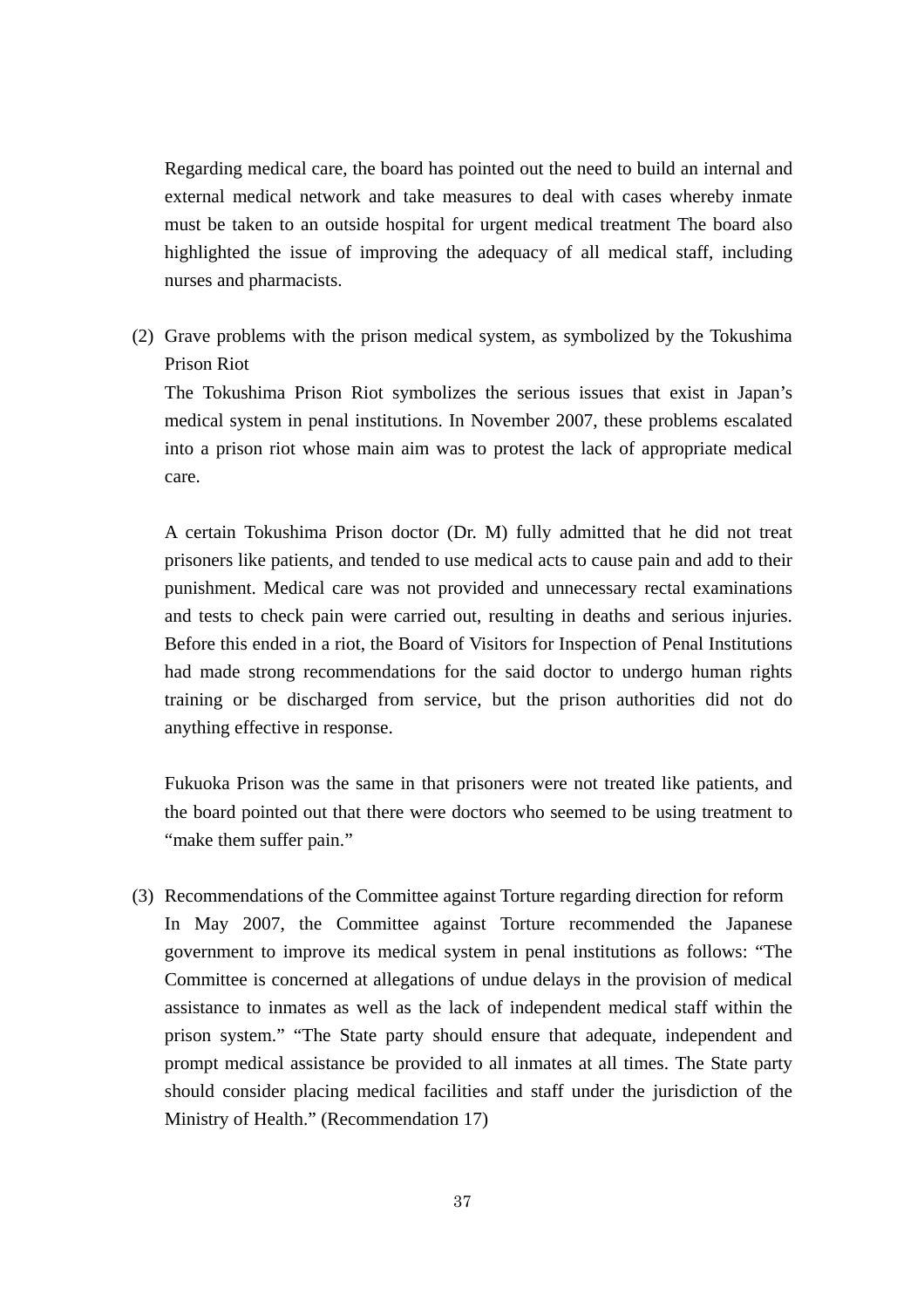The Committee thus recommended that Japan consider placing medical facilities and staff under the jurisdiction of the Ministry of Health, Labor and Welfare. It can be said that the serious challenges for medical reform in Criminal institutions can only be met if medical treatment in prisons is separated from the Ministry of Justice and transferred to the Ministry of Health, so that it becomes integrated with general medical care.

(4) Progress of government deliberations and requests to the Human Rights Committee Unfortunately, this is not reflected in the government report submitted to the Human Rights Committee for review. However, the Japanese government is continuing to make efforts to reform the medical system in penal institutions. In some facilities established through the private finance initiative method and in part of regular public prisons, the government is looking into commissioning external medical institutions with all or part of medical care.

To date, this method has used the "Special Reform Zone" system as part of deregulation. At the Center to Support Social Rehabilitation in Mine City, Yamaguchi Prefecture, the municipal hospital is located within the prison grounds and aims to meet the needs of both prisoners and the local community.

Problems with the medical system in Japanese penal institutions can be seen through tragedies such as the Tokushima Prison Riot, but the direction for reform sought by both the JFBA and the government are generally the same, and we await policy decisions to be made at high levels of government.

In addition to highlighting problems in prison medical care, the JFBA strongly hopes that the Committee issues the similar recommendations as the Committee against Torture that were mentioned previously, which provide a clear direction for reform.

2. The Need for Reform in the Life Sentencing System

### Recommendations Sought:

(1) Grant prisoners the right to request a parole review after the required period has been served

Once the parole requirement period set under Article 28 of the Criminal Code has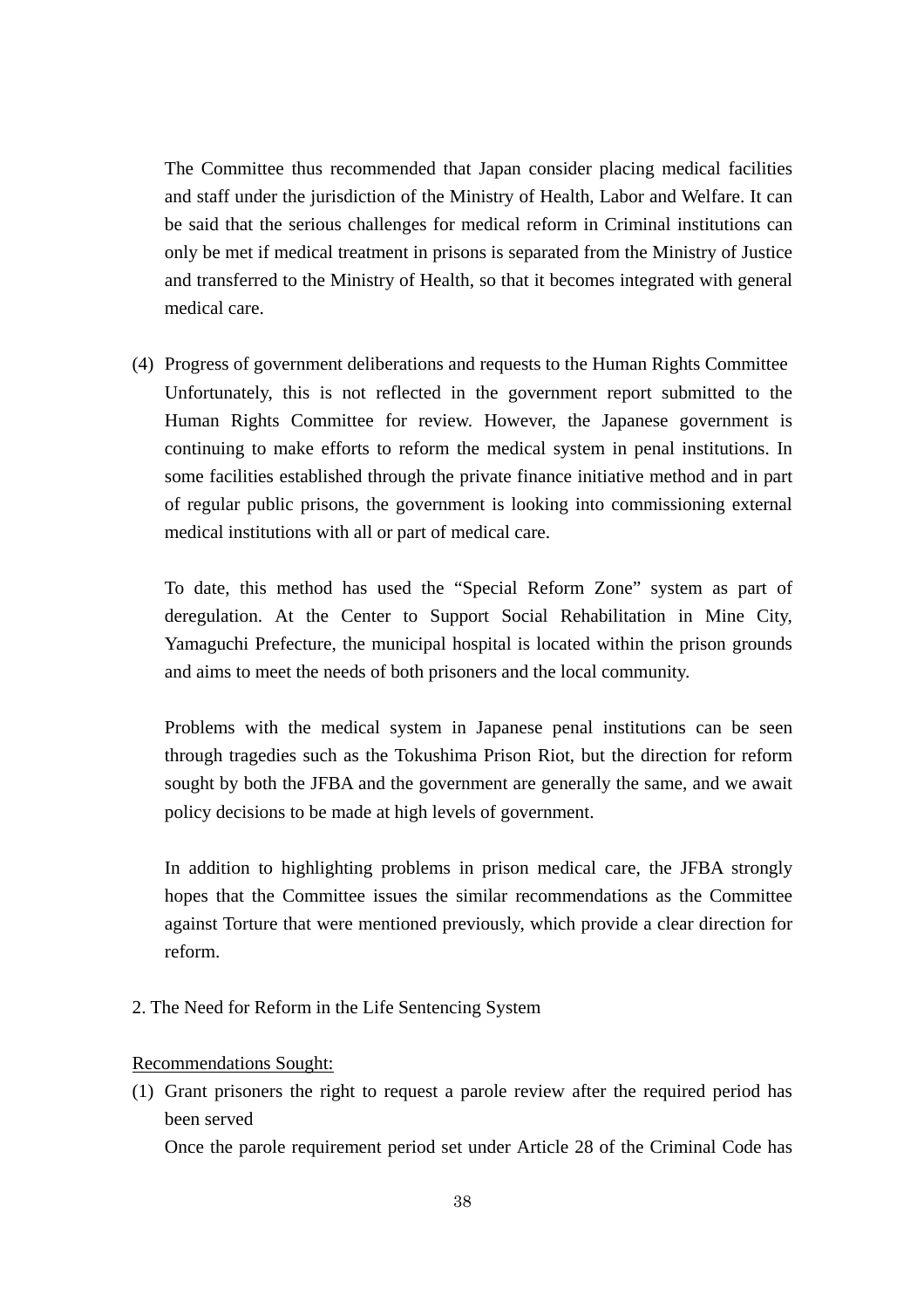passed (10 years), inmates serving life sentences should be granted the right to have their case for parole reviewed regularly (we envisage once every two years).

(2) Make regional parole boards quasi-judicial bodies

Members of regional parole boards, which review applications for parole, are mainly appointed from among former employees of the Ministry of Justice. The boards should become a quasi-judicial bodies run mainly by judges and lawyers sent by the courts, with a high degree of independence from the Ministry of Justice.

(3) Grant prisoners serving life sentences the right to appoint counsel for parole procedures

Once the parole requirement period set under Article 28 of the Criminal Code has passed (10 years), inmates serving life sentences should be ensured the right to appoint lawyers for the parole procedure. If the inmate lacks the funds to this so, then he/she should be able to appoint a lawyer at the expense of the state.

(4) Hold parole review hearings

The prisoner and his/her lawyer should be able to request that the regional parole board hold a parole review that they can be present at, and ensure the right of the prisoner to make his/her views heard.

(5) Make parole review standards objective

At the parole review, rather than subjectively interpreting whether the prisoner "demonstrates repentance," primary consideration must be given to his/her behavior while serving the sentence. Whether or not the prisoner admits to the convicted crime should not be a factor in determining whether he/she can be released. Otherwise, those claiming they have been falsely convicted would lose the opportunity of parole. Also, while it is necessary to consider the feelings and opinions of the victim as appropriate, this cannot be thought of as a mandate reason to refuse parole. Parole standards should be determined by law, and not by ordinances of the Ministry of Justice.

(6) Institutionalize post-prison conditions and social support

Probation and Correctional authorities should work closely together to institutionalize social support offered after release. Securing jobs and housing for those released are primary objectives of such authorities, and social workers should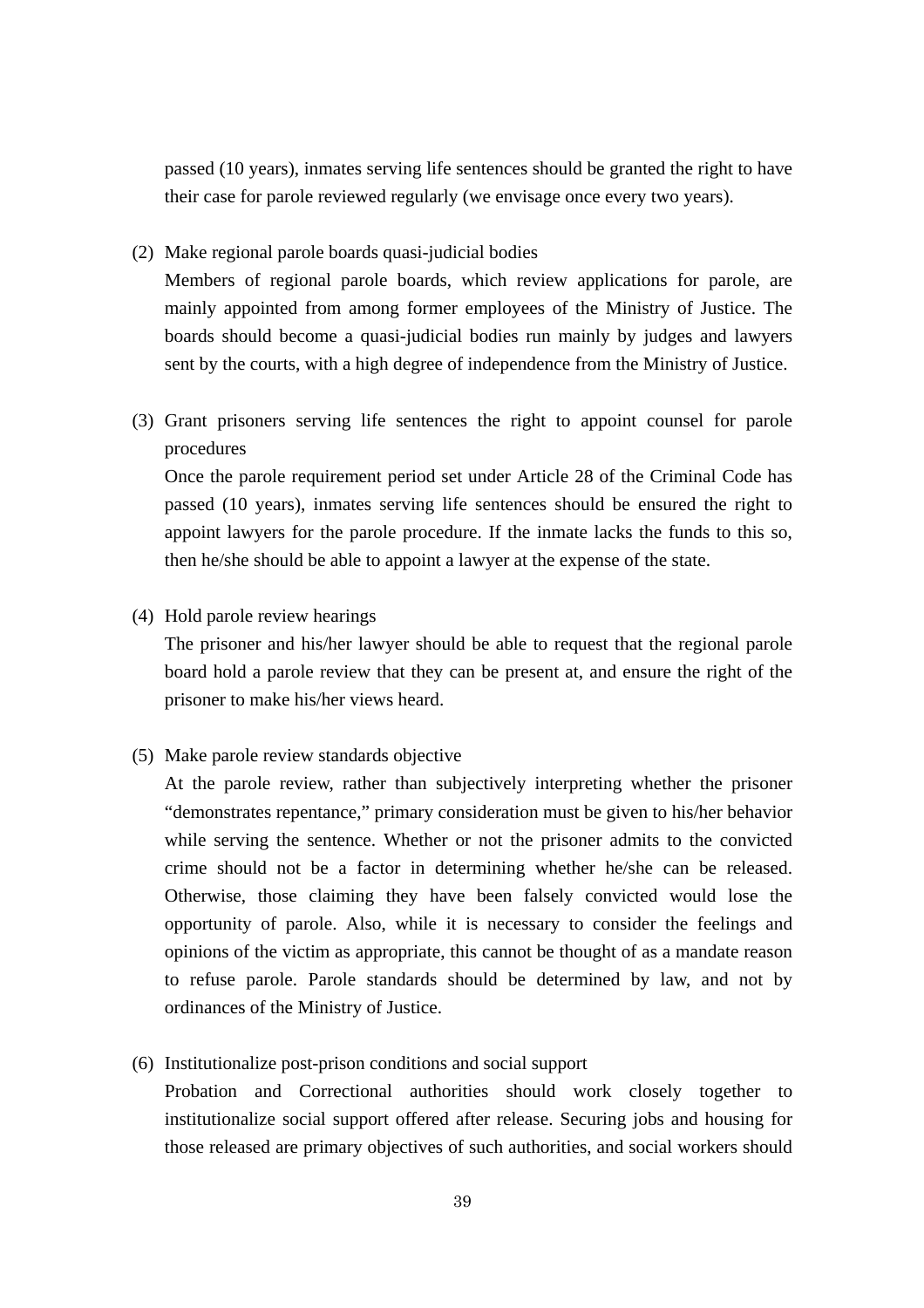be appointed to execute these tasks. The fact that the prisoner has a place to go if released is a requirement in parole deliberations, but prisoners whose family and friends have passed away while they were serving their sentence, or whose prospects of going back to work are difficult due to old age, for example, should also be accepted. A public body for rehabilitation should also be established.

(7) Allow the filing of objections regarding decisions denying parole Article 92 of the Offenders Rehabilitation Services Act allows objections to be filed regarding decisions made by regional parole boards, but because the denial of parole is not deemed to be a decision, a request for review cannot be made.

#### Why These Recommendations are Sought:

(1) Life imprisonment and the parole system

Under the Criminal Code, the penalty of life imprisonment allows the possibility of parole after 10 years of the sentence has been served.

The right of a prisoner to request a review for parole is not recognized under the law. Unless requested by the prison warden, a review will not take place. There is also no system set up to frequently assess whether a person serving a life sentence is eligible for parole.

Regional parole boards, which review whether parole is appropriate or not, are not judicial bodies but administrative ones. Many of their members are ex-employees of the Ministry of Justice and Public Prosecutor's Office, and there are not many with experience as judges or lawyers.

(2) Sharp increase in numbers of prisoners serving life sentences

The number of prisoners serving life sentences is rapidly increasing. At the end of 2007, there were 1,670 in number (see Annual Report of Statistics on Correction). A steady rise can be observed from 1991.

Changes in the number of people receiving final sentences of life imprisonment are as follows (see Annual Report of Statistics on Prosecution). Recently, life sentences have increased sharply in number, and are almost four times more common than 10 years ago. In this period, there have been no trends indicating an increase in or intensification of serious crimes such as murder. Thus, the rise in such convictions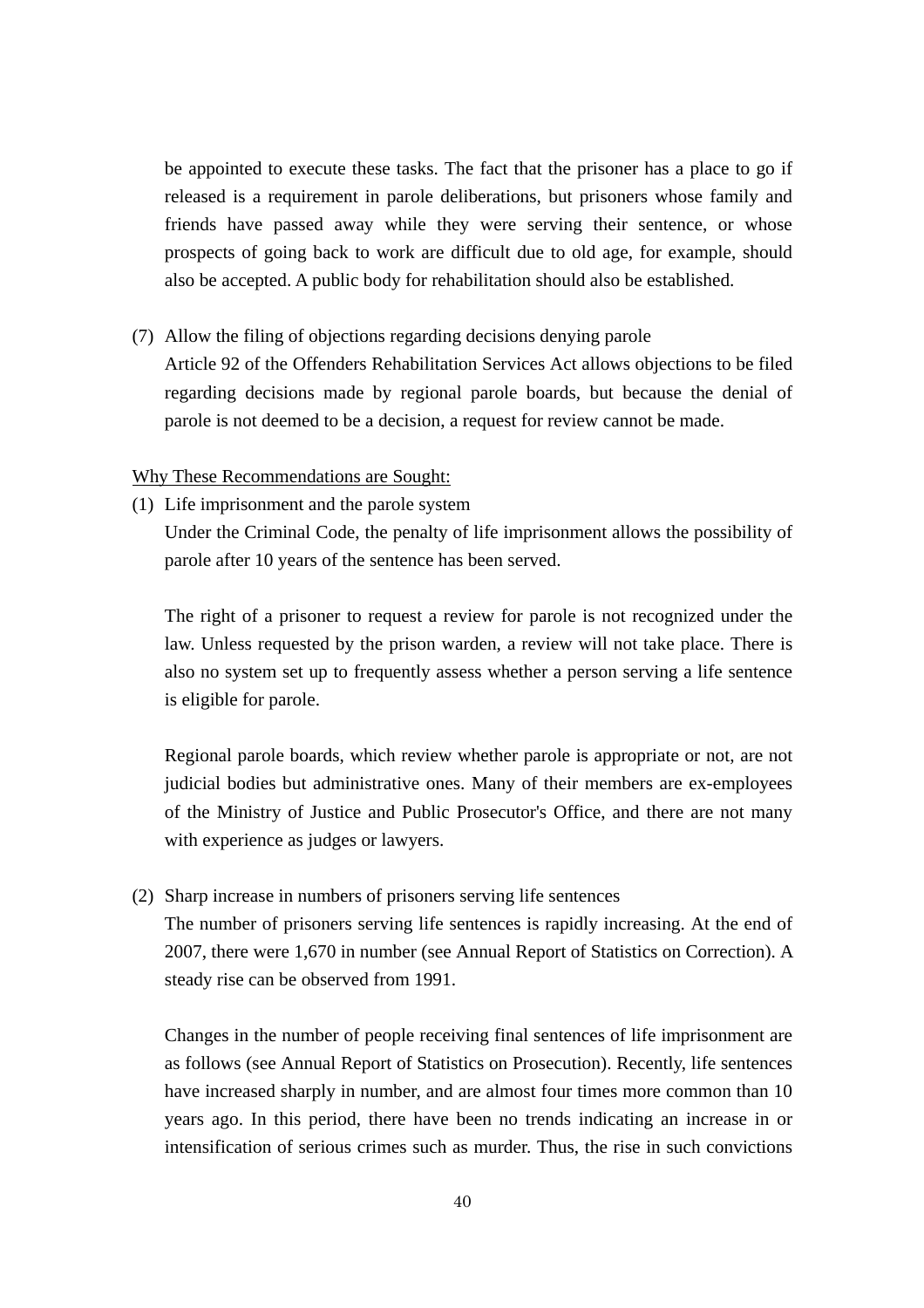can only be explained as resulting from tougher penalties requested by the public prosecutor and the accompanying decisions of judges.

|      | Inmates serving life | Newly admitted inmates | Parolees       |
|------|----------------------|------------------------|----------------|
|      | sentences            | serving life sentences |                |
| 1989 | 864                  | 47                     | 12             |
| 1990 | 888                  | 34                     | 14             |
| 1991 | 870                  | 24                     | 34             |
| 1992 | 873                  | 28                     | 20             |
| 1993 | 883                  | 27                     | 17             |
| 1994 | 894                  | 33                     | 19             |
| 1995 | 909                  | 34                     | 16             |
| 1996 | 923                  | 35                     | 7              |
| 1997 | 938                  | 32                     | 12             |
| 1998 | 968                  | 46                     | 15             |
| 1999 | 1002                 | 45                     | 9              |
| 2000 | 1047                 | 60                     | $\overline{7}$ |
| 2001 | 1097                 | 69                     | 13             |
| 2002 | 1152                 | 75                     | 6              |
| 2003 | 1242                 | 114                    | 14             |
| 2004 | 1352                 | 119                    |                |
| 2005 | 1467                 | 134                    | 10             |
| 2006 | 1596                 | 136                    | 3              |
| 2007 | 1670                 | 89                     | $\overline{3}$ |

Table 1

(3) Fall in parole rates leading to literal "life sentence"

We can observe a general decline in the number of prisoners serving life sentences who are granted parole. However, since 1995, parole has not been granted unless over 20 years of the sentence has been served, and in 2005 and 2006, over 25 years.

There are about 1,700 inmates serving life sentences, with only three per year released on parole. On average, those granted parole have served over 30 years of their sentence. This situation is highly unusual, and a life sentence in Japan is, in essence, literal life imprisonment with no possibility of parole.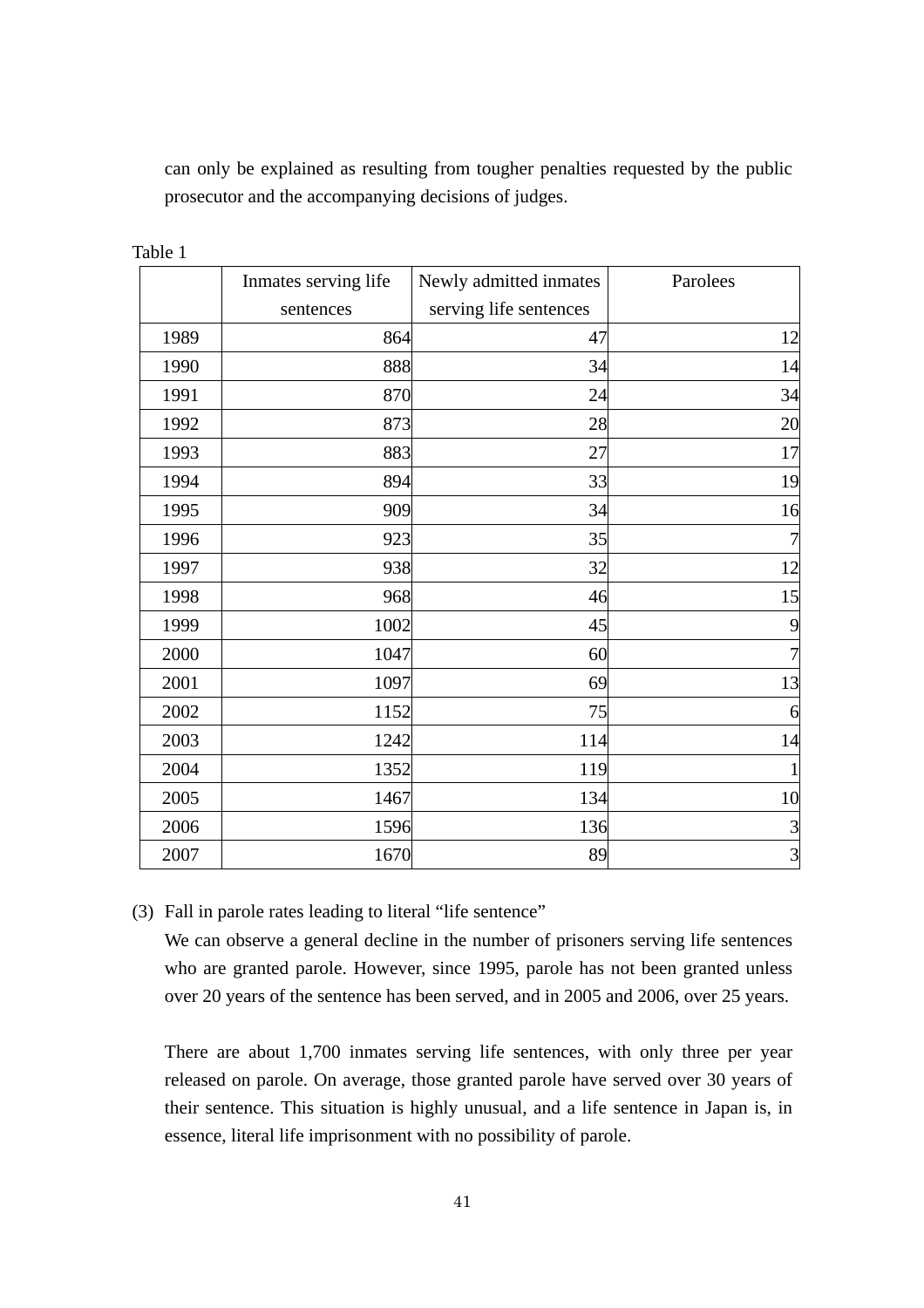With no hope of being released, rehabilitation efforts don't make sense.

Parole reviews and decisions are extremely limited, and this shows that parole applications from the prison warden are extremely limited and that the regional parole board review is becoming stricter.

The reason for the extreme drop in numbers of prisoners on parole is not clear, but the Ministry of Justice gives the following:

- (i) Stern public opinion regarding crime, in particular, harsh criticism for recidivism committed by prisoners on parole;
- (ii) Strong demands by victims for serious penalties; and
- (iii) Parole applications are becoming difficult to accommodate for various reasons, including aging of the prisoner's family, to which he/she would return if granted parole.
- (4) Proposals for reform of the life imprisonment system

In essence, life imprisonment in Japan can be thought of as falling under arbitrary detention as defined under Article 9 of the ICCPR. It also violates Article 10 (3), which says regarding the treatment of prisoners that, "the essential aim... shall be their reformation and social rehabilitation."

The Committee should first request the release of all information about the situation of life imprisonment, and the clarification of grounds for policies that are sharply reducing the number of prisoners on parole to an unusual level, as well as the actual standards by which parole is granted to those serving life sentences. We believe that in addition, systematic reform is required. Changes should include granting prisoners the right to request a parole review after the required period has been served, making regional parole boards quasi-judicial bodies, granting prisoners serving life sentences the right to appoint counsel for parole procedures, allowing the prisoner and his/her lawyer to request the regional parole board to hold a parole review which they can be present, making parole review standards objective, institutionalizing social support through cooperation between the protection and correctional authorities, and allowing objections to be filed regarding decisions denying parole.

3. A dangerous situation for freedom of expression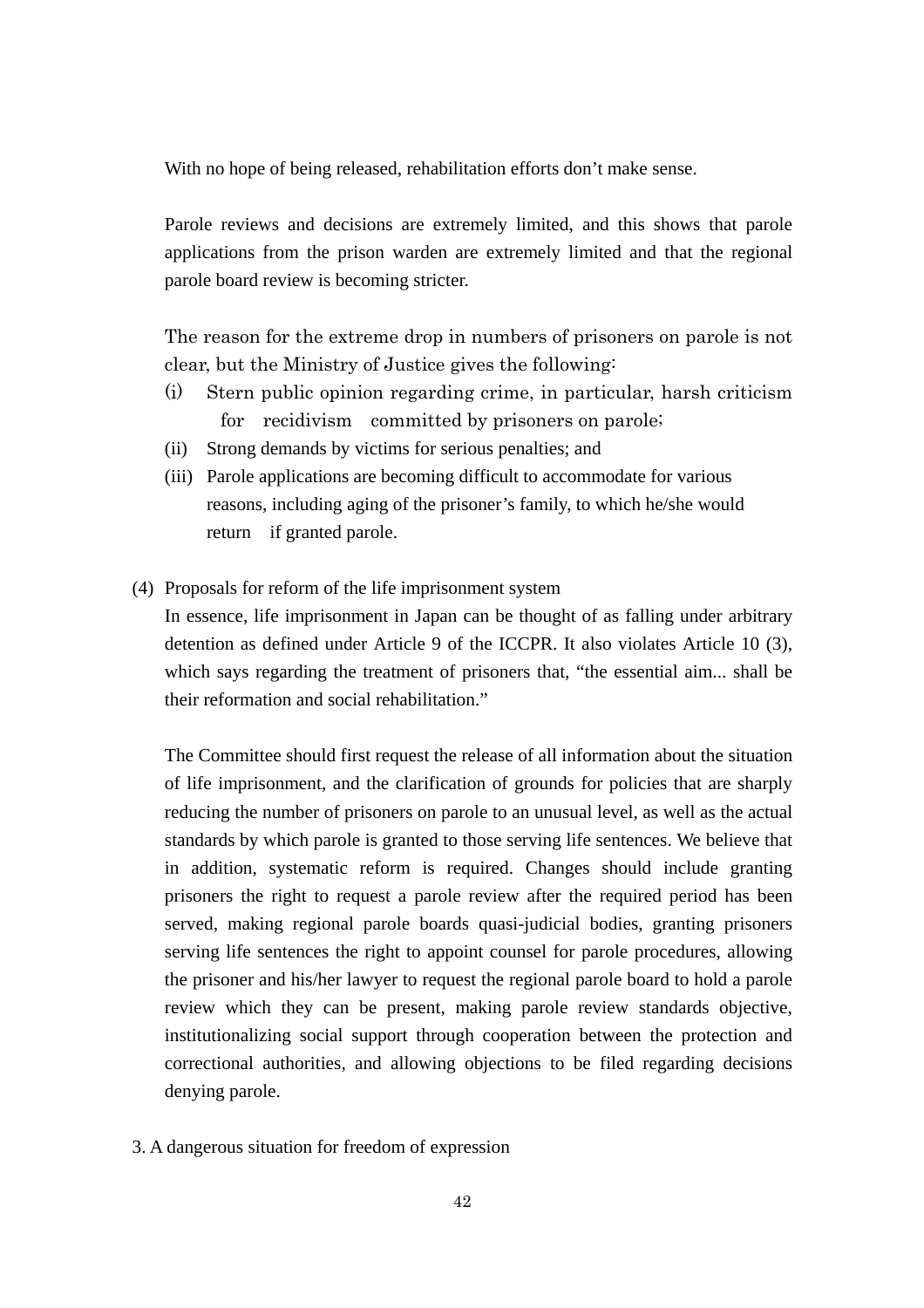#### (1) Introduction

As the JFBA Report points out in Chapter 10, there are many harsh restrictions to freedom of thought, conscience and expression other than the serious problem regarding labor union armbands. Article 19 of the Covenant has not been effectively implemented within Japan. We hope that the Committee can once again show strong interest in the true state of affairs in Japan.

In particular, at the beginning of the List of Issues to be Taken Up in Connection with the Consideration of the Fifth Periodic Report of Japan (para. 1), Japan is requested to provide information on cases, and their outcome, where provisions of the Covenant have been invoked directly before the courts or administrative authorities. This is an issue of extreme importance, but according to our findings, there is no case where Article 19 of the Covenant has actually been invoked in a Japanese court regarding freedom of expression. Progress on some of the main cases reported in the JFBA Report (Chapter 10) is described below.

- (2) Court precedents when Article 19 of the Covenant was not invoked
	- A. The distribution of flyers by citizens (JFBA Report, paras. 729-738)

Recently, there has been a series of cases in which people have been arrested and indicted for the crime of trespassing because of their act of distributing flyers or leaflets containing political content in apartment blocks by inserting them into mailboxes in the entrance hall or into those fixed to the front door of each apartment (Tachikawa Case, Arakawa Case). It is very common for commercial advertisements to be distributed in this manner, yet we have never heard of such a case being prosecuted.

In the Tachikawa Case, three activists distributed flyers opposing the dispatch of the Self-Defense Forces to Iraq into the mailboxes of an apartment block housing members of self-defense force and their families. In March 2004, they were arrested and indicted for the crime of trespassing. The Tokyo District Court acquitted them at their first instance trial in December 2004, but the Tokyo High Court convicted them in December 2005. In April 2008, the Supreme Court also rejected their appeal.

In the Arakawa Case, a man distributed metropolitan assembly flyers in the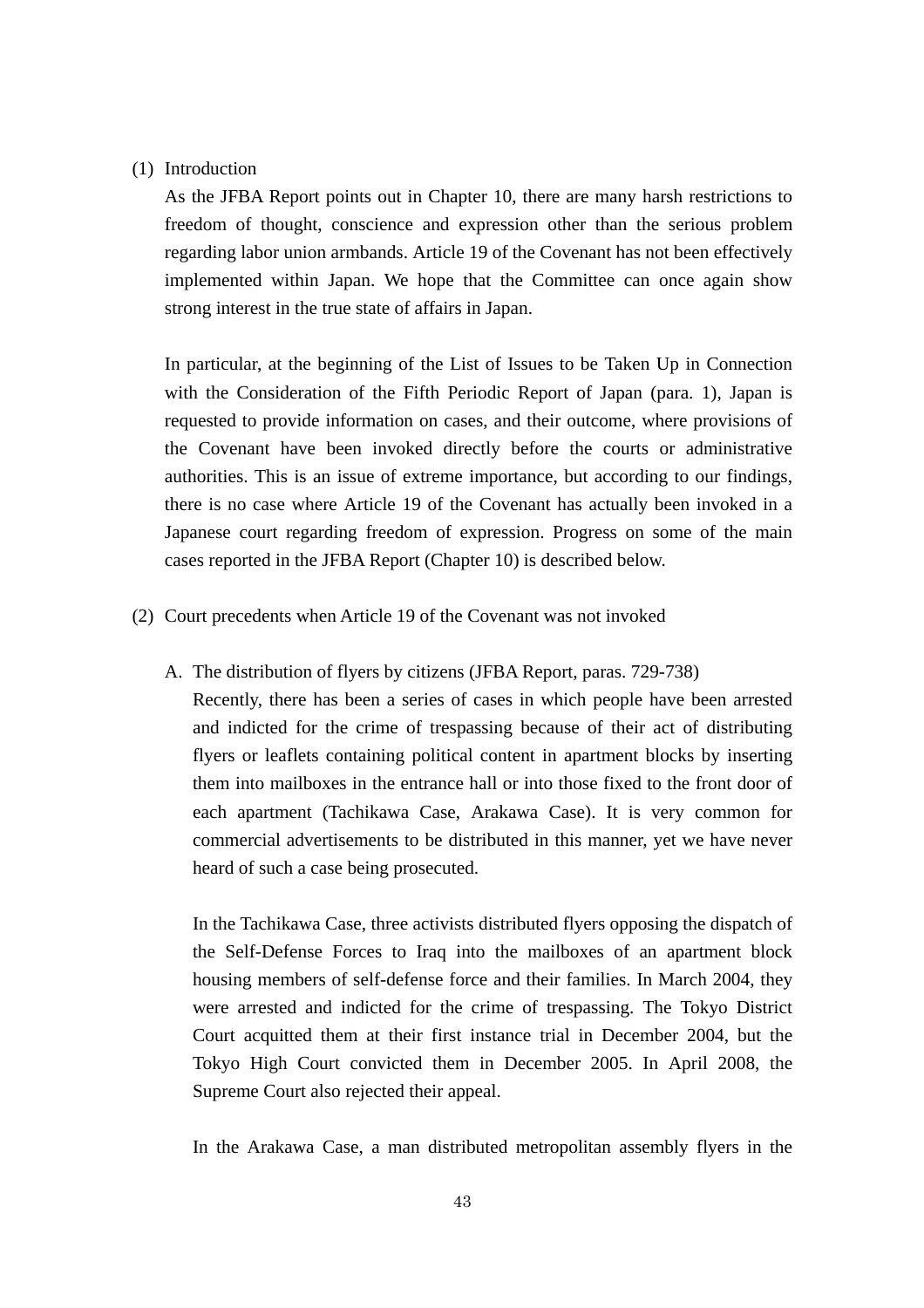mailboxes of an apartment block in Tokyo and was arrested and indicted in December 2004 for the crime of trespassing. The Tokyo District Court acquitted him in August 2006 but the Tokyo High Court convicted him in December 2007, and the case is now pending at the Supreme Court.

B. The distribution of flyers by national government employees (JFBA Report, paras. 739-754)

Two government employees have been arrested and indicted successively for violating the National Civil Service Law which prohibits political activities, because they distributed flyers issued by political parties in apartment blocks in the districts outside their duties on their day off (Horikoshi Case, Ujibashi Case). The lawyers argued in these two cases that a uniform ban on all political activities by government employees was not in line with the proportional principle and violated Article 19 of the Covenant, but this was not accepted by the courts.

The Tokyo District Court convicted the defendant in the Horikoshi Case in June 2006 and the case is now pending at the Tokyo High Court.

The Tokyo District Court is expected to hand down its decision on the Ujibashi Case on September 19, 2008.

C. Textbook authorization (JFBA Report, paras. 755-774)

The JFBA Report cites the decision made by the Supreme Court on August 29, 1997 which said that, "Judging from the text of the provision, it is clear that Article 19 of the Covenant guaranteeing freedom of expression does not intend to deny a restriction that is reasonable and to an unavoidable extent on the grounds of public welfare. As the authorization in this case does not violate Article 21 of the Constitution that guarantees freedom of expression, the argument that the authorization goes against Article 19 should not be accepted."

The reasoning that a regulation that does not violate the public welfare also does not violate the Covenant makes the error of interpreting the Covenant according to domestic law theory.

D. The issues of the rising- sun, Hinomaru flag, and the Kimigayo national anthem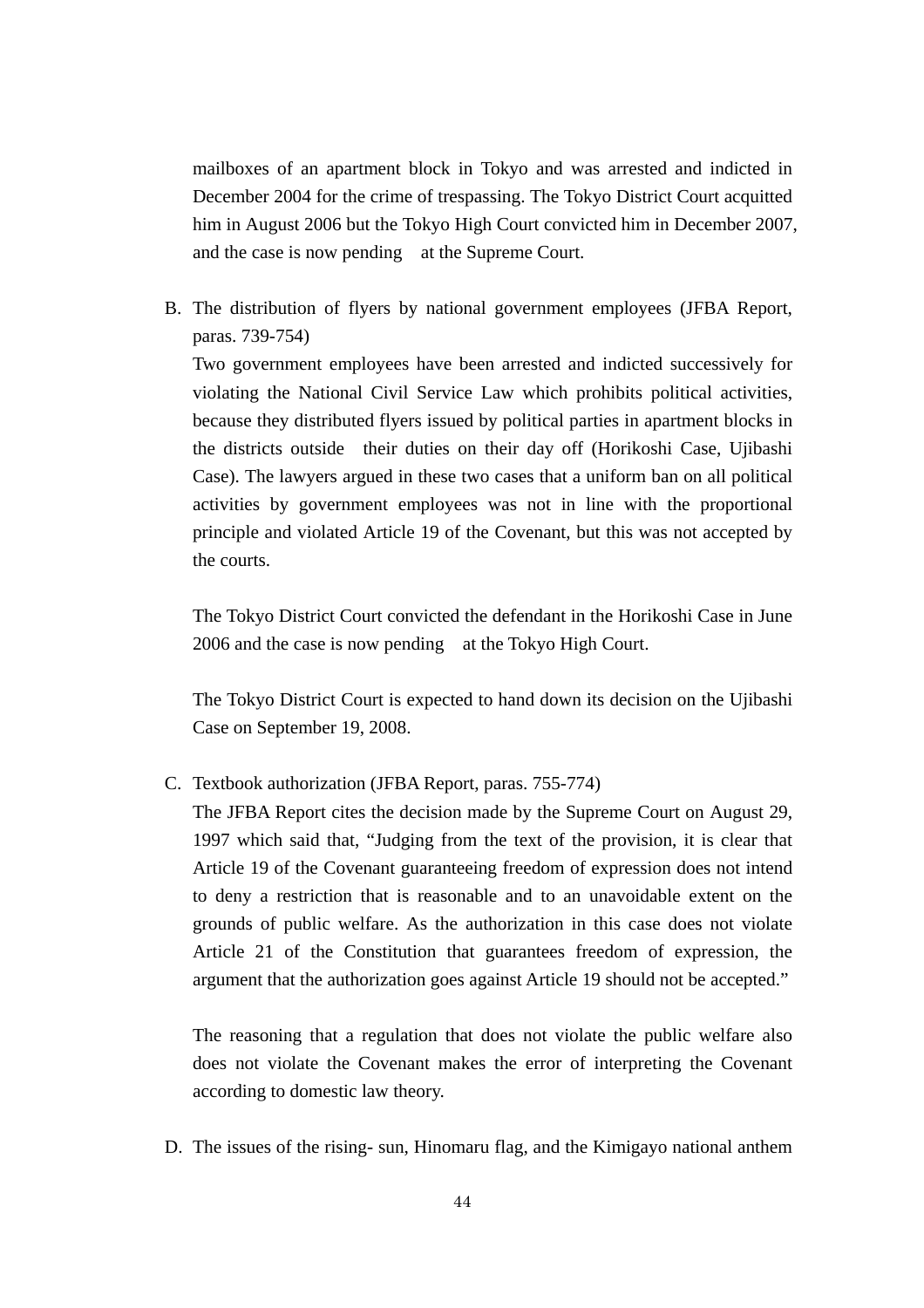#### (JFBA Report, paras. 797-809)

From the Meiji era until the end of the Second World War, the "Kimigayo" national anthem and the "Hinomaru" (rising sun) flag have been seen as spiritual pillars for militarism and imperialism, with the emperor as sovereign ruler. Thus, some people oppose the raising of the Hinomaru flag and singing of the Kimigayo on the grounds of their own conscience and beliefs.

In a case brought to court by teachers of a Tokyo metropolitan high school against the board of education to confirm that they are not under a duty to sing the national anthem or play it on the piano at school ceremonies, the Tokyo District Court ruled in September 2006 that they were under no duty to do acts that violated their freedom of thought and conscience. This decision secures the rights enshrined in Article 18(1) of the Covenant, but the board of education has appealed and the case is now pending before the Tokyo High Court.

The Supreme Court, on the other hand, has not been willing to recognize the right to freedom of thought and conscience. In a separate case contesting disciplinary action taken against a music teacher who refused the school principal's order to play Kimigayo at the school opening ceremony, the Supreme Court ruled in February 2007 that the principal's order did not infringe upon the teacher's freedom of thought and conscience and thus, did not violate Article 19 of the Constitution (same as Article 18(1) of the Covenant). There was however a dissenting opinion by one of the judges, who embraced the purpose of the Covenant.

#### E. Restrictions to Election Campaigns (JFBA Report, paras. 810-835)

The three judgments regarding the Oishi Case that are cited in the JFBA report typically display the lack of positive will of Japanese courts to invoke the Covenant. The courts are ignoring the testimony of former Committee Member Ms. Evatt regarding the interpretation of Article 19 of the Covenant. Japan explains that the matter of freedom of election campaigns is up to the legislative discretions of the State Party, but this violates its obligations under the Covenant (Article 2 of the Covenant, General Comment 31). This is a grave problem, and a full explanation from the government should be requested at the very review.

In particular, the Supreme Court decision in this case states that the full